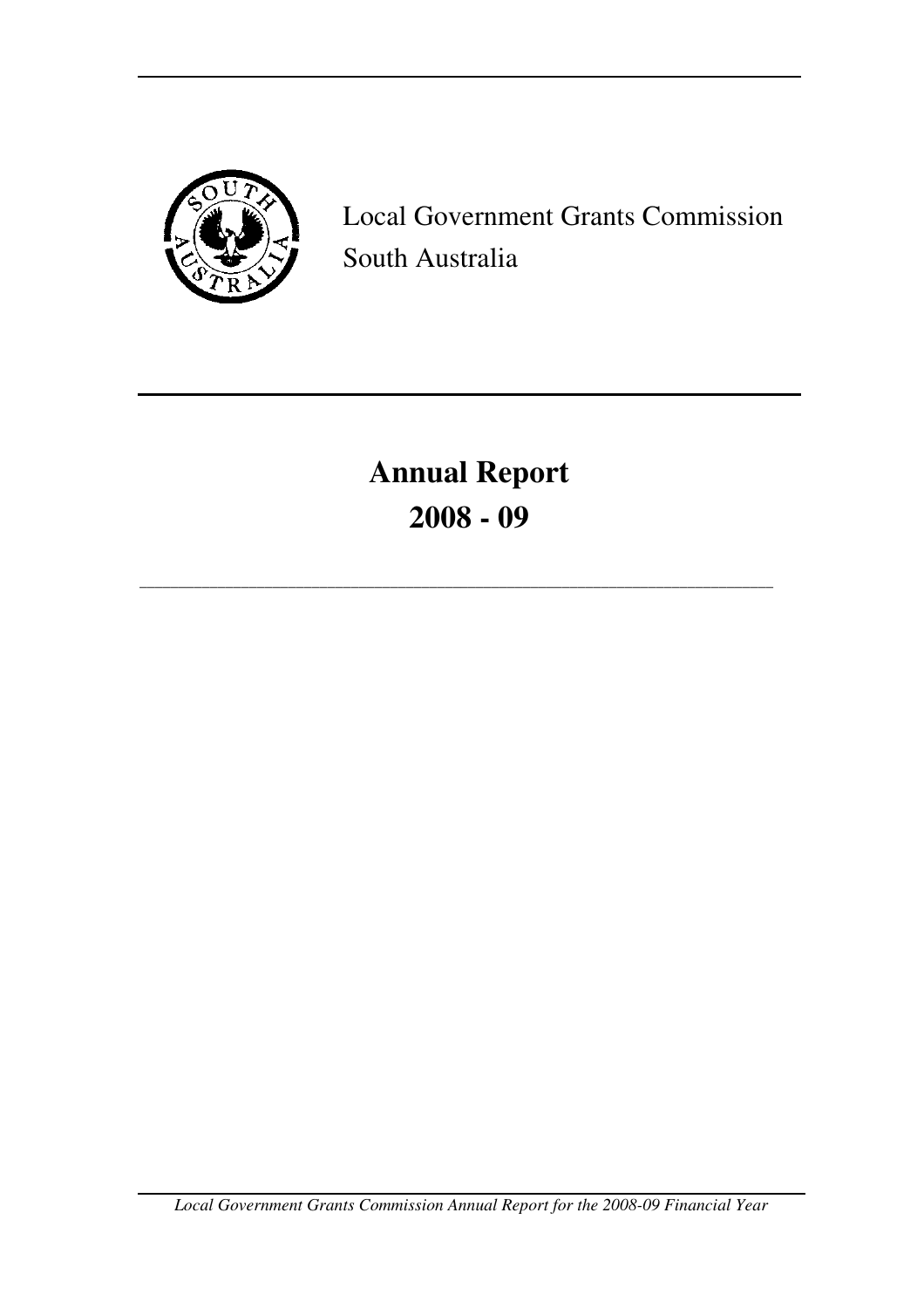The Honourable Gail Gago, MLC Minister for State/Local Government Relations Parliament House ADELAIDE SA 5000

Dear Minister

As Chairman of the South Australian Local Government Grants Commission appointed under the *South Australian Local Government Grants Commission Act 1992*, I have pleasure in presenting you with the Commission's Annual Report for 2008-09.

Yours sincerely

Malcolm Germein AM **CHAIRPERSON**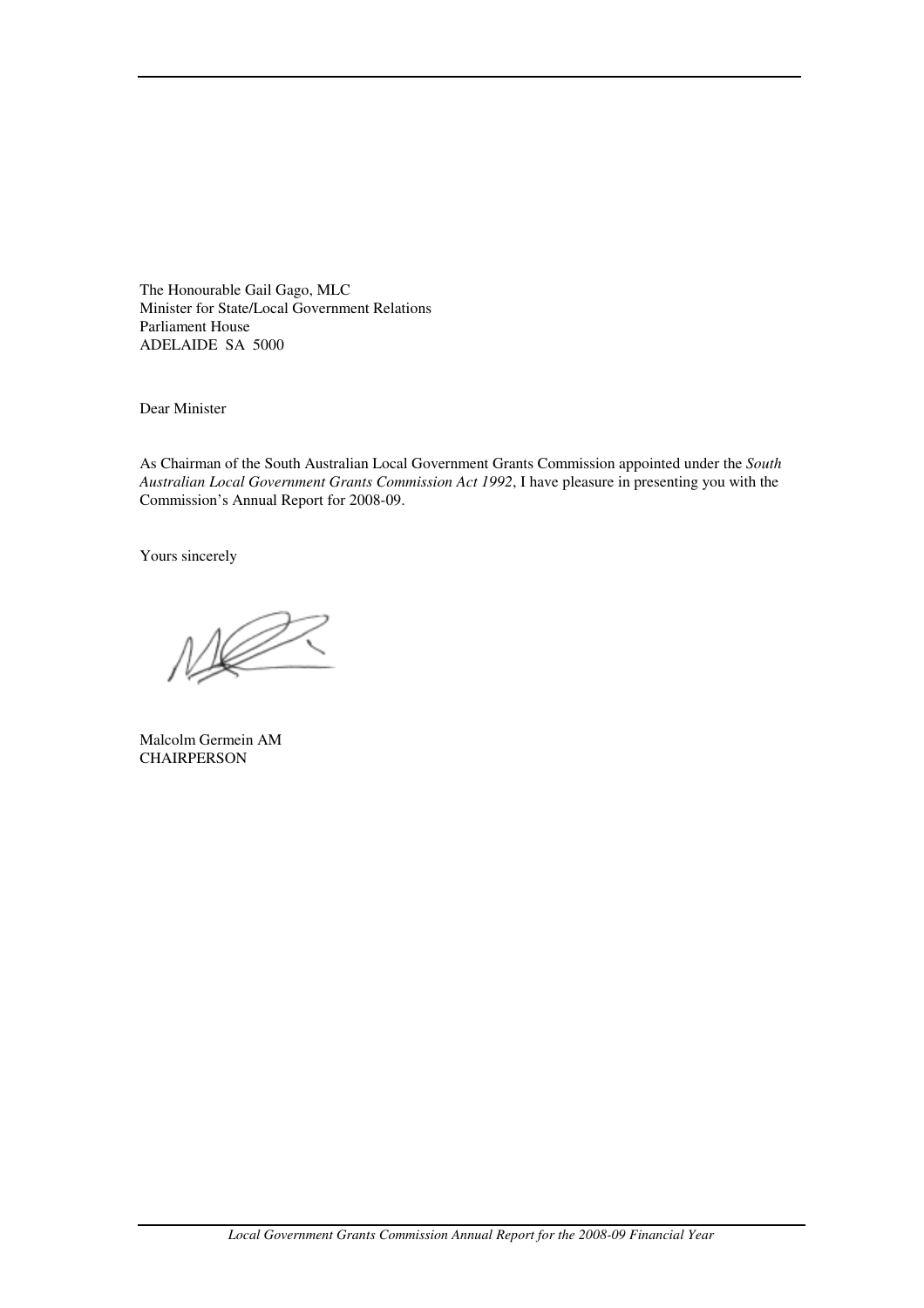# **TABLE OF CONTENTS**

| (i)<br>(ii)                                                                            |  |
|----------------------------------------------------------------------------------------|--|
| (iii)                                                                                  |  |
| (iv)                                                                                   |  |
| (v)                                                                                    |  |
| (vi)                                                                                   |  |
|                                                                                        |  |
| (vii)                                                                                  |  |
|                                                                                        |  |
|                                                                                        |  |
|                                                                                        |  |
|                                                                                        |  |
|                                                                                        |  |
|                                                                                        |  |
|                                                                                        |  |
|                                                                                        |  |
|                                                                                        |  |
|                                                                                        |  |
|                                                                                        |  |
|                                                                                        |  |
|                                                                                        |  |
|                                                                                        |  |
|                                                                                        |  |
|                                                                                        |  |
|                                                                                        |  |
|                                                                                        |  |
| APPENDIX X - 2008 General Information, Supplementary Return & Financial Statements  34 |  |
|                                                                                        |  |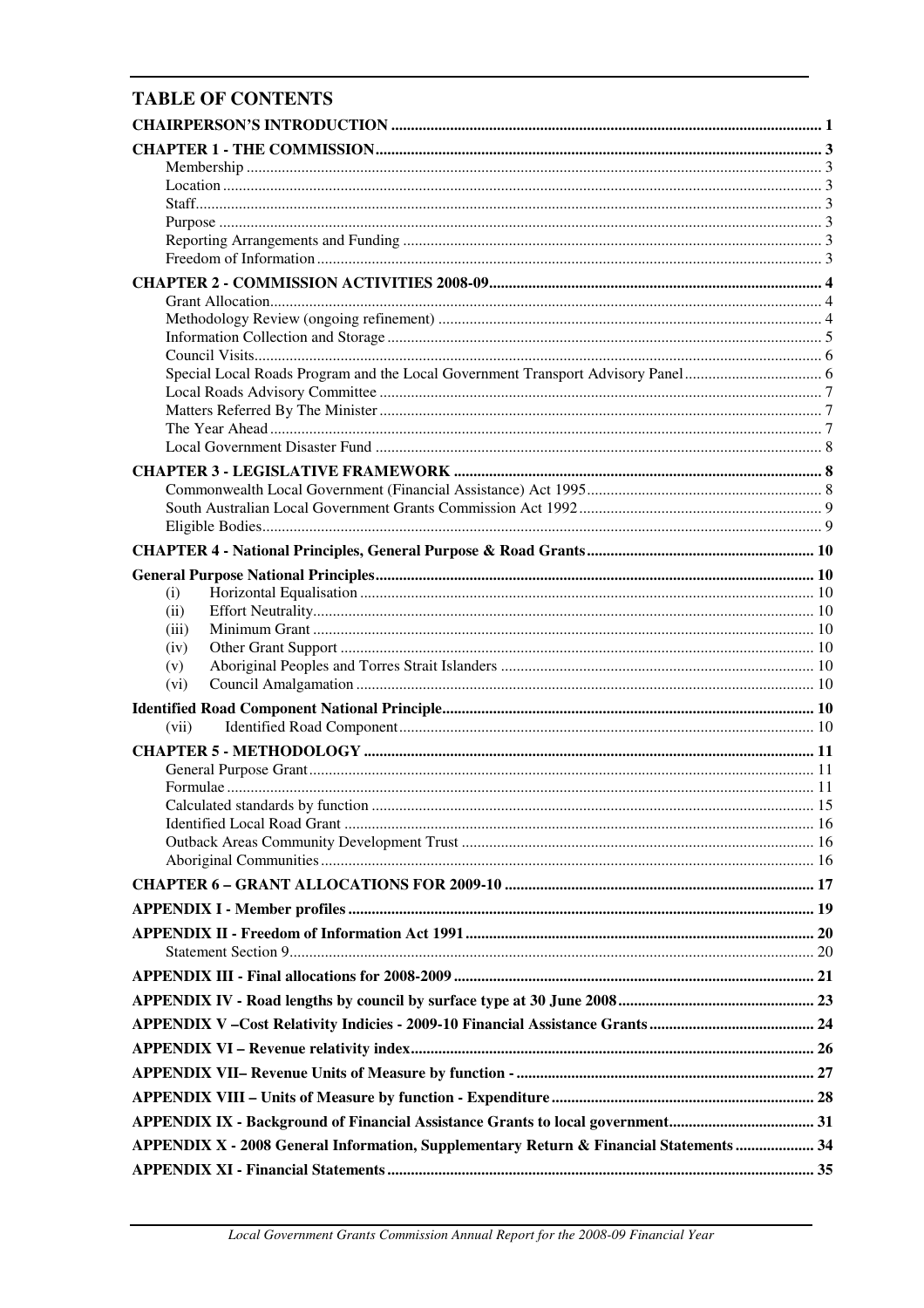# **CHAIRPERSON'S INTRODUCTION**

The main function of the South Australian Local Grants Commission is to make recommendations to the Minister for State/Local Government Relations on the distribution of untied Commonwealth Financial Assistance Grants to local governing authorities in South Australia. Recommendations are made in accordance with the Commonwealth *Local Government (Financial Assistance) Act 1995*.

In 2008-09, the Commission made recommendations on the distribution of Financial Assistance Grants for 2009-10 totalling over \$132 million. Of this, \$99.7 million was provided for general financial assistance and \$32.7 million provided for identified local road funding. This represents an increase in general financial assistance from the previous year's grants of 2.85per cent and an increase in identified local road funding of 3.88 per cent.

State shares for the distribution of the general purpose grants are determined on an equal per capita basis, and the Commonwealth *Local Government (Financial Assistance) Act 1995* provides for the continuation of this arrangement. South Australia and the other less populous states have continued to maintain a firm stance on these arrangements for a number of years, holding the view that distribution of grant funding on an equalisation basis would be more equitable and economically efficient method of allocating Commonwealth funding.

While the Commission endeavours to continually improve its methodology in allocating funds to local governing authorities, review projects were postponed for 2008-09 to allow our new Executive Officer time to settle into the role. The Commission's methodology review program will re-commence during 2009-10. This will include projects to understand growth within Local Government and evaluate a method of incorporating growth into the methodology as well as an examination of the impacts of drought on property valuations.

The Commission's most recent work on the methodology has included:

- A review of the expenditure assessment of the current methodology. This involved examining functional expenditure categories to determine whether a wider range of local government functions could be assessed and whether functional units of measure could be more accurately identified; and
- A review of the cost relativity indices for the stormwater maintenance expenditure function. The object of the review was to enhance and update the cost relativity indices (CRI's) and to review the cost driver to provide a more objective and accurate assessment of the relative advantage / disadvantage experienced by each local governing authority in the State for the maintenance of stormwater. The review confirmed the number of urban properties as the key driver to be used by the Commission in its assessment process and the updated CRI's were incorporated into the methodology for the 2008-09 grant recommendations.

The Commission recommended no council receive a decreased grant in 2009-10 greater than minus 2%, and increases in grant were capped at 9%. This approach has ensured that the outcomes of the expenditure review in 2006-07 were phased into the grant allocation process in the following years, which aims minimise the impact on council budgetary processes.

The Commission annually collects a broad range of financial and other data from local governing authorities in South Australia. Fundamentally, this data is used in the grant calculations, but can also assist councils and other levels of government (and the private sector) in planning, reporting and managing projects affecting the local government sector.

Information collected by the Commission is used by the Local Government Association (LGA), the Australian Bureau of Statistics and other government organisations for planning and reporting services and the Commission continued to work closely with these organisations during 2008-09.

Further work was undertaken throughout 2008-09 to ensure that the Commission's financial data collection form aligned with the sector's Model Financial Statements as they are updated each year. The Commission gratefully acknowledge Mr Max King from the Australian Bureau of Statistics for his ongoing contribution to the development and refinement of the Commission's data collection tools and processes. Changes to the Supplementary Return are designed to reflect the current reporting practices in place in councils and make the process of preparing the next round of returns easier.

Working with the LGA, the Commission also provided financial assistance to around 30 councils identified by the LGA, and assessed by the Commission as needing assistance with the Development of their Asset Management Plans.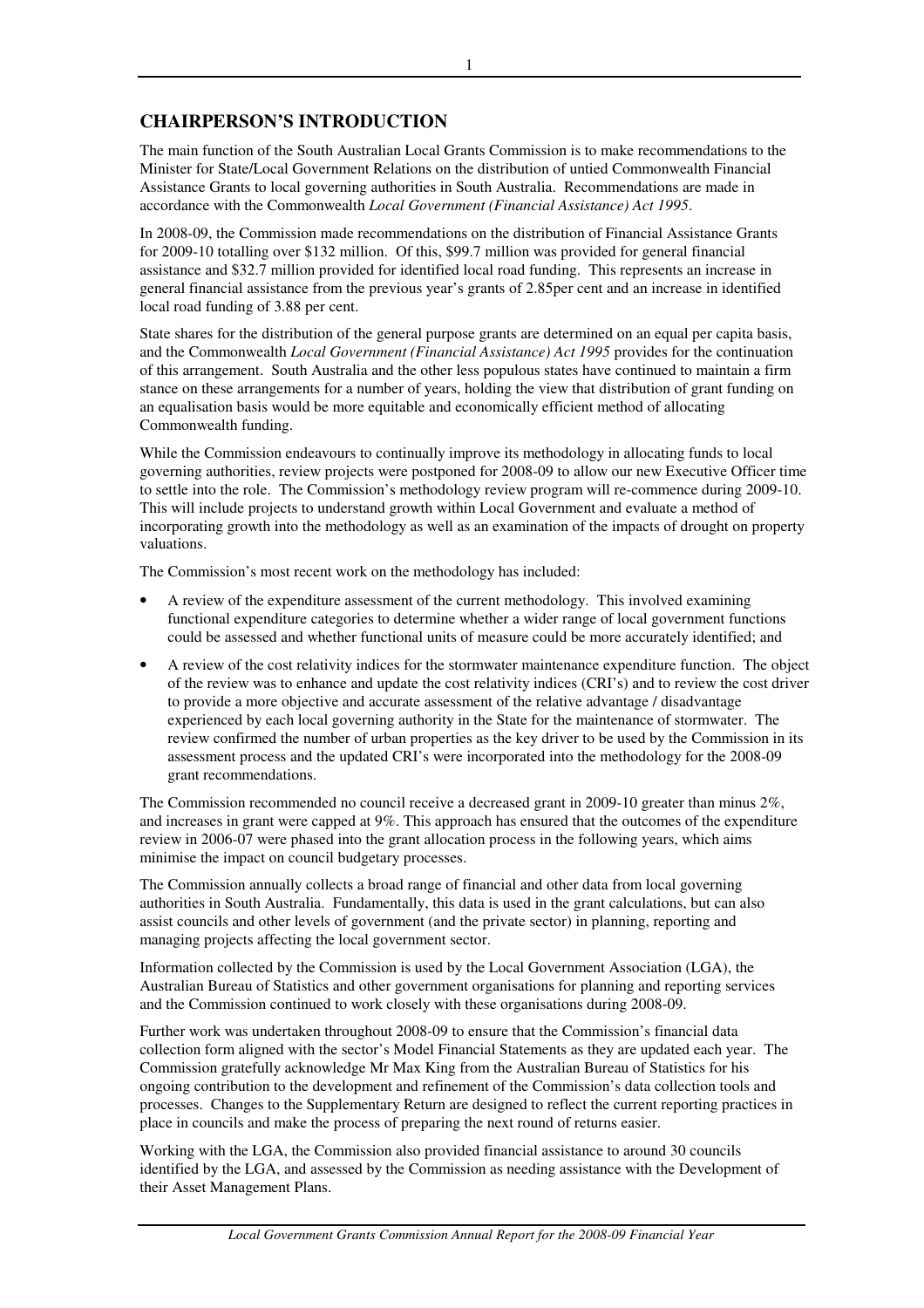Staffing has continued to challenge the Commission in 2008-09. Our new Executive Officer, Mr Peter Ilee, was appointed in July 2008 and the Commission have spent the year assisting Peter to settle into the role, develop new relationships with council staff and understand the Commission's methodology.

The work of the Commission has been challenged during 2008-09 by the long term illness of our long serving Project Officer, Lyn Skouborg. Lyn is expected to return to work in late 2009. Project Officers Patti Gekas and Patricia Lyons joined the Commission in 2008-09 to provide valuable support to the Commission and the Executive Officer. Patti finished with the Commission toward the end of the financial year to take on another role within the newly formed Department of Planning and Local Government. We wish Patti well.

In closing, I would like to acknowledge the efforts of Commissioners Mary Patetsos and John Ross and thank Commission staff, Executive Officer Peter Ilee and Project Officers Patti Gekas, Patricia Lyons and Lyn Skouborg for their contribution during the year.

MALCOLM GERMEIN **CHAIRPERSON**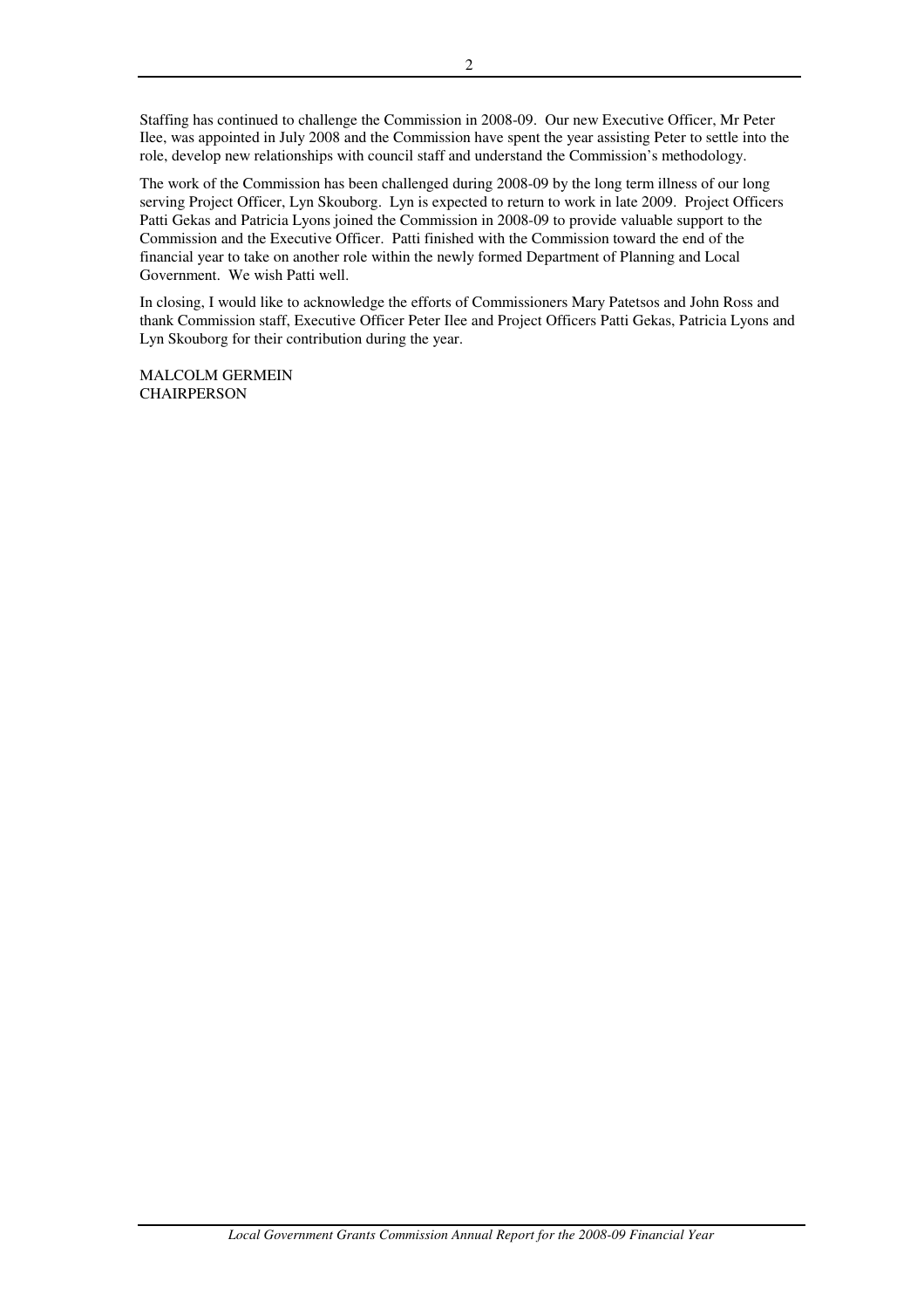# **CHAPTER 1 - THE COMMISSION**

### **Membership**

The South Australian Local Government Grants Commission is an independent statutory authority established under the *South Australian Local Government Grants Commission Act 1992*, which provides for three members who are appointed in a part-time capacity by the Governor. Members are appointed for a five-year term. At the conclusion of this time members are eligible for renomination.

Members during 2008-09 were:

- Malcolm Germein, Chairperson from 1 August 1995 until 31 July 2010, joint nominee of the Local Government Association and Minister for State/Local Government Relations. (Commissioner since 1992);
- Mary Patetsos, Commissioner from 8 August 2002 until 31 August 2012, nominee of the Minister for Local Government; and
- John Ross, Commissioner from 11 August 2005 until 31 July 2010, nominee of the Local Government Association

For member profiles see *Appendix 1.*

### **Location**

The Commission's offices are located on Level 7 Roma Mitchell House, 136 North Terrace, Adelaide. Telephone (08) 8204 8719, Fax (08) 8204 8735. E-mail: Grants.Commission@sa.gov.au.

### **Staff**

The Commission is funded for four full time staff members employed under the Public Sector Management Act. As at 30 June 2009, the Commission Staff were: Peter Ilee (Executive Officer), Patricia Lyons (Project Officer) and Lyn Skouborg (Project Officer).

### **Purpose**

The Commission is responsible for making recommendations to the Minister for State/Local Government Relations on the distribution of untied Commonwealth Financial Assistance Grants to local governing authorities in South Australia in accordance with State and Federal legislative requirements, which are set out in *Chapter 3*.

### **Reporting Arrangements and Funding**

Administratively, staff of the Commission report to the Director, Local Government Grants and Regional Communities.

The Commission's operations are funded by the State Government from annual budget appropriations. A copy of the Commission's Financial Statements is included in *Appendix XI* of this report.

### **Freedom of Information**

The Commission's Executive Officer is the Principal Officer as defined in the *Freedom of Information Act 1991*. An appointment can be made by phoning (08) 8204 8719 during office hours.

No requests under the *Freedom of Information Act 1991* were received in 2008-09. In accordance with Section 9 of the Act an information statement is provided at *Appendix II.*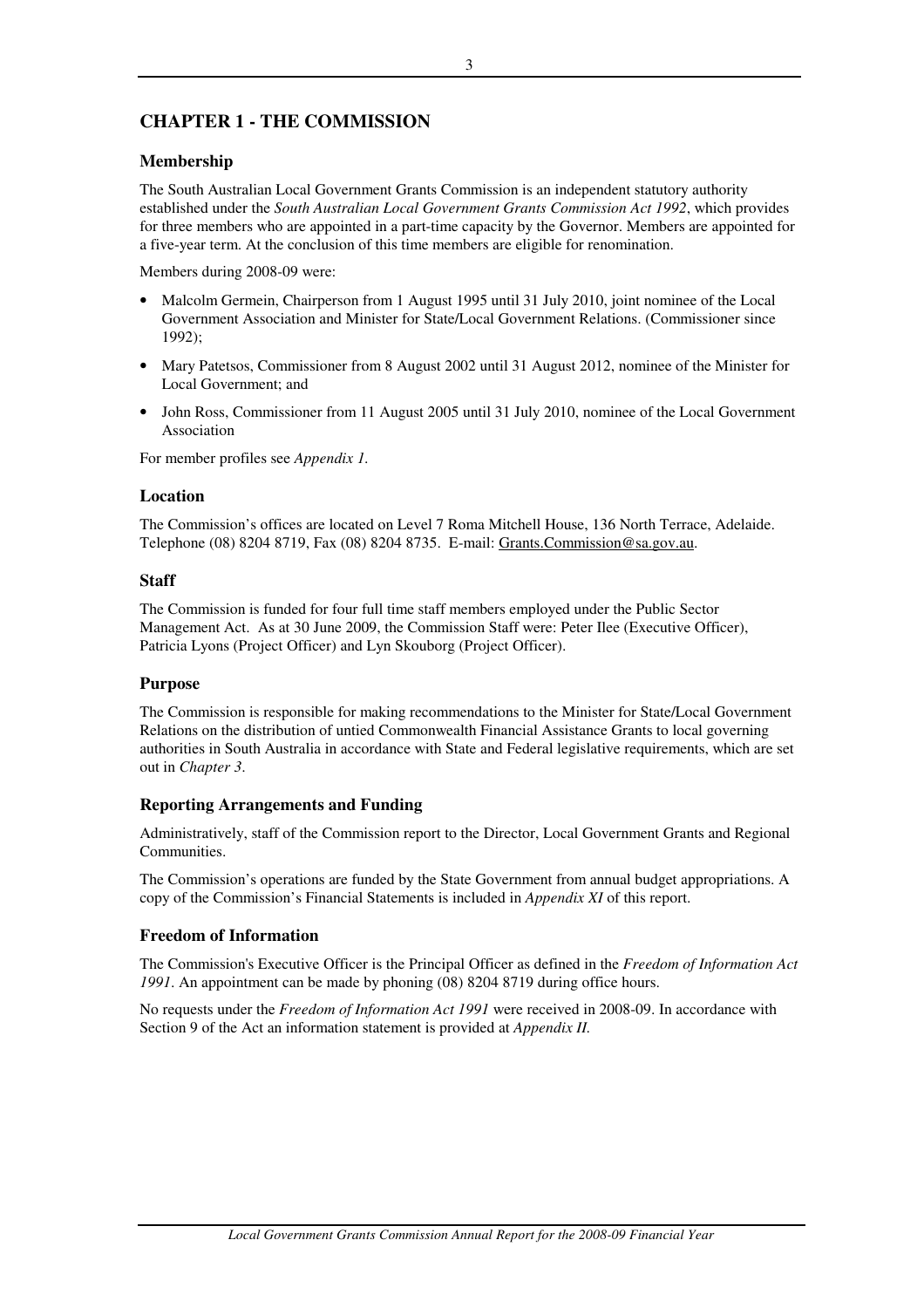# **CHAPTER 2 - COMMISSION ACTIVITIES 2008-09**

### **Grant Allocation**

The total 2008-09 allocation of \$129,058,490 was decreased following the end of the financial year by \$676,150 after adjustment for CPI and population. This decrease will be passed on to councils in the four quarterly instalments during 2009-10. The actual allocation figure, which includes the adjusted 2008-09 allocations, is shown in *Appendix III.*

For 2009-10 the Commission made recommendations on the distribution of \$132,361,238 that included both the general financial assistance and identified local road grants. A full list of allocations is contained in *Chapter 6*.

The general financial assistance component was \$99,706,437, an increase of 2.85 per cent on 2008-09. The identified local road component was \$32,654,801, an increase of 3.88 per cent.

Allocations were prepared in accordance with national distribution principles, under the Commonwealth *Local Government (Financial Assistance) Act 1995*. The principles are detailed in *Chapter 4.* 

The Grants Commission also distributed approximately one quarter of the estimated 2009-10 Financial Assistance Grants during 2008-09 in accordance with a request from the Commonwealth. On 26 June 2009, \$32,814,503 was forwarded by the Grants Commission to local governing authorities in South Australia.

### **Methodology Review (ongoing refinement)**

During 1997-98 the Grants Commission completed the first stage of a major review of its general purpose grant methodology. The new methodology was introduced in line with the grant allocations for 1998-99. Changes were phased in over a seven-year period, concluding in 2004-05.

This comprehensive review of the general purpose grant methodology highlighted the need to focus further work on a range of factors associated with roads, in particular the differences between councils in the cost of reconstruction and maintenance of roads and accurately reflecting councils' road lengths.

During 1999-00, the Commission sought the assistance of consultants in undertaking an audit of councils' road length data. This enabled the Commission to map all councils' hard copy road network data into a Geographical Information System (GIS) format. This consistently mapped framework provided a firm foundation for future work.

The consultants worked closely with the data councils supplied to the Commission as part of their General Information Return i.e. road maps and summary data on road lengths by type. The consultants then liaised with councils over the data, to ensure that the information the consultants were mapping was accurate.

While the Commission used the outcome of the road length audit in the allocation of the 2000-01 general purpose grants, the Commission believed that the data would need further refinements and an ongoing commitment to its maintenance.

Early in 2001, the Commission engaged the services of an Engineer on a part time basis to refine the road length data (following updates supplied to the Commission by councils) and address other ongoing engineering related concerns and to authenticate the data used in the calculation process.

The revisions to the road length data (as at 30 June 2008) were used in the calculation of the 2008-09 financial assistance grants. An updated list of road lengths can be found in *Appendix VIII - Units of Measure - Expenditure.* 

A by-product of the road length audit process has been the production of detailed maps by council, prepared in a GIS format, consistently mapped across the State. The Commission was again able to give councils a copy of their map for their own use, either in hard copy or GIS format.

A listing of road lengths by council by surface type can be found at *Appendix IV.*

Work commenced in 1999 into the factors influencing councils' road reconstruction and maintenance costs and this was continued in 2003-04. The Cost Relativity Indices (CRI's) established in 1999, took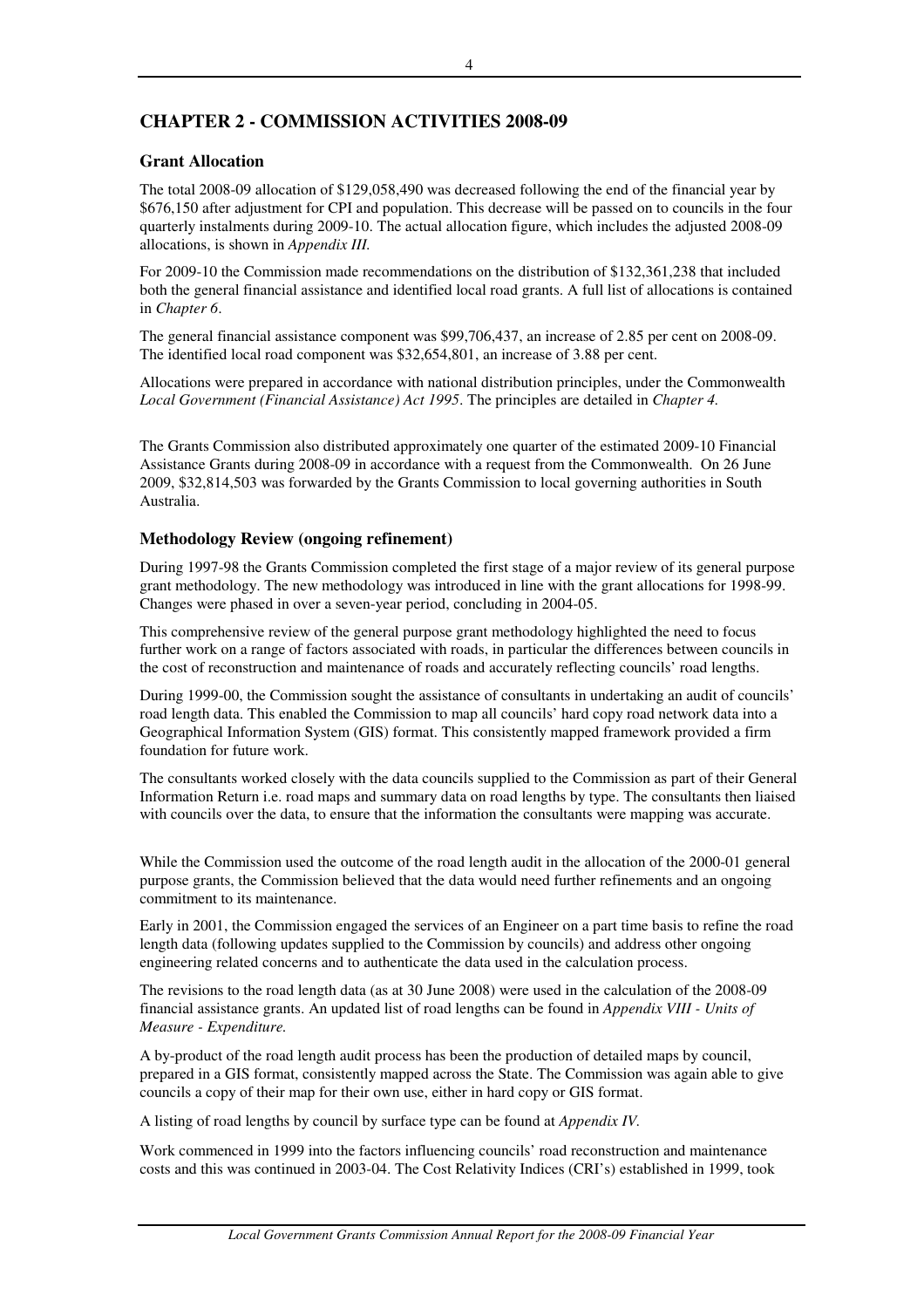These five factors were soil, rainfall, drainage, materials haulage and traffic volume. As a result of the 1999 review, the methodology used for calculating councils' CRI's was refined, however there has been insufficient data to reliably incorporate the influence of traffic volumes in the CRI's. The Commission continues to believe that traffic volume has a significant impact on the deterioration of the local road network and will continue to explore the use of traffic volume in the future.

A project was commenced in October 2002 to review the indicator used in the methodology to reflect councils' capacity to raise revenue from its community. Currently the Commission uses property values as the sole indicator. The objective of this project was to develop an alternative indicator or an index, which could be used in conjunction with property values, and which would provide, as far as possible, an objective reflection of the capacity of individual councils to raise revenue from their communities.

Following further research, circulation of a summary of findings paper and consultation workshop, the review concluded in early 2004, with the outcomes used in the calculations for the 2004-05 and 2005-06 grant recommendations.

2005-06 saw the Commission embark on a project to review the expenditure assessments used in the current methodology. Tony Ward of Milbur Consulting Pty Ltd worked with the Commission to review two related aspects of the expenditure assessment.

Part one of the project involved the examination and documentation of the method of depreciation used by local government in South Australia and the benefit or otherwise of its inclusion into the Commission's calculations.

Part two of the project required an examination of the range of expenditure functions included in the Commission's assessments at the time and the potential to either include additional expenditure functions or expand the existing functions to include an additional range of expenditure data.

A Reference Group comprising representatives from rural and metropolitan councils, the Local Government Association and Department of Treasury and Finance was formed to assist with the process. Two workshops were conducted which involved council consultation and participation.

Work undertaken in 2006-07 saw the Commission incorporate the results from the methodology review. The inclusion of depreciation in place of capital expenditure and an expansion of the range of expenditure functions were incorporated in the assessment for the 2007-08 grant calculations.

In 2007-08, staff continued to research and develop drivers for those expenditure functions where suitable drivers were not found. As a result, the expanded expenditure functions were included in the 2008-09 grant calculations.

The Commission also undertook a review of the cost relativity indices (previously known as disability factors) for the stormwater maintenance expenditure function. The object of the review was to enhance and update the cost relativity indices (CRI's) and review the cost driver to provide a more objective and accurate assessment of the relative advantage/disadvantage experienced by each local governing authority in the State in relation to maintaining stormwater. Rod Ellis and Drew Jacobi of Tonkin Consulting worked with the Commission to review the CRI's.

As part of the review, a reference group with representatives from councils and the Department of Transport, Energy and Infrastructure was established to assist with the development of the updated CRI's.

# **Information Collection and Storage**

The Commission maintains an electronic database for calculating grants and for information distribution to councils and other users. The current database contains information including data from annual financial statements and supplements to those statements dating back to 1997-98. Data prior to 1997-98 is at pre-amalgamated council level where appropriate.

Other data maintained by the Commission includes rates information, estimated resident population, council area data, valuation data and various statistical data contained in the General Information Return (in relation to employees, road lengths, health inspections, development applications, waste management, environmental management, subsidiaries etc.). The Commission received 191 requests for information for the financial year ended 30 June 2009.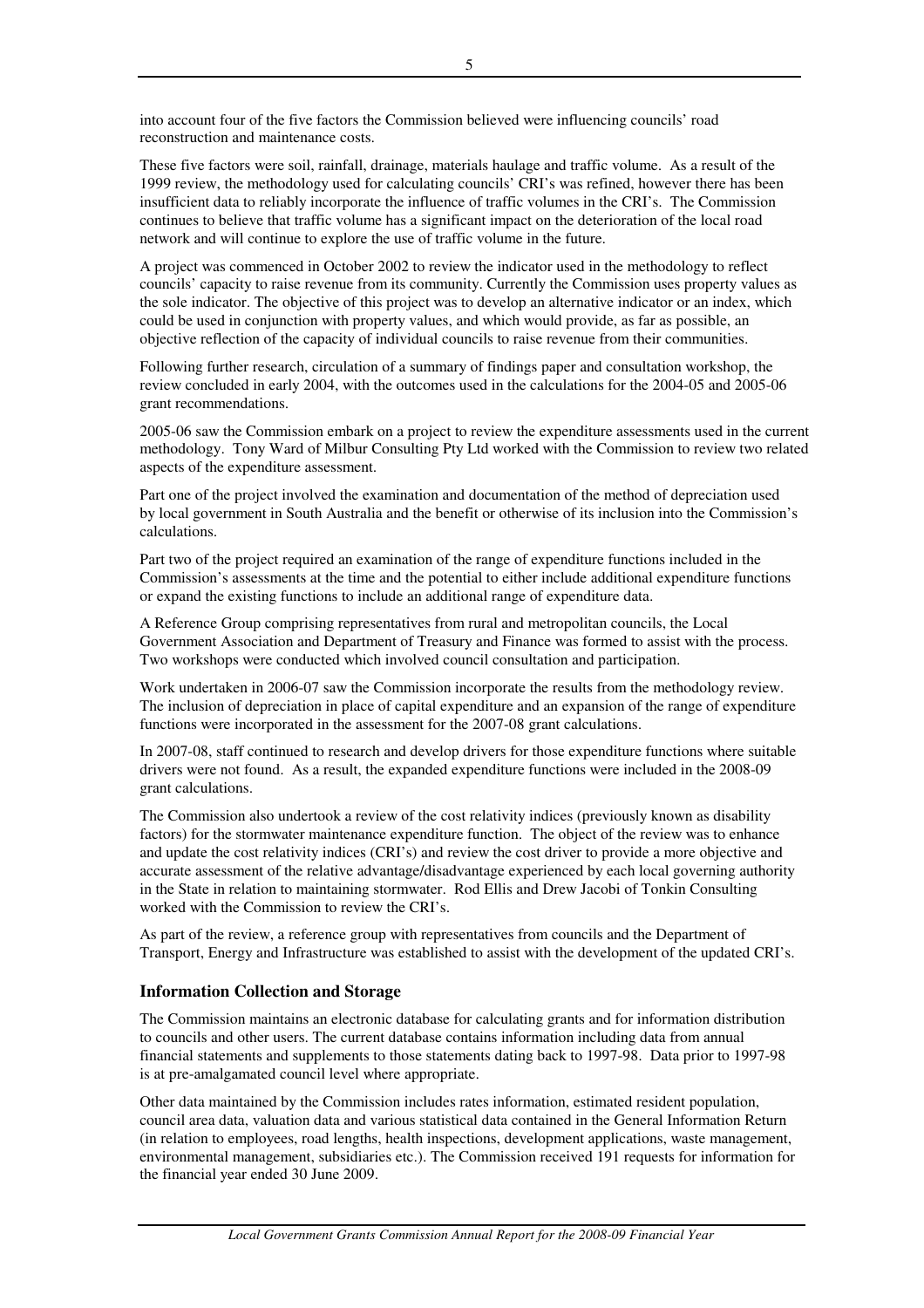Continued refinement of the database occurred during the year to enhance the efficiency of the Commission's operations.

In addition, the Commission maintains a Geographical Information System, road centreline database off site at Tonkin Consulting (see Methodology Review ongoing refinement above).

A by-product of the road length audit process was the development of the Geographical Information System (GIS) in ArcInfo. Each year, the Commission produces detailed hard copy maps and/or data files by council, prepared in a GIS format, consistently mapped across the State. GIS data is also available in other formats, e.g. MapInfo.

### **Council Visits**

The Commission undertakes regular visits to councils to provide information and the opportunity for discussion about the grant allocation process. The Commission greatly values these occasions because of the contribution they make to improve the relevance of the grant process.

During 2008-09 Commission members and staff attended 16 meetings at the councils listed below. In addition to these meetings the Grants Commission Executive Officer met with some Chief Executive Officers and Finance Managers to discuss methodological issues.

| Visited in July 2008             | <b>Visited in November 2008</b>      | Visited in May 2009                 |
|----------------------------------|--------------------------------------|-------------------------------------|
| <b>Holdfast Bay City Council</b> | District Council of Ceduna           | District Council of Barunga West    |
|                                  | District Council of Franklin Harbour | City of Charles Sturt               |
| Visited in August 2008           | District Council of Kimba            | District Council of Copper Coast    |
| City of Port Adelaide Enfield    | District Council of Streaky Bay      | Wakefield Regional Council          |
|                                  | City of Whyalla                      | District Council of Yorke Peninsula |
| Visited in October 2008          | Wudinna District Council             |                                     |
| Adelaide Hills Council           |                                      | Visited in June 2009                |
|                                  | Visited in February 2009             | City of West Torrens                |
|                                  | District Council of Mount Barker     |                                     |

### **Special Local Roads Program and the Local Government Transport Advisory Panel**

The Special Local Roads Program was established under the joint approvals of the South Australian Government, Commonwealth Government and Local Government. The program commenced in 1985-86 and facilitates funding of significant works throughout the State.

Responsibility for preparation and monitoring of a continuing program of projects rested with the Local Roads Advisory Committee until December 2004, when at the request of the LGA, responsibility moved to the Local Government Transport Advisory Panel.

The Local Government Transport Advisory Panel is a Committee of the LGA and the LGA provide executive support to the Comittee. The Committee's main role is to make recommendations to the South Australian Local Government Grants Commission on the allocation of the Special Local Roads component of the Financial Assistance Grants. Formal reporting of funding allocations is contained within *Chapter 6* of this report.

The Committee comprises Mayor Brian Hurn, (Mayor, Barossa Council), as Chairperson, Mr Mark Elford (Director, Road Transport Planning, Department of Transport Energy and Infrastructure), Wally Iasiello (Director, Technical Services, Port Adelaide Enfield Council), Mayor Kym McHugh (Alexandrina Council) and Ms Jane Gascoigne (Director, Local Government Grants and Regional Communities). The Committee's Executive Officer is Mr David Hitchcock, an officer of the Local Government Association.

Each year the Committee calls for submissions from Local Government Regional Associations, which are asked to determine regional priorities within their areas.

For 2009-10, \$4.9 million was allocated to specific projects under the Financial Assistance Grants program, \$2.22 million under the Supplementary Local Road Funding Grant and \$4.26 million from the Special Projects component of the Roads to Recovery Grants. In total \$11.38 million was allocated for 2009-10.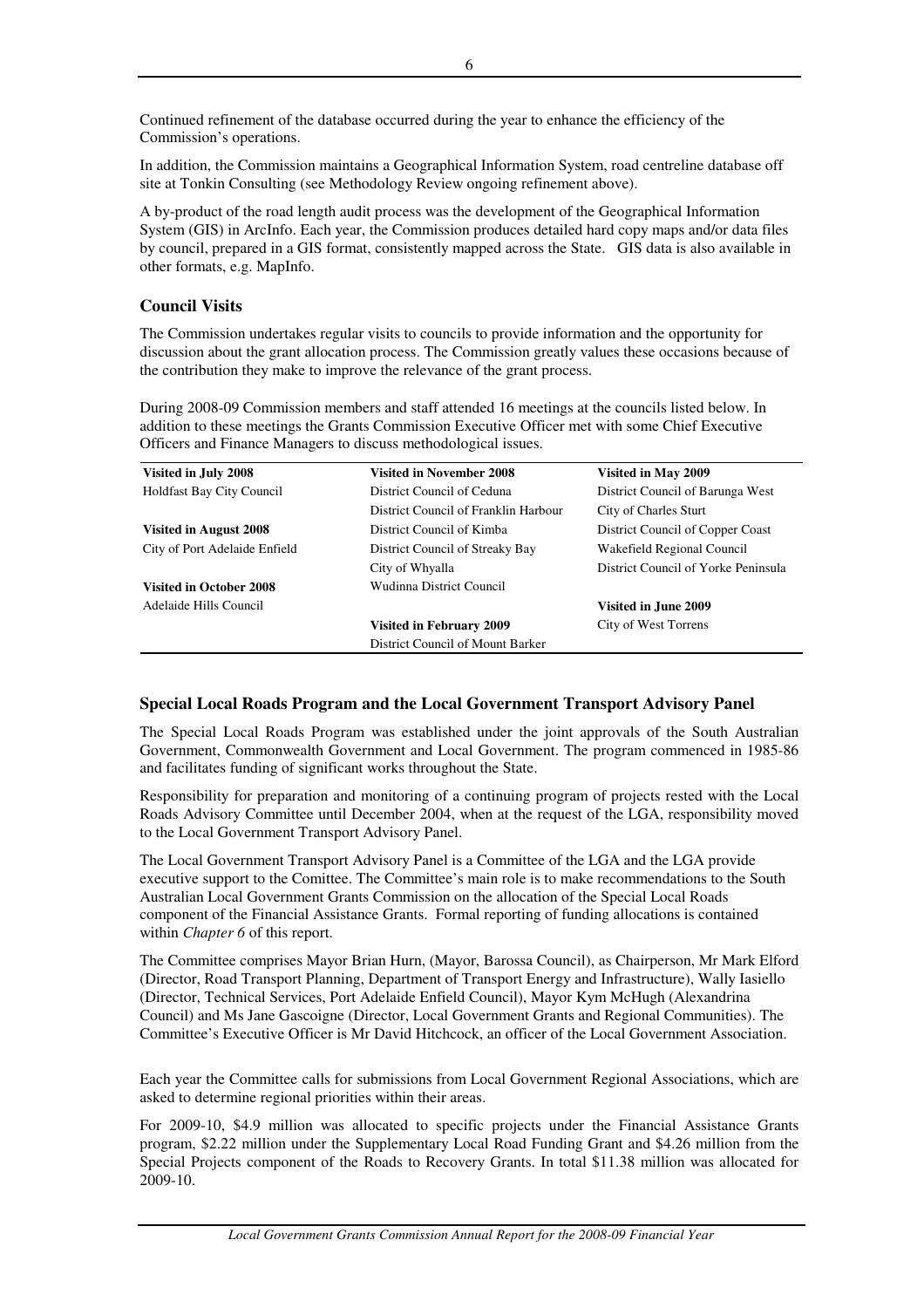### **Local Roads Advisory Committee**

The Local Roads Advisory Committee is a committee of Transport SA. It no longer has a role to play in making recommendations to the Grants Commission on the prioritisation of roads for funding under the Special Local Roads Program.

It does however still have responsibility for advising the Minister for Transport, Energy and Infrastructure on the reclassification of roads. For example, where a council wishes a road to be reclassified from local to arterial, this request would go to the Local Roads Advisory Committee.

The Committee comprises Mayor Brian Hurn, (Mayor of the Barossa Council) as Chairperson, Mr Mark Elford (Director, Road Transport Planning, Department of Transport, Energy and Infrastructure), and Ms Jane Gascoigne (Director, Local Government Grants and Regional Communities). The Committee's Executive Officer is Mr Silvio Visentin, an officer of the Department of Transport.

During 2008-09, the Committee finalised its recommended methodology for reclassifying roads. The new guidelines were presented to the Minister for Transport, Energy and Infrastructure and the President of the Local Government Association and approved in July 2008.

### **Matters Referred By the Minister**

Under Section 20 of the State Act, the Minister for State/Local Government Relations may refer matters to the Commission for report. There were no references to the Commission under this section during 2008- 09.

### **The Year Ahead**

While the Commission endeavours to continually improve its methodology in allocating funds to local governing authorities, the appointment of a new Executive Officer and new project officers has resulted in a year of consolidation for the Commission in 2008-09.

Working with the LGA, the Commission identified approximately 30 councils in need of assistance with the development of their asset management plans. Financial assistance of \$8,000 was provided to each of these councils in 2008-09.

The Commission will be looking to launching its own independent website in 2009-10. The website will help to better meet the needs of the South Australian Grants Commission's audience and provide extra information not previously accessible to the wider community.

Collection and dissemination of South Australia's Local Government Finance Statistics will again be a major focus in 2009-10. The Commission will continue to work with the LGA, Office for State/Local Government Relations, Local Government Financial Management Group and the Australian Bureau of Statistics on standardising data collection forms and making the provision of information as easy as possible for councils.

Accurate road length data is an essential element in the grant calculations. Existing data stored on the Commission's offsite Geographical Information System (GIS) will continue to be refined in association with councils during the year. The Commission will offer the road length data to councils in either CD format or hard copy map.

Understanding the needs and funding requirements of Aboriginal Communities is an ongoing responsibility of the Commission. The Commission will continue to monitor developments in the administration of the Aboriginal Communities in 2009-10 and respond to changes in grant funding in line with the National Principles as necessary.

The Commission will sustain its active council visiting program in 2009-10. These sessions provide a unique opportunity to discuss the grant allocation process. The Commission values the chance to educate councils on methodology details, and be educated on specific issues facing council.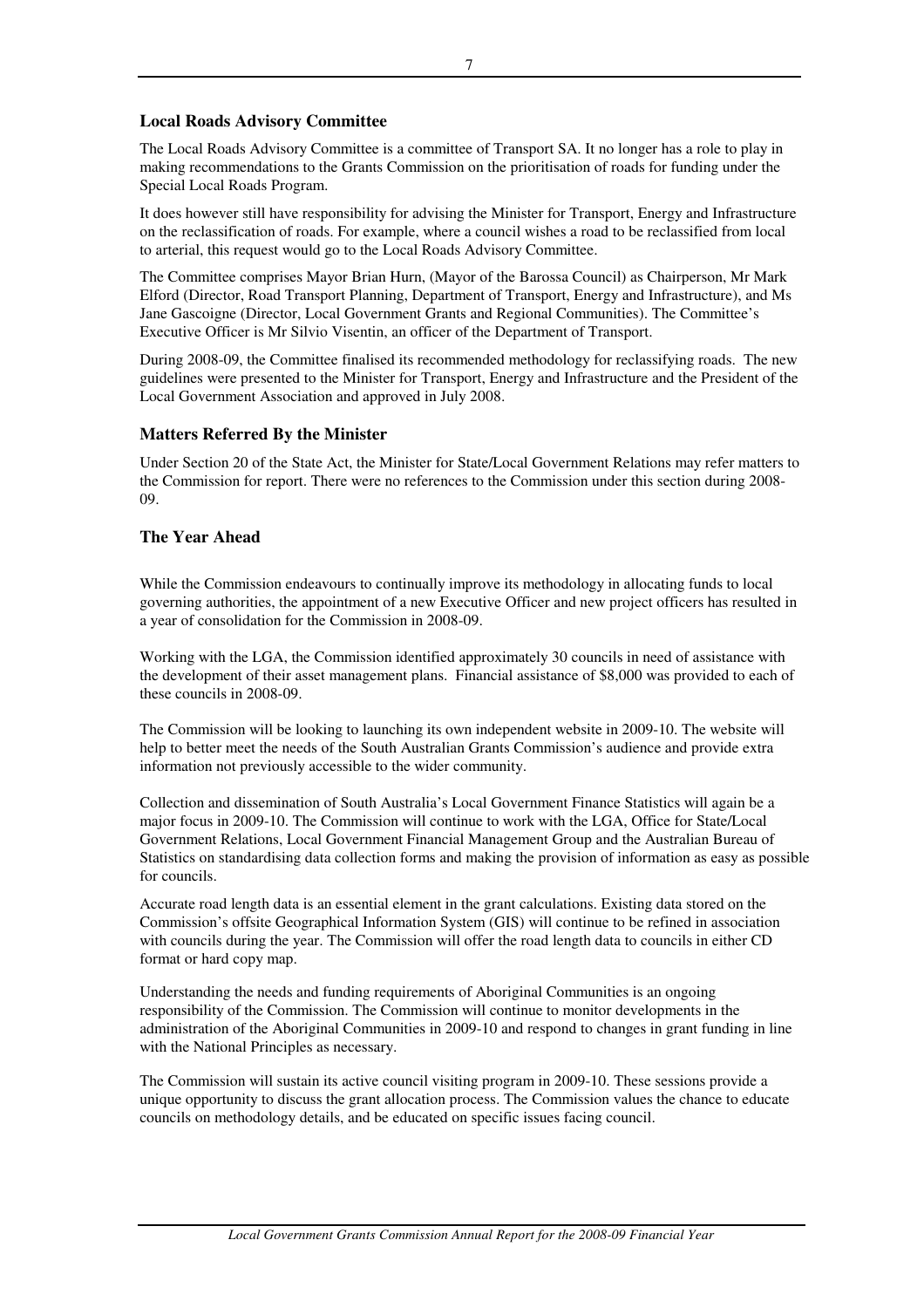### **Local Government Disaster Fund**

The Commission's staff provides administrative support to the Local Government Disaster Fund Management Committee on a fee for service basis. For the financial year ended 30 June 2009, the Management Committee made recommendations to the Treasurer for payments of \$1.44 million to councils primarily in respect of storm damage. Approved by the Treasurer, the recommendations were \$150,000 in excess of the original \$1.3 million budget provision for the year.

# **CHAPTER 3 - LEGISLATIVE FRAMEWORK**

### **Commonwealth Local Government (Financial Assistance) Act 1995**

*The Commonwealth Local Government (Financial Assistance) Act 1995* came into effect on 1 July 1995.

The Act provides for:

- a per capita distribution (to the States) for the general financial assistance component;
- the continued separate identification of local road funding and maintenance of existing state shares for that funding;
- a national report on the operation of the Act, specifically the achievement of horizontal equalisation, the methods used by the Commissions, the performance of councils including their efficiency, and the provision of services to Aboriginal & Torres Strait Islander communities; and
- a set of national principles governing the distribution of grants between councils replacing the previous state by state principles. The principles, which provide for a distribution based on horizontal fiscal equalisation (subject to the minimum grant entitlement) are discussed in detail in *Chapter 4*.

The Commission allocated the grants for 2009-2010 in accordance with these principles.

Detailed information about Financial Assistance Grants to Local Government since 1976 may be found in previous annual reports of the Commission, in special reports of the Commonwealth Grants Commission and in the report of the National Inquiry into Local Government Finance, 1985.

Distribution of the general financial assistance component to States is on a per capita basis. South Australia's share has been reducing as its population as a proportion of the Australian population declines, (see Table 1). State shares of identified local road funding are based on those existing prior to 1991-92, and South Australia receives less than a per capita share, see Table 2.

The total level of grants to Local Government in 2009-2010 has increased in line with estimated inflation and the underlying growth in Commonwealth General Purpose payments to the States.

Entitlements for all States for 2008-2009 and for 2009-2010 are set out in Tables 1 and 2.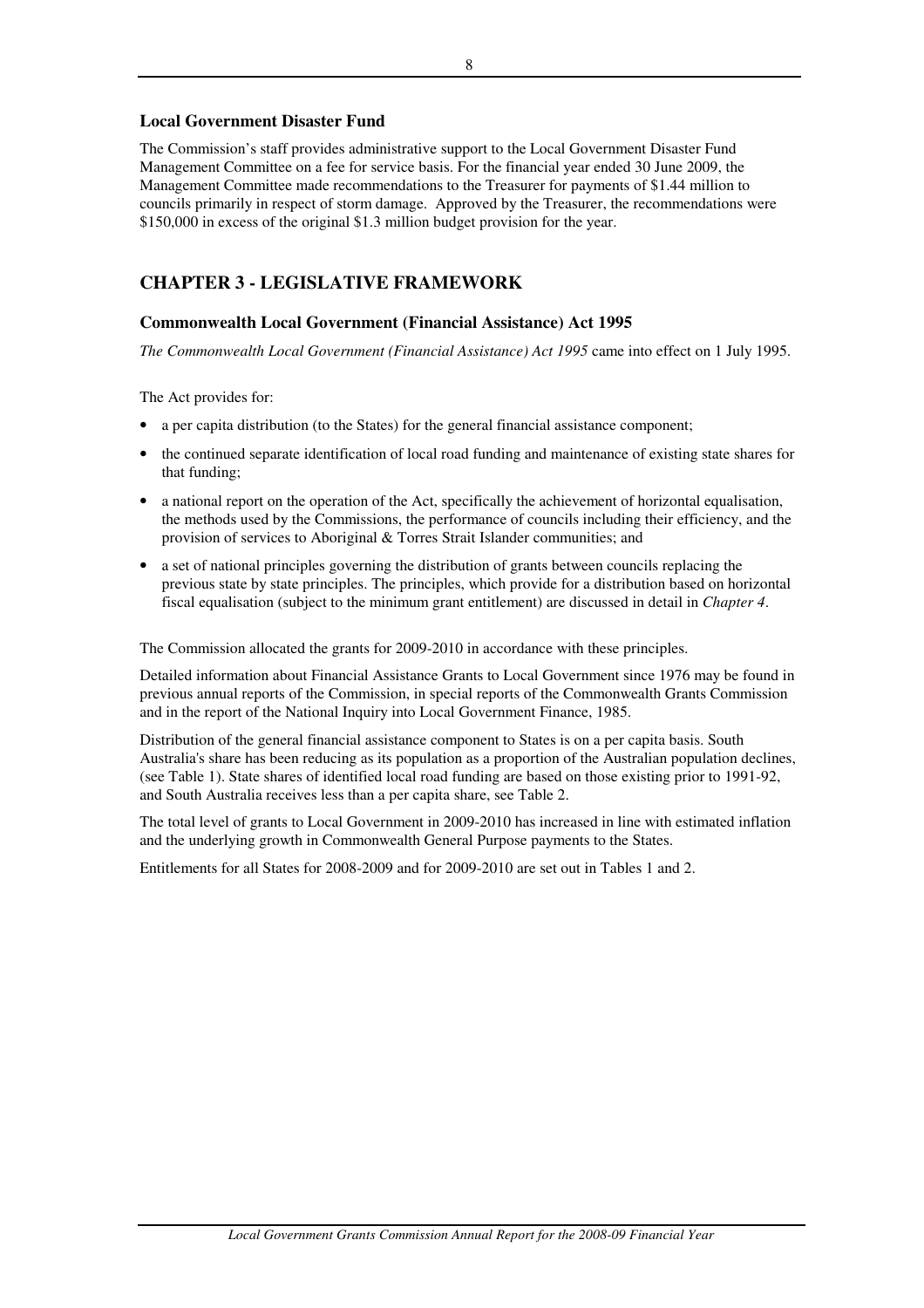### **TABLE 1 - Commonwealth General Purpose Financial Assistance for Local Government,**

|                                     | $_{\rm out}$ and Territory Emminimized 2000-07 and 2007-10 |            |            |          |                 |            |
|-------------------------------------|------------------------------------------------------------|------------|------------|----------|-----------------|------------|
|                                     |                                                            |            |            | 2008-09  |                 |            |
| <b>State</b>                        | Proportion                                                 | Allocation | Adjustment | Interim  | Paid in advance | Allocation |
|                                     |                                                            | (Estimate) |            | Actual   | from 2009-10    | (Actual)   |
|                                     | (% )                                                       | (Smill)    | (\$mill)   | (Smill)  | $$$ mill $)$    | (Smill)    |
| New South Wales                     | 32.71                                                      | 424.02     | (1.95)     | 422.07   | 108.09          | 530.15     |
| Victoria                            | 24.77                                                      | 321.12     | (1.73)     | 319.39   | 82.38           | 401.77     |
| Queensland                          | 19.97                                                      | 258.82     | (1.73)     | 257.09   | 66.84           | 323.93     |
| Western Australia                   | 10.06                                                      | 130.43     | (1.04)     | 129.40   | 33.84           | 163.24     |
| South Australia                     | 7.52                                                       | 97.45      | (0.50)     | 96.95    | 24.71           | 121.66     |
| Tasmania                            | 2.34                                                       | 30.35      | (0.18)     | 30.16    | 7.66            | 37.82      |
| Northern Territory                  | 1.03                                                       | 13.32      | (0.11)     | 13.20    | 3.40            | 16.60      |
| <b>Australian Capital Territory</b> | 1.61                                                       | 20.86      | (0.10)     | 20.76    | 5.35            | 26.12      |
| <b>TOTAL</b>                        | 100.00                                                     | 1.296.36   | (7.34)     | 1.289.03 | 332.26          | 1.621.29   |

### **State and Territory Entitlements 2008-09 and 2009-10**

|                                     | 2009-10    |            |                                                 |               |           |          |
|-------------------------------------|------------|------------|-------------------------------------------------|---------------|-----------|----------|
| State                               | Proportion | Allocation | Allocation minus                                | Cash prior to | Remaining | 08/09 to |
|                                     |            | (Estimate) | Advance Payment Advance payment Cash to be paid |               |           | 09/10    |
|                                     | $(\% )$    | (\$mill)   | (\$mill)                                        | (Smill)       | (Smill)   | (%)      |
| New South Wales                     | 32.53      | 435.67     | 327.58                                          | 433.72        | 325.63    | 3.22     |
| Victoria                            | 24.79      | 331.96     | 249.58                                          | 330.23        | 247.86    | 3.93     |
| Queensland                          | 20.10      | 269.19     | 202.35                                          | 267.46        | 200.62    | 4.70     |
| Western Australia                   | 10.18      | 136.38     | 102.54                                          | 135.34        | 101.50    | 5.40     |
| South Australia                     | 7.45       | 99.71      | 74.99                                           | 99.21         | 74.50     | 2.85     |
| Tasmania                            | 2.31       | 30.93      | 23.27                                           | 30.75         | 23.09     | 2.55     |
| Northern Territory                  | 1.02       | 13.71      | 10.31                                           | 13.60         | 10.20     | 3.84     |
| <b>Australian Capital Territory</b> | 1.61       | 21.54      | 16.18                                           | 21.44         | 16.08     | 3.73     |
| <b>TOTAL</b>                        | 100.00     | 1.339.08   | 1.006.82                                        | 1.331.75      | 999.48    | 3.88     |

### **TABLE 2 - Commonwealth Identified Local Road Grants for Local Government,**

### **State and Territory Entitlements 2008-09 and 2009-10**

|                                     | 2008-09    |            |            |         |                 |            |
|-------------------------------------|------------|------------|------------|---------|-----------------|------------|
| State                               | Proportion | Allocation | Adjustment | Interim | Paid in advance | Allocation |
|                                     |            | (Estimate) |            | Actual  | from 2009-10    | (Actual)   |
|                                     | (% )       | (Smill)    | (Smill)    | (Smill) | (\$mill)        | (\$mill)   |
| New South Wales                     | 29.01      | 166.89     | (0.94)     | 165.95  | 42.78           | 208.72     |
| Victoria                            | 20.62      | 118.59     | (0.67)     | 117.92  | 30.40           | 148.32     |
| Queensland                          | 18.74      | 107.78     | (0.61)     | 107.17  | 27.62           | 134.79     |
| Western Australia                   | 15.29      | 87.95      | (0.50)     | 87.46   | 22.54           | 110.00     |
| South Australia                     | 5.50       | 31.61      | (0.18)     | 31.43   | 8.10            | 39.54      |
| Tasmania                            | 5.30       | 30.48      | (0.17)     | 30.31   | 7.81            | 38.12      |
| Northern Territory                  | 2.34       | 13.47      | (0.08)     | 13.40   | 3.45            | 16.85      |
| <b>Australian Capital Territory</b> | 3.21       | 18.45      | (0.10)     | 18.34   | 4.73            | 23.07      |
| <b>TOTAL</b>                        | 100.00     | 575.24     | (3.26)     | 571.98  | 147.43          | 1,147.21   |

|                                     |            |            | 2009-10                                         |               |           | % change |
|-------------------------------------|------------|------------|-------------------------------------------------|---------------|-----------|----------|
| State                               | Proportion | Allocation | Allocation minus                                | Cash prior to | Remaining | 08/09 to |
|                                     |            | (Estimate) | Advance Payment Advance payment Cash to be paid |               |           | 09/10    |
|                                     | (%)        | (\$mill)   | (\$mill)                                        | (Smill)       | (\$mill)  | $(\% )$  |
| New South Wales                     | 29.01      | 172.39     | 129.62                                          | 171.45        | 128.67    | 3.88     |
| Victoria                            | 20.62      | 122.50     | 92.10                                           | 121.83        | 91.43     | 3.88     |
| Queensland                          | 18.74      | 111.33     | 83.71                                           | 110.72        | 83.10     | 3.88     |
| Western Australia                   | 15.29      | 90.85      | 68.31                                           | 90.35         | 67.81     | 3.88     |
| South Australia                     | 5.50       | 32.65      | 24.55                                           | 32.48         | 24.37     | 3.88     |
| Tasmania                            | 5.30       | 31.49      | 23.67                                           | 31.32         | 23.50     | 3.88     |
| Northern Territory                  | 2.34       | 13.92      | 10.47                                           | 13.84         | 10.39     | 3.88     |
| <b>Australian Capital Territory</b> | 3.21       | 19.05      | 14.33                                           | 18.95         | 14.22     | 3.88     |
| <b>TOTAL</b>                        | 100.00     | 594.19     | 446.76                                          | 590.93        | 443.50    | 3.88     |

### **South Australian Local Government Grants Commission Act 1992**

The original State Act was proclaimed in 1976 to establish the Commission, its membership, functions and responsibilities in accordance with the provisions of the Commonwealth Act.

It was repealed and replaced with the present Act in 1992 to, amongst other things, embody new arrangements agreed with Local Government in the areas of membership and reporting.

### **Eligible Bodies**

For the 2009-2010 allocations there were 68 councils, the Outback Areas Community Development Trust and five Aboriginal communities eligible for grants*.*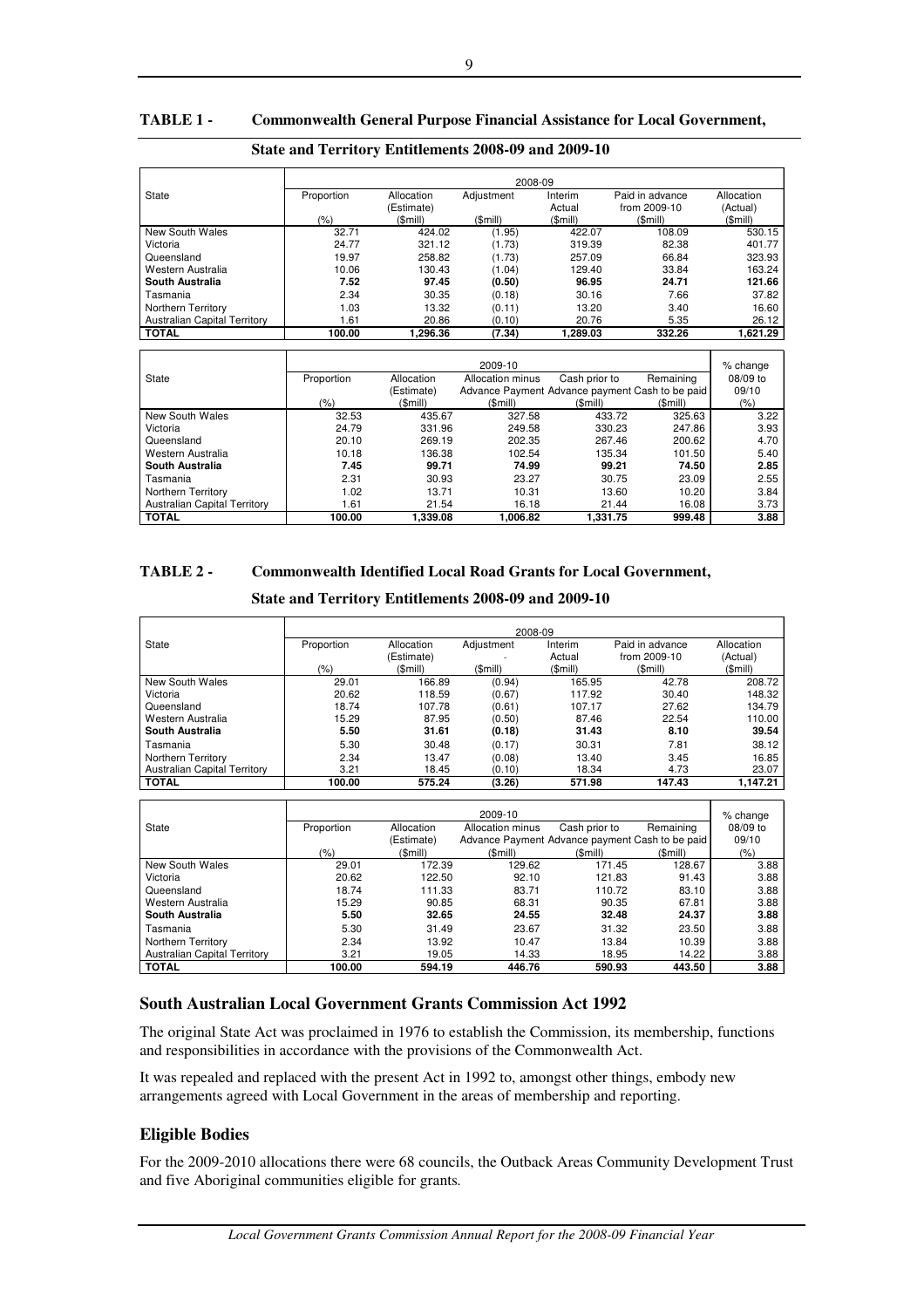# **CHAPTER 4 - National Principles, General Purpose & Road Grants**

The national principles contained within the *Commonwealth Local Government (Financial Assistance) Act 1995* underpin the methodology employed by the Commission in the distribution process.

There are six main principles for general purpose grants and an additional one for road grants. They are:

# **General Purpose National Principles**

### **(i) Horizontal Equalisation**

The equalisation component of the Financial Assistance Grants will be allocated to local governing bodies, as far as practicable, on a full horizontal equalisation basis as defined by the *Local Government (Financial Assistance) Act, 1995*. This is a basis that ensures that each local governing body in the State/Territory is able to function by reasonable effort, at a standard not lower than the average standard of other local governing bodies in the State. It takes account of differences in the expenditure required by those local governing bodies in the performance of their function and in the capacity of those local governing bodies to raise revenue.

### **(ii) Effort Neutrality**

An effort or policy neutral approach will be used in assessing expenditure requirements and revenue raising capacity of each local governing body. This means as far as practicable, policies of individual local governing bodies in terms of expenditure and revenue effort will not affect the grant determination.

### **(iii) Minimum Grant**

The minimum general purpose grant allocation for a local governing body will be not less than the amount to which the local governing body would be entitled if 30% of the total amount of equalisation component funds for the State/Territory were allocated on a per capita basis.

### **(iv) Other Grant Support**

Other relevant grant support provided to local governing bodies to meet any of the expenditure needs assessed should be taken into account using an inclusion approach.

### **(v) Aboriginal Peoples and Torres Strait Islanders**

Financial assistance shall be allocated to councils in a way that recognises the needs of Aboriginal and Torres Strait Islander people within their boundaries.

### **(vi) Council Amalgamation**

Where two or more local governing bodies are amalgamated into a single body, the general purpose grant provided to the new body for each of the four years following amalgamation, should be the total of the amounts that would have been provided to the former bodies in each of those years if they had remained separate entities.

# **Identified Road Component National Principle**

### **(vii) Identified Road Component**

The identified road component of the Financial Assistance Grants should be allocated to local governing bodies as far as practicable on the basis of the relative needs of each local governing body for roads expenditure and to preserve its road assets. In assessing roads needs relevant considerations include length, type and usage of roads in each local governing area.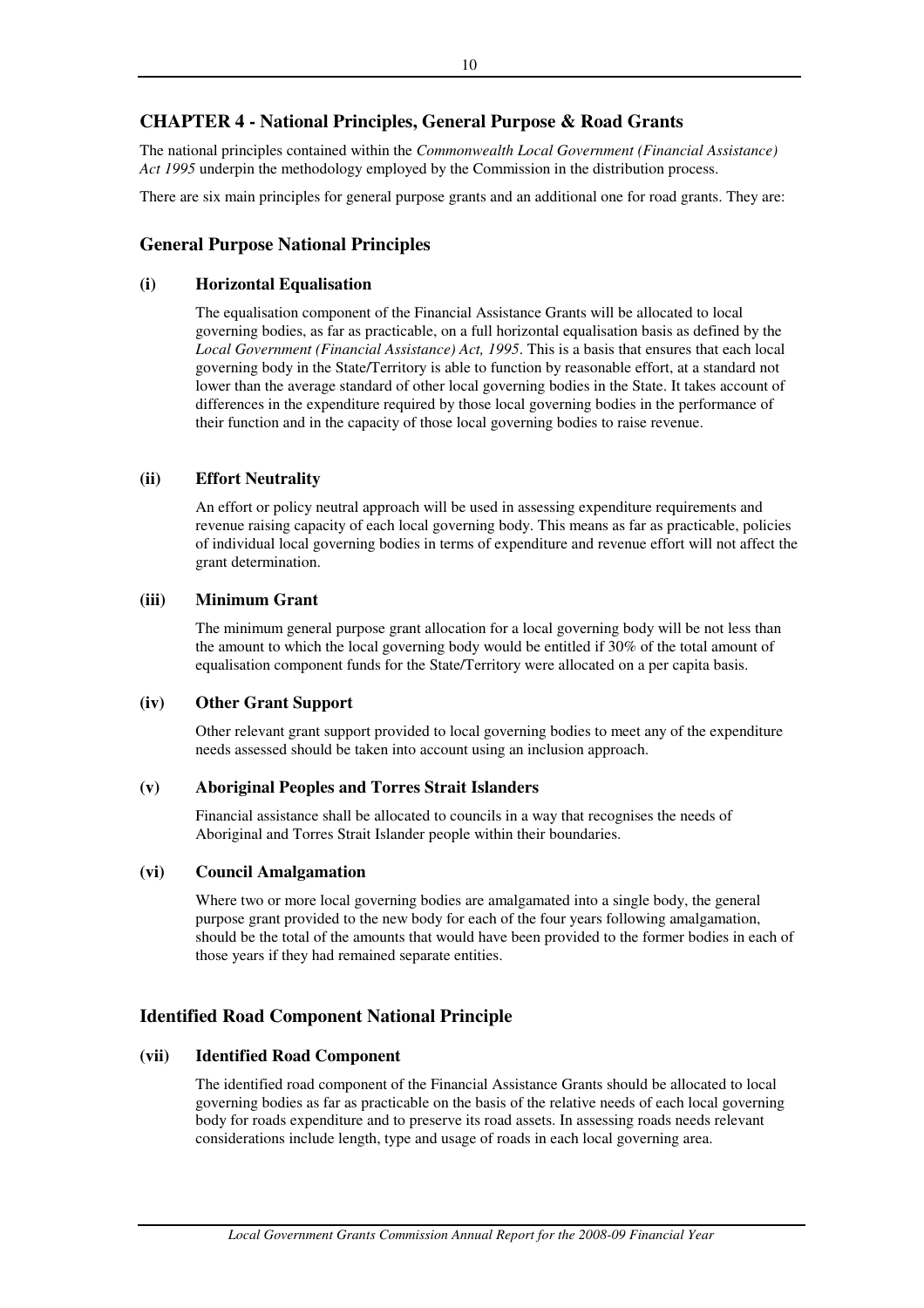# **CHAPTER 5 - METHODOLOGY**

### **General Purpose Grant**

The methodology used to assess the general purpose component of the Local Government Financial Assistance Grants is intended to achieve an allocation of grants to local governing bodies in the State consistent with the National Principles. The over-riding principle is one of Horizontal Fiscal Equalisation, which is constrained by a requirement that each local governing body must receive a minimum entitlement per head of population as prescribed in the Commonwealth legislation.

The South Australian Local Government Grants Commission uses a direct assessment approach to the calculations. This involves the separate estimation of a component revenue grant and a component expenditure grant for each council, which are aggregated to determine each council's overall equalisation need. Available funds are distributed in accordance with the relativities established through this process and adjustments are made as necessary to ensure the per capita minimum entitlement is met for each council. For local governing bodies outside the incorporated areas (the Outback Areas Community Development Trust and five Aboriginal Communities) allocations are made on a per capita basis.

A standard formula is used as a basis for both the revenue and expenditure component grants.

### **Formulae**

### *General financial assistance*

The formula for the calculation of the raw revenue grants can be expressed as:

$$
G = P c \times S \times \left[ \left( \frac{Us}{Ps} \times RRIs \right) - \left( \frac{Uc}{Pc} \times RRIc \right) \right]
$$

Similarly, the formula for the calculation of the raw expenditure grants can be expressed as:

$$
G = P_c \times S \times \left[ \left( \frac{U_c}{P_c} \times CRI_c \right) - \left( \frac{U_s}{P_s} \times CRI_s \right) \right]
$$

Subscripts of s or c are used to describe whether it applies to the State or a particular council.

*G* = council's calculated relative need assessment

 $P =$  population

 $U =$  unit of measure. Some units of measure are multiplied by a weight.

$$
S =
$$
 standard, be it cost or revenue  $=$  *expenditure or income*

*RRI* = Revenue Relativity Index. *CRI =* Cost Relativity Index (previously known as the disability factor). They are centred around 1.00, ie *RRI<sub>s</sub>* or *CRI<sub>s</sub>* equals 1.00. If more than one CRI exists for any function then they are multiplied together to give an overall CRI for that function.

In the revenue calculations for both residential and rural assessments, the Commission has calculated a revenue relativity index based on the SEIFA Index of Economic Resources. Where no revenue relativity index exists the *RRI<sup>c</sup>* = 1.0. For a list of the Revenue Relativity Indices applied to this year's valuation data, see *Appendix VI.*

Currently in all expenditure calculations with the exception of roads, stormwater and waste management there are no disability factors applied, and consequently  $CRI_c = 1.0$ .

The raw grants, calculated for all functions using the above formulae, both on the revenue and expenditure sides, are then totalled to give each council's total raw grant figure. Any council whose raw calculation per head is less than the per capita figure, (\$18.66 for 2009-10), then has the per capita figure applied. The balance of the allocated amount is then apportioned to the remaining councils based on their calculated proportion of the raw grant. Commission determined limits are then applied to minimise the impact on council's budgetary processes.

In the calculation of the 2009-10 grants, the Commission constrained changes to councils between positive 9% and minus 2%. An iterative process is then undertaken until the full allocation is determined.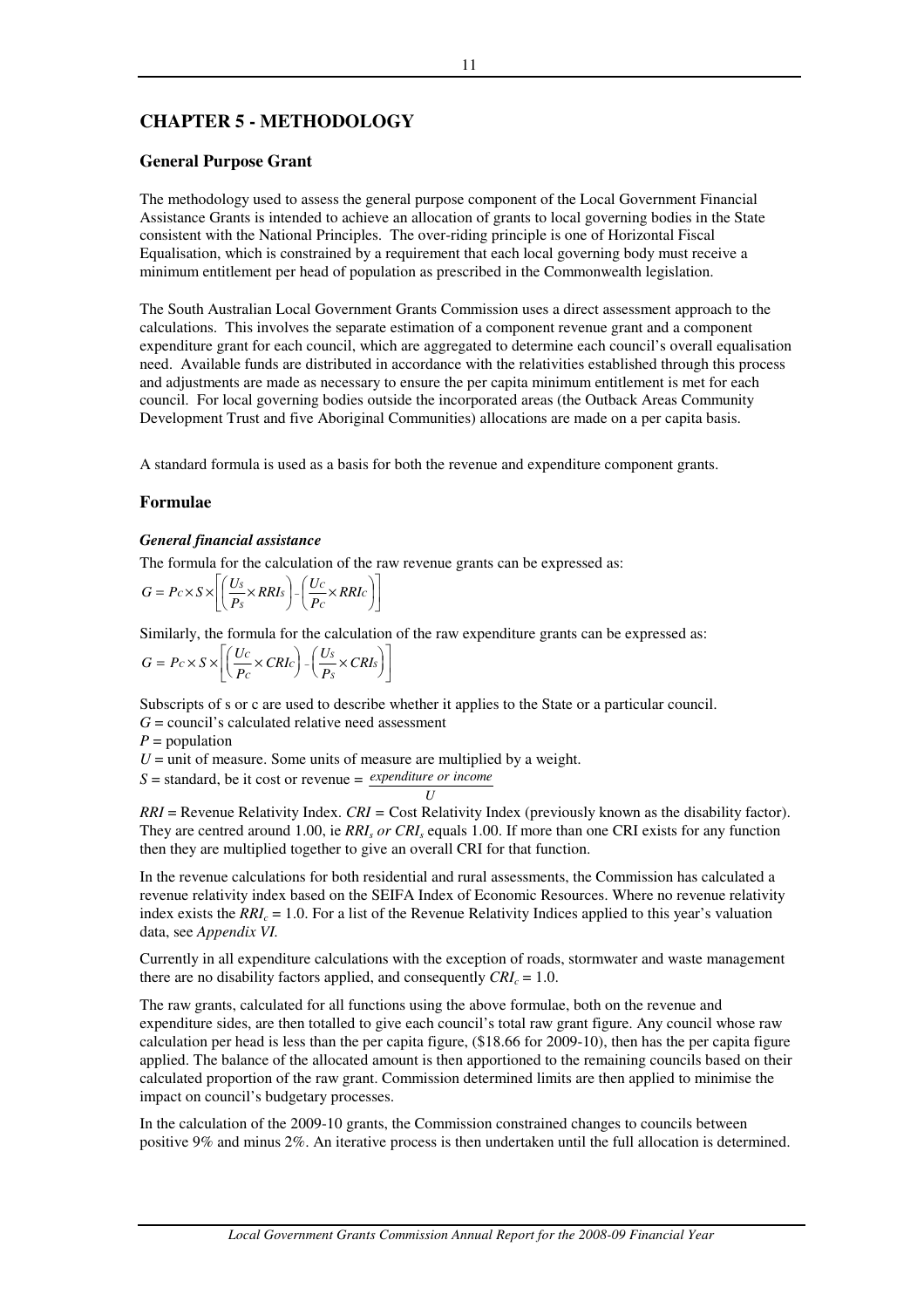### *Component Revenue Grants*

Component revenue grants compensate or penalise councils according to whether their **capacity to raise revenue** from rates is less than or greater than the State average. Councils with below average capacity to raise revenue receive positive component revenue grants and councils with above average capacity receive negative assessments.

The Commission estimates each council's component revenue grant by applying the State average rate in the dollar to the difference between the council's improved capital values per capita multiplied by the *RRI<sup>c</sup>* and those for the State as a whole, and multiplying this back by the council's population. The State average rate in the dollar is the ratio of total rate revenue to total improved capital values of rateable property. The result shows how much less (or more) rate revenue a council would be able to raise than the average for the State as a whole if it applied the State average rate in the dollar to the capital values of its rateable properties. This calculation is repeated for each of five land use categories, namely;

- residential;
- commercial;
- industrial;
- rural; and
- other.

To overcome fluctuations in the base data, valuations, rate revenue and population are averaged over three years. Revenue Relativity Indices (*RRIc)* are only applied to the residential and rural valuations.

### *Subsidies*

Subsidies that are of the type that most councils receive and are not dependent upon their own special effort i.e. they are effort neutral, are treated by the "inclusion approach". That is, subsidies such as those for library services, and roads are included as a revenue function.

### *Component Expenditure Grants*

Component expenditure grants compensate or penalise councils according to whether the costs of providing a standard range of local government services can be expected to be greater than or less than the average cost for the State as a whole due to factors outside the control of councils. The Commission assesses expenditure needs and a component expenditure grant for each of a range of functions and these are aggregated to give a total component expenditure grant for each council.

The methodology compares each council per capita against the State average. This enables the comparison to be consistent and to compare like with like.

Each function is identified by a main driver or *unit of measure*. This is divided into the total expenditure on the function for the State as a whole to determine the average or *standard cost* for the particular function. For example, in the case of the expenditure function **built-up sealed roads**, "kilometres of built-up sealed roads" is the unit of measure.

Using this example, the length of built-up sealed roads per capita for each council is compared with the State's length of built-up sealed road per capita. The difference, be it positive, negative or zero, is then multiplied by the average cost per kilometre for construction and maintenance of built up sealed roads for the State as a whole (standard cost). This in turn is multiplied back by the council's population to give the component expenditure grant for the function. As already indicated this grant can be positive, negative or zero.

In addition, it is recognised that there may be other factors beyond a council's control which require it to spend more (or less) per unit of measure than the State average, in this example to reconstruct or maintain a kilometre of road. Accordingly, the methodology allows for a *cost relativity index (CRI)*, to be determined for each expenditure function for each council. Indices are centred around 1.0, and are used to inflate or deflate the component grant for each council. In the case of roads, CRI's measure relative costs of factors such as material haulage, soil type, rainfall and drainage.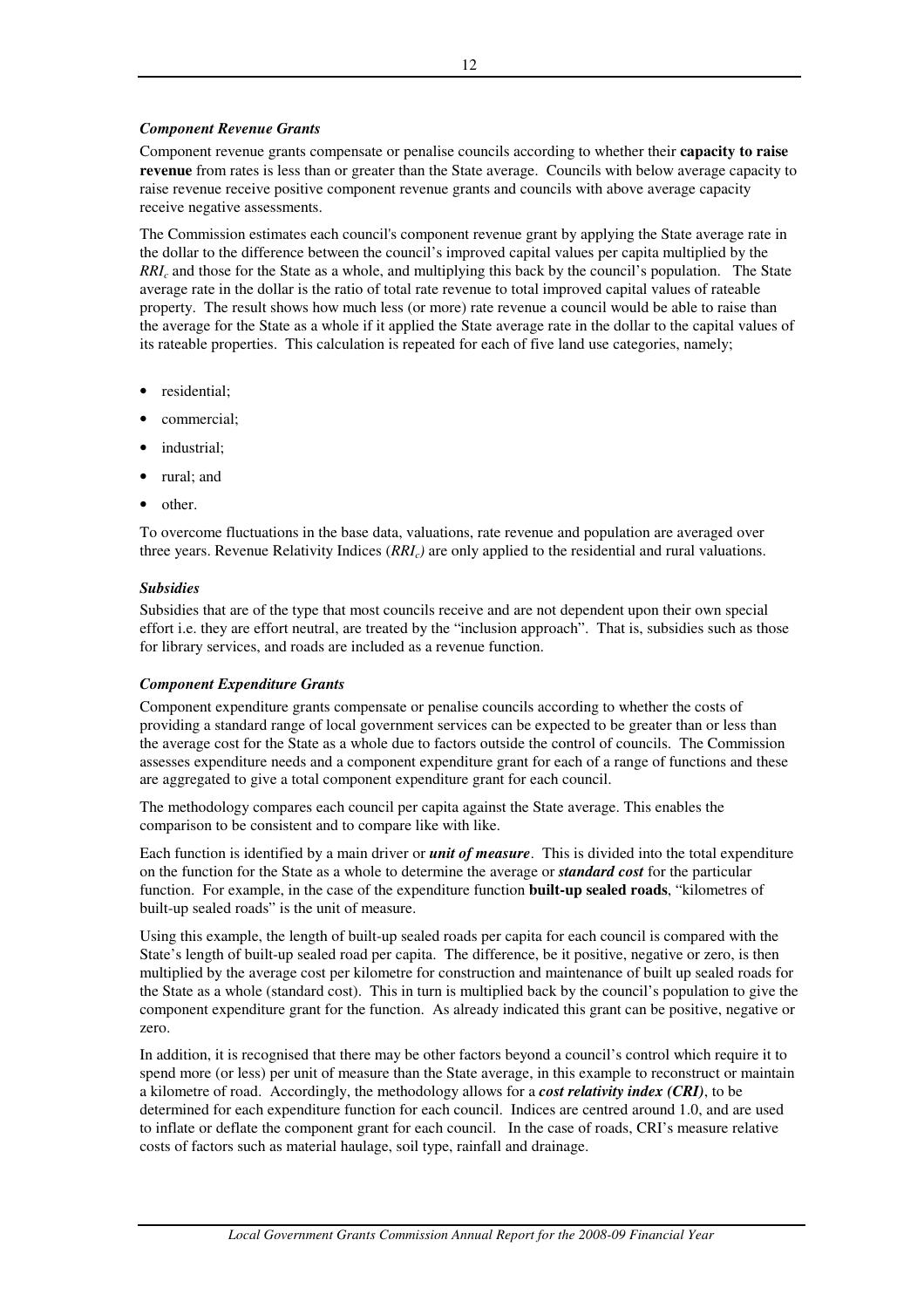To overcome fluctuations in the base data, inputs into the expenditure assessments (with the exception of the newly revised road lengths) are averaged over three years.

The following table details the approach taken to expenditure functions included in the methodology.

| <b>Expenditure Function</b>                   | <b>Standard Cost</b>                  | <b>Units of Measure</b>                                                                        |
|-----------------------------------------------|---------------------------------------|------------------------------------------------------------------------------------------------|
| <b>Waste Management</b>                       | Reported<br>expenditures <sup>1</sup> | Number of residential properties                                                               |
| <b>Aged Care Services</b>                     | Reported<br>expenditures $1$          | Population aged 65+ from the ABS Census and<br>estimated resident population                   |
| Services to Families and<br>Children          | Reported<br>expenditures <sup>1</sup> | Population aged 0-14 yrs from the ABS Census and<br>estimated resident population              |
| <b>Health Inspection</b>                      | Reported<br>expenditures <sup>1</sup> | Establishments to inspect                                                                      |
| Libraries                                     | Reported<br>expenditures <sup>1</sup> | Number of library visitors                                                                     |
| Sport and Recreation                          | Reported<br>expenditures $1$          | Population aged 5-49 years from the ABS Census<br>and estimated resident population            |
| Sealed Roads - Built- $Up^5$                  | Reported<br>expenditures $1$          | Kilometres of built-up sealed road as reported in<br><b>GIR</b>                                |
| Sealed Roads -<br>Non-built-up                | Reported<br>expenditures <sup>1</sup> | Kilometres of non-built-up sealed road as reported<br>in GIR                                   |
| Sealed Roads - Footpaths etc                  | Reported<br>expenditures <sup>1</sup> | Kilometres of built-up sealed road as reported in<br><b>GIR</b>                                |
| Unsealed Roads - Built-up <sup>5</sup>        | Reported<br>expenditures $1$          | Kilometres of built-up unsealed road as reported in<br><b>GIR</b>                              |
| Unsealed Roads - Non-built-up Reported        | expenditures $1$                      | Kilometres of non-built-up unsealed road as<br>reported in GIR                                 |
| <b>Unformed Roads</b>                         | Reported<br>expenditures <sup>1</sup> | Kilometres of unformed road as reported in GIR<br>Roads                                        |
| <b>Stormwater Drainage</b><br>Maintenance 2,3 | Reported<br>expenditures $1$          | Number of urban properties <sup>4</sup>                                                        |
| <b>Community Support</b>                      | Reported<br>expenditures $1$          | 3yr average population * SEIFA Advantage<br>Disadvantage CRI                                   |
| Jetties and Wharves                           | Reported<br>expenditures $1$          | Number of jetties and wharves                                                                  |
| Public Order and Safety                       | Reported<br>expenditures $1$          | Total number of properties                                                                     |
| Planning and Building Control Reported        | expenditures <sup>1</sup>             | Number of new developments and additions                                                       |
| <b>Bridges</b>                                | Reported<br>expenditures <sup>1</sup> | Number of bridges as reported in GIR                                                           |
| <b>Other Needs Assessments</b>                | Set at 1.00.                          | Based on Commission determined relative<br>expenditure needs in a number of areas <sup>6</sup> |

1 Councils' expenditures reported in the Commission's Supplementary returns.

- 2 Includes both construction and maintenance activities.
- 3 The Commission has also decided, for these functions, to use CRI's based on the results of a previous consultancy by BC Tonkin and Associates.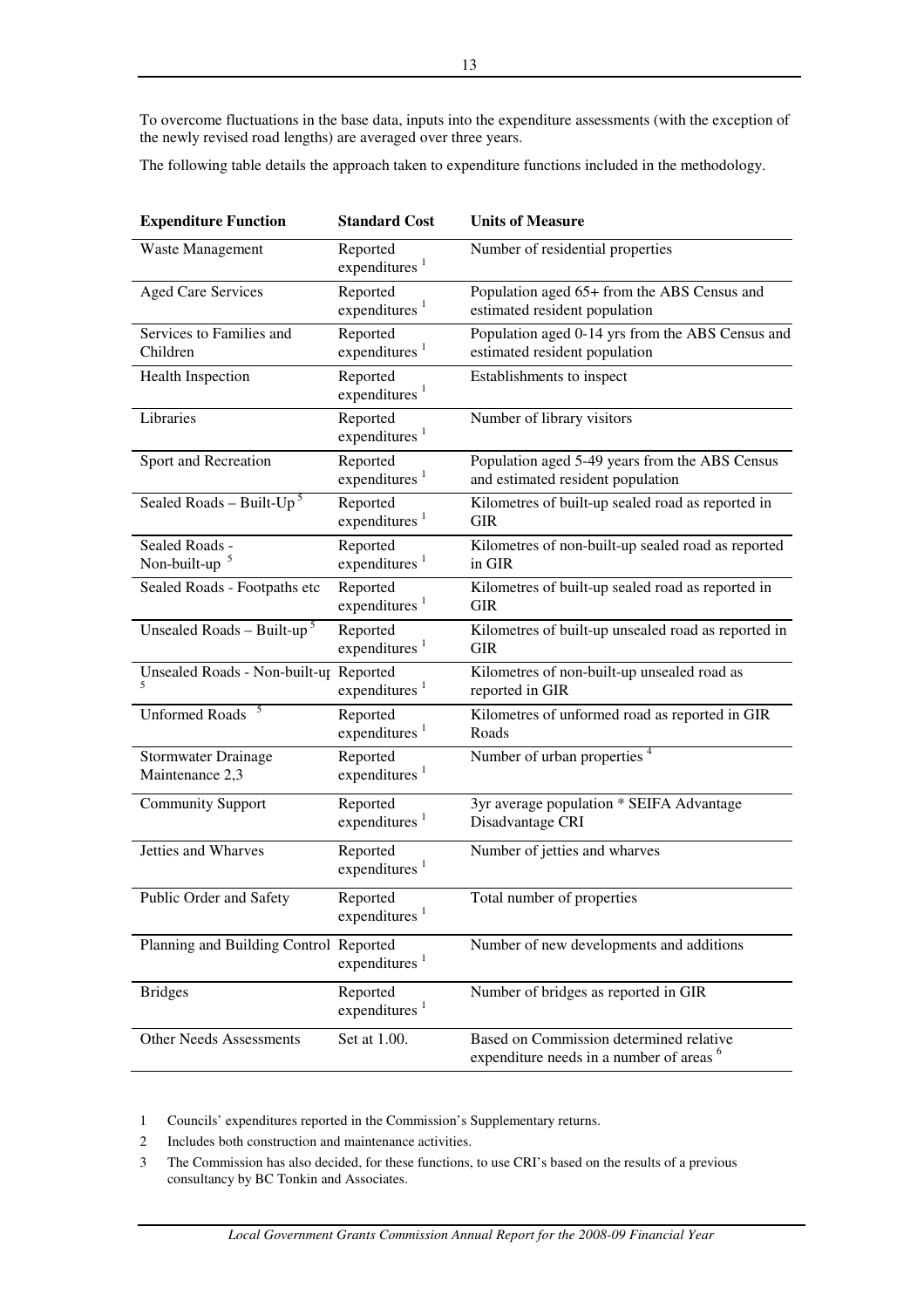- 4 Urban properties = sum [residential properties, commercial properties, industrial properties, exempt residential properties, exempt commercial properties, exempt industrial properties].
- 5 The Commission has for these functions, used CRI's based on the results of a consultancy led by Emcorp and Associates, in association with PPK Environment and Infrastructure. Tonkin Consulting has since refined the results. For a breakdown of each cost relativity indices by type of road, refer *Appendix V*.
- 6 Comprises Commission determined relative expenditure needs with respect to the following:
	- Non-Resident Use / Tourism / Regional Centre assessed to be high, medium or low;
	- Duplication of Facilities identified by the number of urban centres and localities (as determined by the Australian Bureau of Statistics (ABS));
	- Isolation measured as distance from the GPO to the main service centre for the council (as determined by the RAA);
	- Additional recognition of needs of councils with respect to Aboriginal people identified by the proportion of the population identified as Aboriginal or Torres Strait Islander;
	- Unemployment identified by the proportion of the population unemployed;
	- Capital City status gives recognition to such things as the ability of the council to raise revenue from sources other than rates i.e. car parking and from the Wingfield dump, and their extraordinary expenditure need i.e. due to the requirement that they maintain the entire road network within the City, and due to the daily influx of non-resident population;
	- Environment and Coastal Protection assessed to be high, medium or low; and
	- The provision of Cultural and Tourist Facilities assessed to be high, medium or low.

This final factor *Other Needs Assessment* (also known as *Function 50*) originates from awareness by the Commission that there are many non-quantifiable factors, which may influence a council's expenditure, and that it is not always possible to determine objectively the extent to which a council's expenditure is affected by these factors. The Commission is aware that there are many factors, which may influence a council's expenditure and that it is not always possible to determine objectively the extent to which a council's expenditure is affected by inherent or special factors. Therefore, in determining units of measure and cost relativity indices, the Commission must exercise its judgement based on experience, the evidence submitted to the Commission, and the knowledge gained by the Commission during visits to council areas and as a result of discussions with elected members and staff.

The calculated standards by function are outlined in the next section.-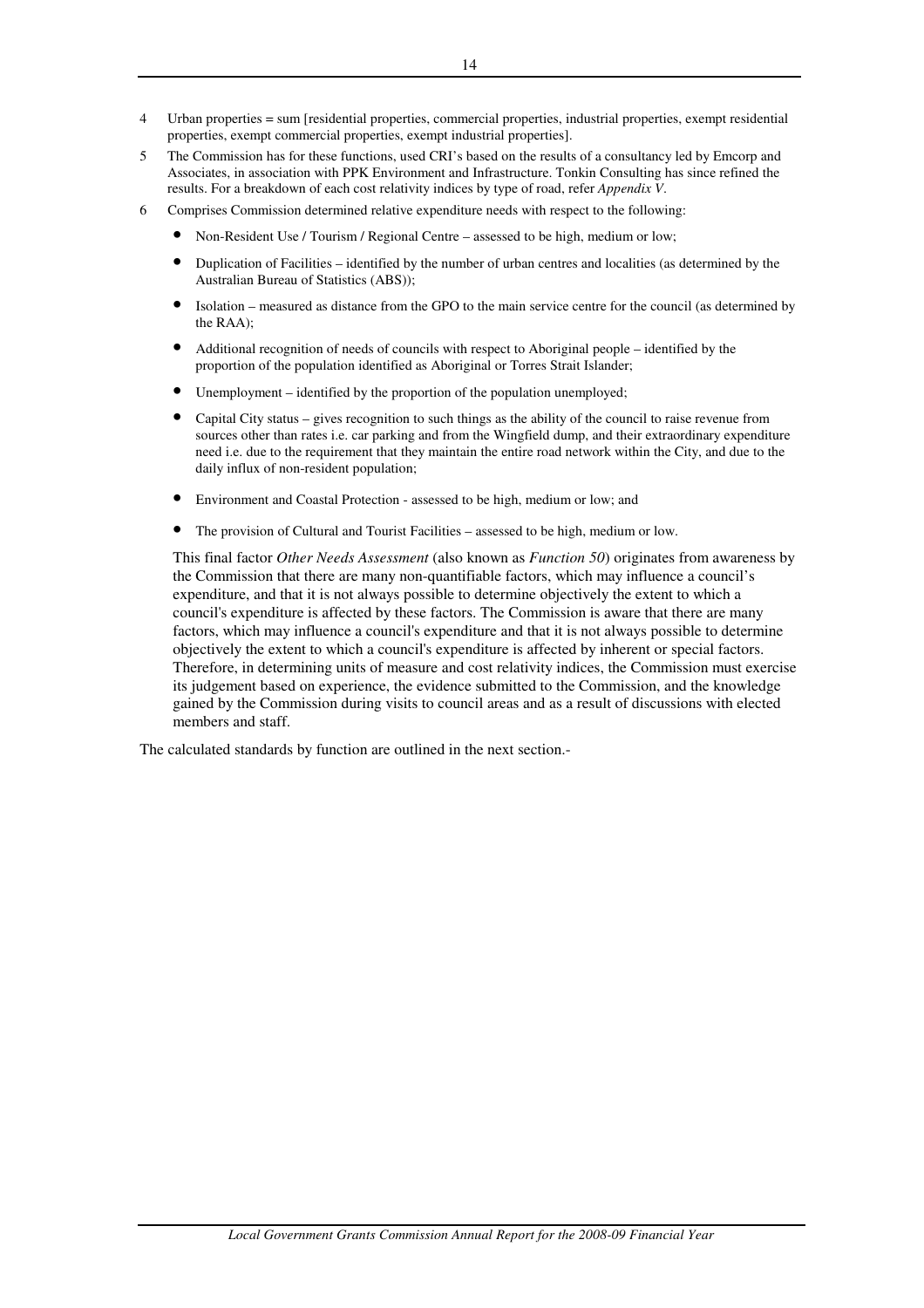### **Summary of figures by function**

Total Population = 1603361

| <b>Function</b>                   | <b>Standard</b><br>in Dollars | Measure<br>per<br>Capita<br>Unit of | Measure<br>Units of<br>Total | Measure<br>Unit of                            |
|-----------------------------------|-------------------------------|-------------------------------------|------------------------------|-----------------------------------------------|
| <b>Expenditure Functions</b>      |                               |                                     |                              |                                               |
| Waste Management                  | 128.43                        | 0.40827                             |                              | 642,646 No of residential properties          |
| <b>Aged Care Services</b>         | 101.77                        | 0.15257                             |                              | 240,163 Population aged more than 65          |
| Services To Families And Children | 48.69                         | 0.18140                             |                              | 285,539 Population aged 0 to 14               |
| <b>Health Inspection</b>          | 296.14                        | 0.01235                             |                              | 19,441 Establishments to inspect              |
| Libraries                         | 5.43                          | 7.23520                             |                              | 11,388,690 Number of visitors                 |
| Sport and Recreation              | 128.38                        | 0.60270                             |                              | 948,696 Population aged 5 to 49               |
| Sealed Roads - Built Up           | 8,305.86                      | 0.00658                             |                              | 10,360 Kilometres of sealed builtup           |
| Sealed Roads - Non Built Up       | 8,305.86                      | 0.00452                             |                              | 7,117 Kilometres of sealed non-builtup        |
| Sealed Roads - Footpaths etc      | 9,469.84                      | 0.00658                             |                              | 10,360 Kilometres of sealed builtup           |
|                                   |                               |                                     |                              | Kilometres of formed and surfaced.            |
| Unsealed Roads - Built Up         | 1,318.88                      | 0.00049                             |                              | 778 and natural surface formed builtup        |
|                                   |                               |                                     |                              | road                                          |
|                                   |                               |                                     |                              | Kilometres of formed and surfaced.            |
| Unsealed Roads - Non Built Up     | 1,318.88                      | 0.03013                             |                              | 47,428 and natural surface formed non-builtup |
|                                   |                               |                                     |                              | road                                          |
| Roads - Unformed                  | 215.16                        | 0.00577                             | 9.082                        | Kilometres of natural surfaced                |
|                                   |                               |                                     |                              | unformed road                                 |
|                                   |                               |                                     |                              | No of urban, industrial and                   |
| Stormwater Drainage - Maintenance | 49.73                         | 0.44094                             |                              | 694,062 commercial properties including       |
|                                   |                               |                                     |                              | exempt                                        |
| <b>Community Support</b>          | 23.77                         | 0.99998                             | 1,574,030                    | 3yr average population * SEIFA                |
|                                   |                               |                                     |                              | Advantage Disadvantage CRI                    |
| Jetties and Wharves               | 12,234.01                     | 0.00005                             |                              | 76 Number of jetties and wharves              |
| Public Order and Safety           | 14.53                         | 0.56143                             |                              | 883,725 Total no of properties                |
| Planning And Building Control     | 689.03                        | 0.03500                             |                              | 55,086 No of new developments and additions   |
| <b>Bridges</b>                    | 3,373.07                      | 0.00055                             |                              | 869 Number of bridges                         |
| Other Special Needs               | 1.00                          | 27.71344                            |                              | 43,622,800 Total of dollars attributed        |
| <b>Revenue Functions</b>          |                               |                                     |                              |                                               |
| Rates - residential               | 0.0029                        | 122,230                             |                              | 191,392,737,200 Valuation of residential      |
| - commercial                      | 0.0055                        | 15,386                              |                              | 24,205,278,887 Valuation of commercial        |
| - industrial                      | 0.0078                        | 2,459                               |                              | 3,868,629,013 Valuation of industrial         |
| - rural                           | 0.0031                        | 18,834                              |                              | 29,295,580,032 Valuation of rural             |
| - other                           | 0.0021                        | 8,365                               |                              | 13,159,992,326 Valuation of other             |
| <b>Subsidies</b>                  | 1.00                          | 24.57110                            |                              | 38,676,543 The total of the subsidies         |

### **Calculated standards by function**

The Commission uses the above table to enable it to calculate a council's raw grant for each of the given functions. To do this we calculate each individual council's unit of measure per capita, compare it with the similar figure from the table and then multiply the difference by the standard from the table and its own population. If *CRIs* are applicable then they must be included as a multiplier against the council's unit of measure per capita.

It must be stressed that this only allows the calculation of the raw grant for the individual function, not the estimated grant. The calculation of the estimated grant is not possible as per capita minimums need to be applied and the total allocation apportioned to the remaining councils.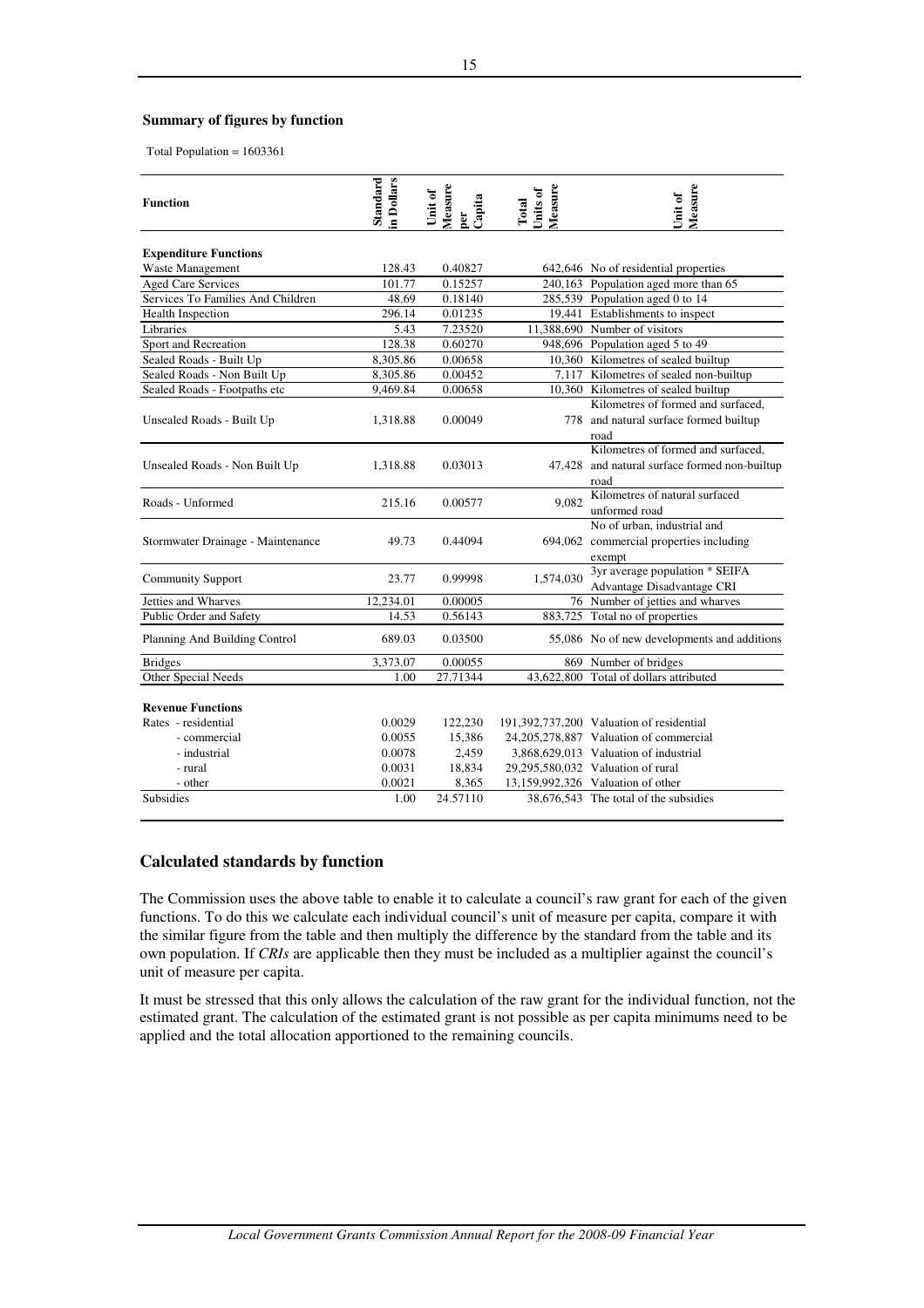### *Aggregated Revenue and Expenditure Grants*

Component grants for all revenue categories and expenditure functions, calculated for each council using the method outlined above, are aggregated to give each council's total raw grant figure. Where the raw grant calculation per head of population for a council is less than the per capita minimum established as set out in the Act, (\$18.66 for 2009-10), the grant is adjusted to bring it up to the per capita minimum entitlement. The balance of the allocated amount, less allocation to other local governing bodies outside the incorporated areas, is then apportioned to the remaining councils based on their calculated proportion of the raw grant. Commission determined limits may then be applied to minimise the impact on council's budgetary processes. In the calculation of the 2009-10 grants, the Commission constrained changes between positive 9% and minus 2%. An iterative process is then undertaken until the full allocation is determined.

# **Identified Local Road Grant**

In South Australia, the identified local road grants pool is divided into formula grants (85%) and special local road grants (15%).

The formula component is divided between metropolitan and non-metropolitan councils on the basis of an equal weighting of road length and population.

In the metropolitan area, allocations to individual councils are determined again by an equal weighting of population and road length. In the non-metropolitan area, allocations are made on an equal weighting of population, road length, and area of council.

Distribution of the special local road grants is based on recommendations from the Local Government Transport Advisory Panel. This Committee is responsible for assessing submissions from regional associations on local road projects of regional significance.

### **Outback Areas Community Development Trust**

The Outback Areas Community Development Trust is prescribed as a local governing body for the purposes of the Grants Commission's recommendations.

The Trust was established in May 1978 under legislation of the South Australian Parliament. It has a broad responsibility for community development activities in the outback areas of the State and with particular emphasis on those functions that are at present normally undertaken by local councils elsewhere in the State.

Due to the lack of comparable data, the Commission is not able to calculate the grant to the Trust in the same manner as grants to other local governing bodies. Rather, a per capita grant has been established. The 2009-10 per capita grant is \$335.86.

### **Aboriginal Communities**

Since 1994-95 the Grants Commission has allocated grants to 5 Aboriginal communities recognised as local governing authorities for the purposes of the *Commonwealth Local Government (Financial Assistance) Act 1995*.

The Aboriginal communities are Anangu Pitjantjatjara Yankunytjatjara, Gerard Community Council Inc., Maralinga Tjarutja, Nepabunna Community Council Inc., and Yalata Community Council Inc.

Again, due to the unavailability of data, grants for these communities are not calculated in the same manner as grants to other local governing bodies. Initially, the Commission utilised the services of a consultant, Alan Morton, of Morton Consulting Services, who completed a study on the expenditure needs of the communities and their revenue raising capacities. Comparisons were made with communities in other states and per capita grants were established. Grants have gradually been increased since the initial study. For 2009-10 the per capita grant varied from \$288.85 for Nepabunna to \$1,337.55 for Yalata Community Council.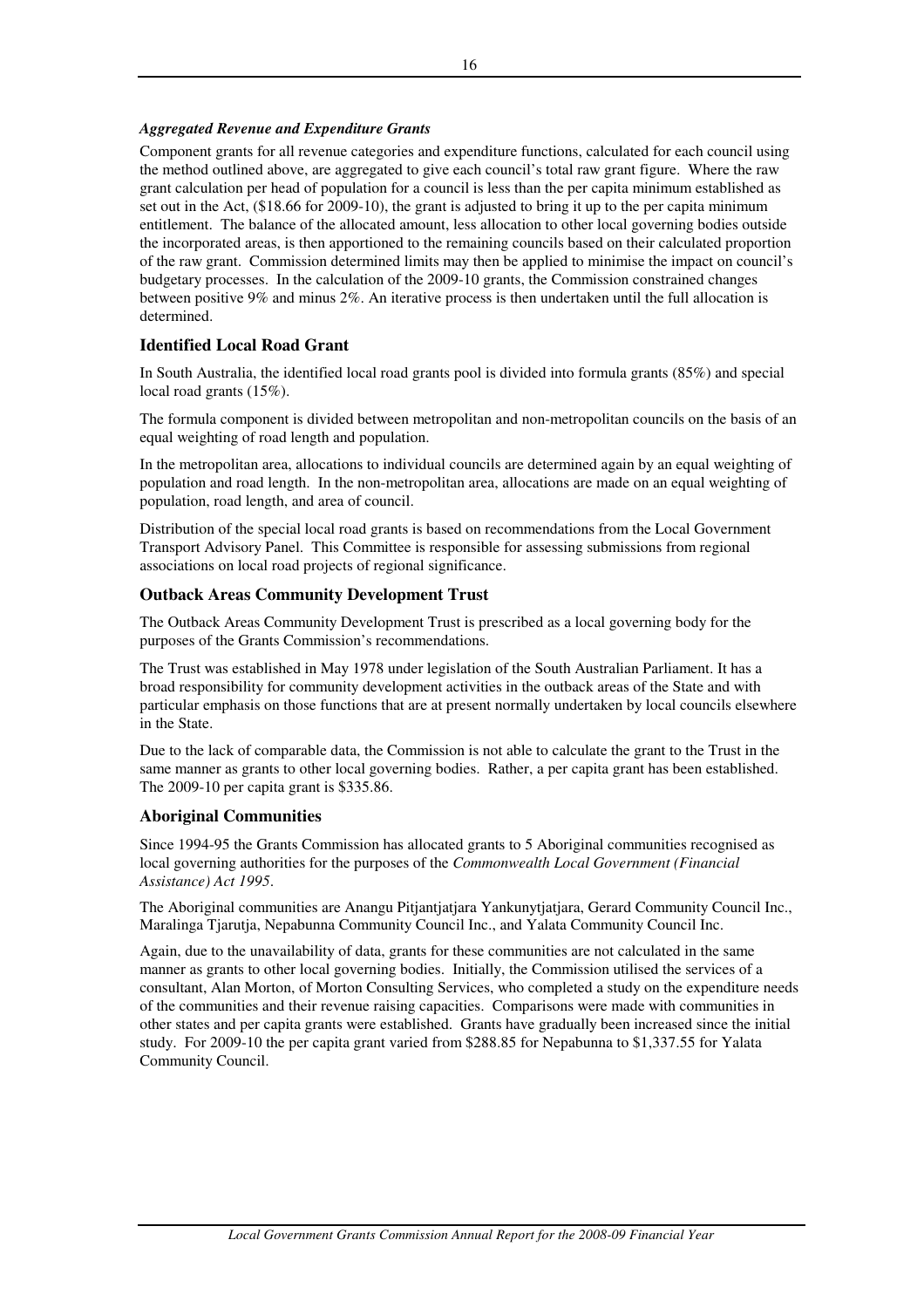|                                   | Population | <b>General Purpose</b> | <b>Identified</b> | <b>Special Local</b> | <b>Total</b>           |
|-----------------------------------|------------|------------------------|-------------------|----------------------|------------------------|
| <b>Local Government Authority</b> | as at      | Grant                  | <b>Road Grant</b> | <b>Road Grant</b>    | <b>Estimated Grant</b> |
|                                   | 30-Jun-08  | $($ \$)                | $($ \$)           | $($ \$)              | $($)$                  |
| Adelaide City                     | 18,990     | 354,353                | 197,572           | 150,000              | 701,925                |
| Adelaide Hills Council            | 39,703     | 740,858                | 599,158           | 246,000              | 1,586,016              |
| Alexandrina Council               | 22,613     | 440,694                | 453,337           |                      | 894,031                |
| <b>Barossa Council</b>            | 22,172     | 413,730                | 376,878           |                      | 790,608                |
| <b>Barunga West District</b>      | 2,614      | 284,756                | 174,879           | 187,000              | 646,635                |
| Berri Barmera Council             | 11,283     | 1,979,171              | 186,509           |                      | 2,165,680              |
| <b>Burnside City</b>              | 44,010     | 821,227                | 403,799           |                      | 1,225,026              |
| Campbelltown City                 | 48,593     | 906,745                | 443,504           | 96,000               | 1,446,249              |
| Ceduna District                   | 3,731      | 1,888,158              | 368,009           |                      | 2,256,167              |
| <b>Charles Sturt City</b>         | 105,573    | 1,969,992              | 973,959           | 29,000               | 2,972,951              |
| Clare And Gilbert Valleys Dc      | 8,653      | 346,881                | 319,335           |                      | 666,216                |
| <b>Cleve District</b>             | 1,921      | 823,517                | 297,475           | 434,000              | 1,554,992              |
| Coober Pedy                       | 1,942      | 761,294                | 40,362            |                      | 801,656                |
| Coorong District                  | 5,831      | 1,875,405              | 552,878           |                      | 2,428,283              |
| <b>Copper Coast District</b>      | 12,496     | 1,489,771              | 250,392           |                      | 1,740,163              |
| <b>Elliston District</b>          | 1,161      | 676,038                | 340,847           |                      | 1,016,885              |
| <b>Flinders Ranges Council</b>    | 1,827      | 950,872                | 250,600           |                      | 1,201,472              |
| Franklin Harbour District         | 1,339      | 813,977                | 213,175           |                      | 1,027,152              |
| Gawler Town                       | 20,257     | 868,661                | 240,727           | 332,000              | 1,441,388              |
| Goyder Regional Council           | 4,284      | 2,084,135              | 562,442           | 156,000              | 2,802,577              |
| <b>Grant District</b>             | 8,542      | 752,382                | 286,358           | 513,000              | 1,551,740              |
| <b>Holdfast Bay City</b>          | 35,525     | 662,897                | 312,946           |                      | 975,843                |
| Kangaroo Island Council           | 4,536      | 1,365,461              | 329,678           | 694,000              | 2,389,139              |
| Karoonda East Murray District     | 1,186      | 1,003,915              | 283,221           |                      | 1,287,136              |
| Kimba District                    | 1,139      | 789,859                | 251,608           |                      | 1,041,467              |
| Kingston District                 | 2,442      | 531,741                | 208,883           |                      | 740,624                |
| <b>Light Regional</b>             | 13,318     | 248,514                | 330,699           |                      | 579,213                |
| Lower Eyre Pen Dc                 | 4,731      | 333,441                | 337,202           |                      | 670,643                |
| <b>Loxton Waikerie District</b>   | 12,068     | 2,700,309              | 616,893           | 632,000              | 3,949,202              |
| <b>Mallala District</b>           | 8,365      | 803,938                | 207,245           |                      | 1,011,183              |
| Marion City                       | 82,971     | 1,548,239              | 783,666           |                      | 2,331,905              |
| Mid Murray Council                | 8,451      | 2,538,747              | 539,424           |                      | 3,078,171              |
| Mitcham City                      | 64,891     | 1,210,866              | 633,120           |                      | 1,843,986              |
| Mount Barker District             | 29,149     | 557,610                | 430,411           | 1,000,000            | 1,988,021              |
| Mount Gambier City                | 24,928     | 1,561,581              | 315,721           |                      | 1,877,302              |
| Mount Remarkable District         | 2,957      | 1,316,662              | 304,381           |                      | 1,621,043              |

# **CHAPTER 6 – GRANT ALLOCATIONS FOR 2009-10**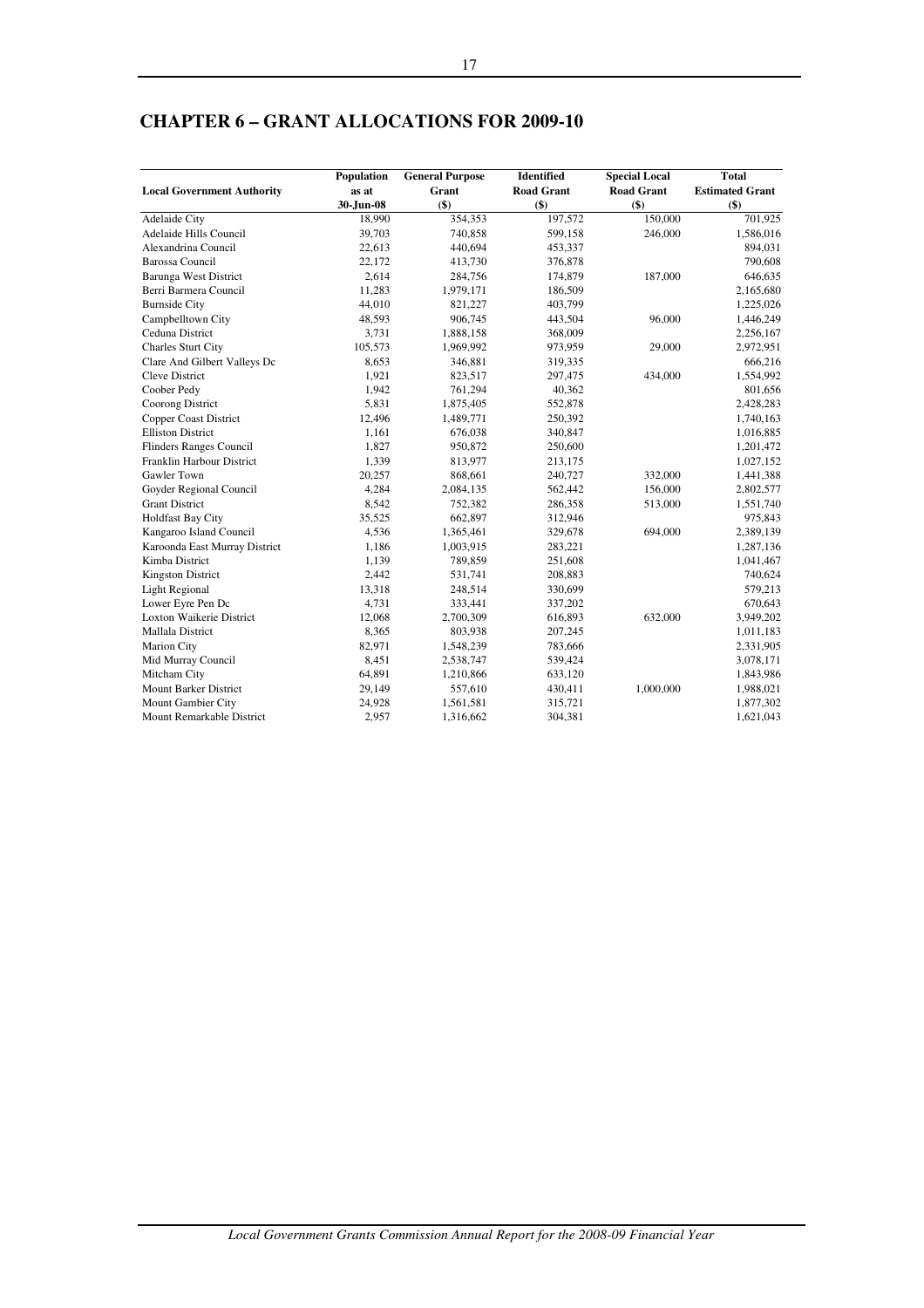|                                       | Population | <b>General Purpose</b> | <b>Identified</b> | <b>Special Local</b> | <b>Total</b>           |
|---------------------------------------|------------|------------------------|-------------------|----------------------|------------------------|
| <b>Local Government Authority</b>     | as at      | Grant                  | <b>Road Grant</b> | <b>Road Grant</b>    | <b>Estimated Grant</b> |
|                                       | 30-Jun-08  | $($ \$)                | $($)$             | $($ \$)              | $($ \$)                |
| Murray Bridge District                | 19,101     | 2,712,939              | 378,136           |                      | 3,091,075              |
| Naracoorte Lucindale Dc               | 8,440      | 1,565,480              | 403,470           |                      | 1,968,950              |
| Northern Areas Council                | 4,856      | 1,008,233              | 338,324           | 133,000              | 1,479,557              |
| Norwood, Payneham And St. Peters      | 35,893     | 669,763                | 303,497           |                      | 973,260                |
| Onkaparinga City                      | 158,061    | 6,245,656              | 1,899,102         | 200,000              | 8,344,758              |
| Orroroo/Carrieton District            | 949        | 692,084                | 212,615           |                      | 904,699                |
| Peterborough Dc                       | 2,004      | 1,195,224              | 206,777           |                      | 1,402,001              |
| Playford City                         | 75,323     | 7,671,598              | 971,421           |                      | 8,643,019              |
| Port Adelaide Enfield                 | 109,922    | 2,051,145              | 1,069,567         |                      | 3,120,712              |
| Port Augusta City                     | 14,542     | 2,876,152              | 243,783           |                      | 3,119,935              |
| Port Lincoln City                     | 14,452     | 780,511                | 187,440           |                      | 967,951                |
| Port Pirie City And Districts         | 17,950     | 3,589,822              | 364,327           |                      | 3,954,149              |
| Prospect City                         | 20,710     | 386,449                | 171,797           |                      | 558,246                |
| Renmark Paringa District              | 9,868      | 1,943,628              | 189,746           |                      | 2,133,374              |
| Robe District                         | 1,453      | 27,113                 | 90,555            |                      | 117,668                |
| Roxby Downs Municipality              | 4,453      | 83,093                 | 60,372            |                      | 143,465                |
| Salisbury City                        | 127,514    | 7,976,855              | 1,214,174         |                      | 9,191,029              |
| Southern Mallee District              | 2,198      | 932,421                | 334,816           |                      | 1,267,237              |
| <b>Streaky Bay District</b>           | 2,159      | 1,146,493              | 382,749           |                      | 1,529,242              |
| <b>Tatiara District</b>               | 7,089      | 1,655,467              | 469,726           |                      | 2,125,193              |
| Tea Tree Gully City                   | 99,886     | 1,863,873              | 953,285           |                      | 2,817,158              |
| <b>Tumby Bay District</b>             | 2,706      | 482,246                | 218,605           |                      | 700,851                |
| <b>Unley City</b>                     | 38,146     | 711,804                | 320,188           |                      | 1,031,992              |
| Victor Harbor District                | 13,247     | 247,189                | 205,563           |                      | 452,752                |
| Wakefield Regional Council            | 6,679      | 1,257,777              | 417,946           |                      | 1,675,723              |
| Walkerville Town                      | 7,258      | 135,434                | 63,983            |                      | 199,417                |
| Wattle Range Council                  | 12,508     | 1,300,472              | 461,118           | 96,000               | 1,857,590              |
| West Torrens Cty                      | 55,064     | 1,027,494              | 503,937           |                      | 1,531,431              |
| Whyalla City                          | 22,801     | 4,169,523              | 333,856           |                      | 4,503,379              |
| <b>Wudinna District</b>               | 1,333      | 1,137,606              | 327,478           |                      | 1,465,084              |
| Yankalilla District                   | 4,497      | 93,878                 | 125,346           |                      | 219,224                |
| Yorke Peninsula District              | 11,670     | 1,150,291              | 681,173           |                      | 1,831,464              |
| <b>Outback Areas Cdt</b>              | 3,695      | 1,241,013              |                   |                      | 1,241,013              |
| Anangu Pitjantjatjara Yankunytjatjara | 2,363      | 980,744                | 122,736           |                      | 1,103,480              |
| Gerard Cty Council                    | 81         | 38,275                 | 16,353            |                      | 54,628                 |
| Maralinga Tjarutja                    | 110        | 79,975                 | 43,912            |                      | 123,887                |
| Nepabunna Cty Council                 | 85         | 24,552                 | 16,281            |                      | 40,833                 |
| Yalata Cty Council                    | 103        | 137,768                | 35,354            |                      | 173,122                |
| <b>STATE TOTAL</b>                    | 1,603,361  | 99,706,437             | 27,756,801        | 4,898,000            | 132,361,238            |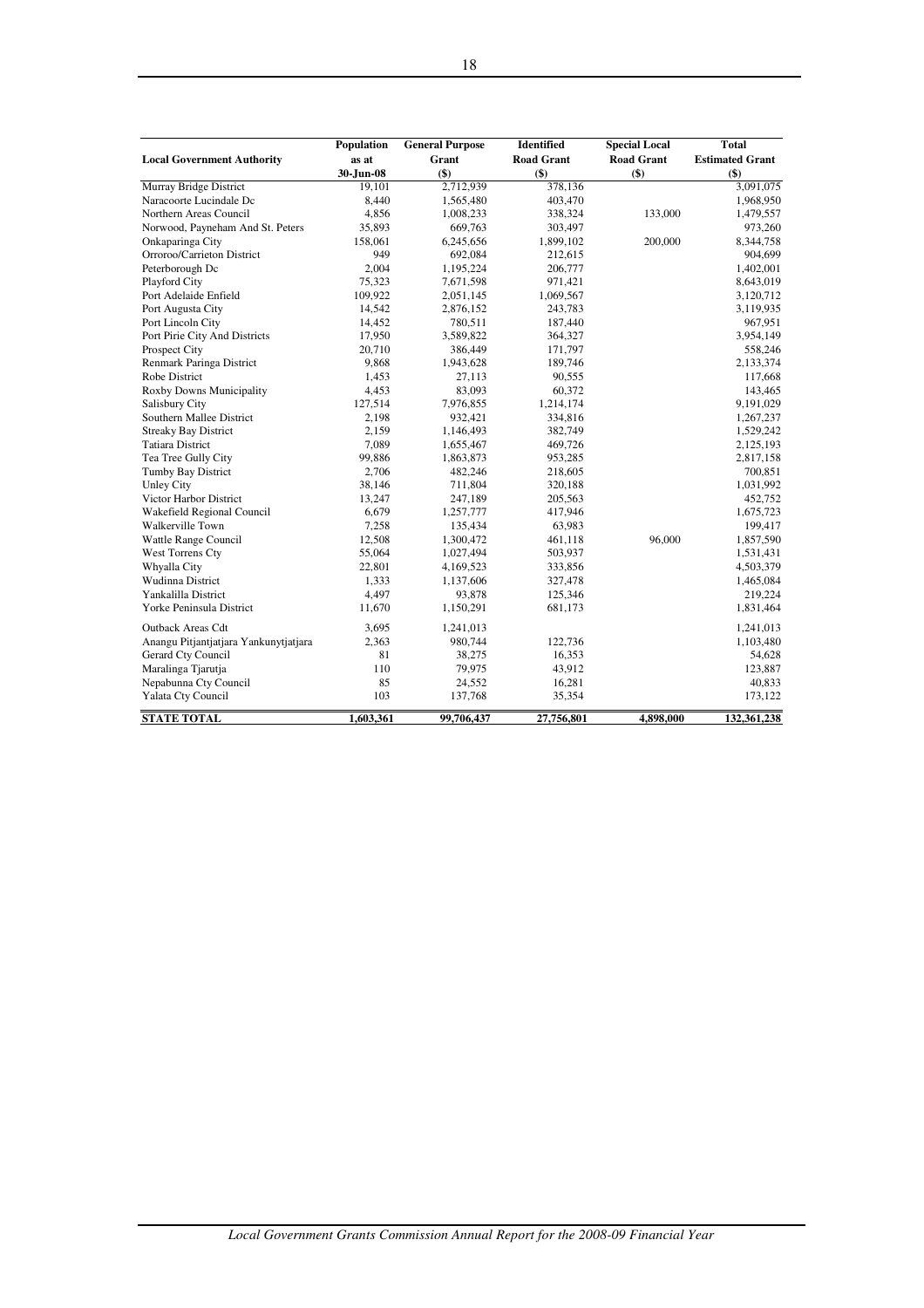### **APPENDIX I - Member profiles**

### **Malcolm Germein AM**

Small business owner living in Adelaide; Councillor of the District Council of Central Yorke Peninsula 1978-95; Chair of the Council Planning Committee 1989-92; Vice President of the SA Local Government Association 1986-88; President of the SA Local Government Association 1988-90; Chair of the Local Government Workers Compensation Scheme 1988 to 1997; Chair of the Local Government Mutual Liability Scheme 1990 to 1997; Chair of the Council Purchasing Authority 1991 to 1997, Vice President of the Australian Local Government Association 1990-92; Chair of the Local Roads Advisory Committee 1988-93; Member of the Development Policy Advisory Committee; Chair of the Yorke Peninsula Regional Development Board 1994 to 1996; and Chairman of the SA Local Government Grants Commission 1995 to present.

### **Mary Patetsos BSW Grad Dip Sociology, JP**

Principal Consultant Synthesis Consultancy since 1996 and Commissioner of the Local Government Grants Commission since 2002. Prior employment as Principal Consultant, Optimum Outcomes Consultancy (NSW); Senior Policy Adviser Aged Care Australia (ACT); Senior Adviser to the Department Secretary Health Department (WA); Senior Policy Officer Western Australian Municipal Association; Research and Development Officer City of Wanneroo (WA).Board Member SA Housing Trust, 2005; South Australian Affordable Housing Board, 2006; SA Social Inclusion Board from 2007 and Public Space Advisory Committee since 2007. Current Board member of ACH group, since 2008 and Port Adelaide Community Engagement Committee since 2009. Acting CEO of the Migrant Resource Centre of SA till present.

### **John Ross, Cr**

Councillor of Tatiara Council since 1979; Chairman of Tatiara Council 1989-1992 and 2003; President of the SA Local Government Association 1995-1997; President of the Australian Local Government Association 1999-2002; President of the South East Local Government Association 1990-1995; Chair of the Local Government Mutual Liability Scheme since 1997; Chair of the Local Government Workers Compensation Scheme since 1997; Australian Transport Council member 1997-2002; Austroads board member 1997-2002; Chair of Forestry SA board since 2003; Member of Council of Australian Governments 1999-2002; LGA representative on State Water Resources Council 1990-1996; Chairman of STEDs scheme 1992-1996; Chairman of South East Relief Trust 1993-1995; Chairman of SA Council Purchasing Co-Op 1997-1998; and Commissioner of the SA Local Government Grants Commission August 2005 to present.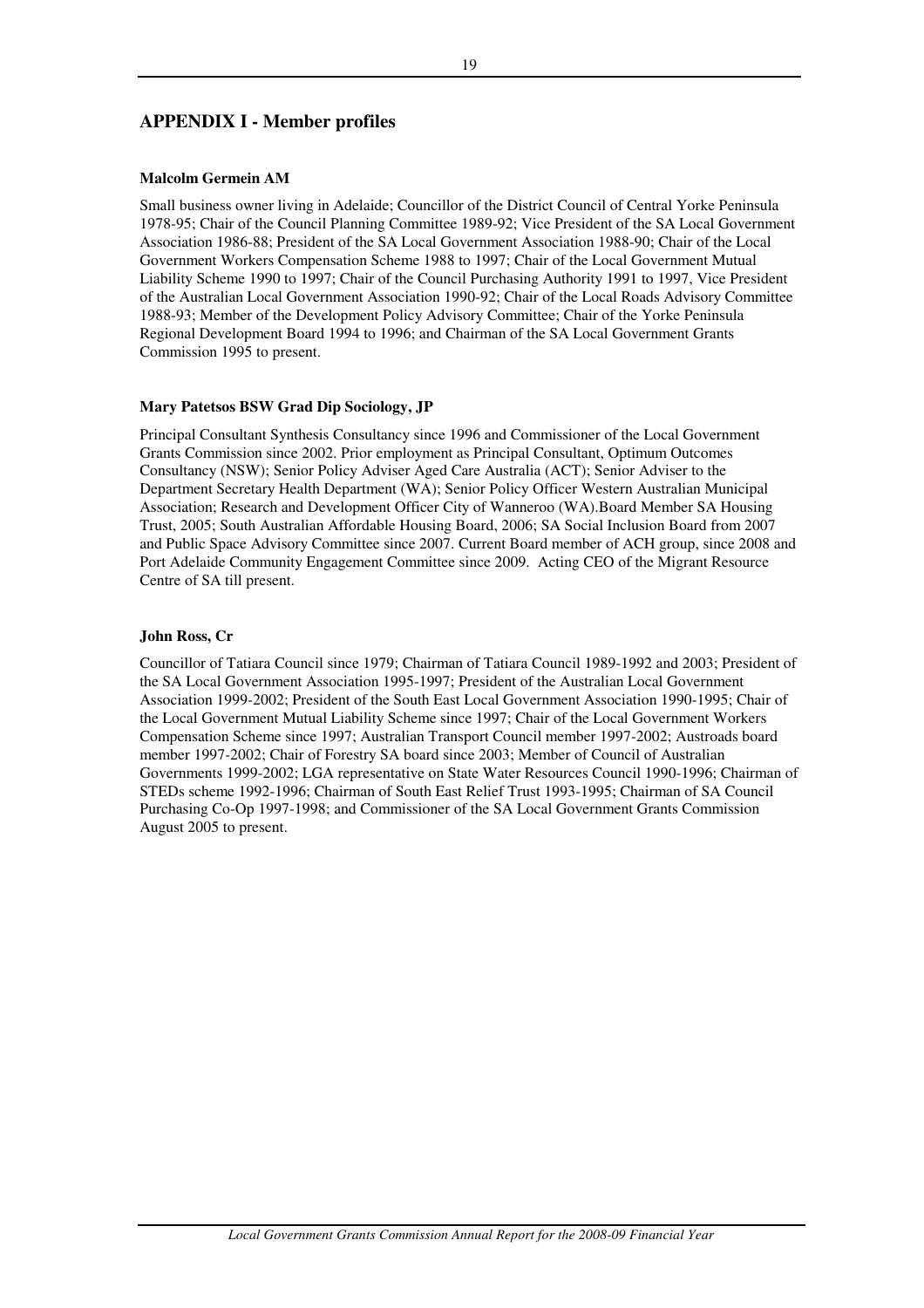### **APPENDIX II - Freedom of Information Act 1991**

### **Statement Section 9**

### *Structure and functions of the Commission*

Refer Chapter 1 of this report.

### *Effect of Commission's decision making on members of the public*

The Commission's primary function is to make recommendations to the responsible Minister on the distribution of untied Commonwealth general revenue assistance grants to local governing authorities in South Australia. Consequently the Commission's decision making has no direct effect on members of the public.

### *Arrangements for members of the public to participate in Commission policy formulation*

As mentioned in Chapter 2 of this report, public hearings are incorporated into council visits. Members of the public are invited to attend these meetings and to make submissions to the Commission.

### *Categories of documents*

Annual reports of the Commission are available for perusal at the Commission's offices.

Other documents held by the Commission:

- corporate files containing correspondence, memoranda, minutes etc on the Commission's operations;
- administrative Policies and Procedures (many of which are prepared by other agencies), and files;
- registry files containing information and data returns; and
- statistical and comparative reports prepared for councils and interested parties.

Information is stored both electronically and on hard copy.

In general, where information held by the Commission is available from a primary source, e.g. Australian Bureau of Statistics or individual councils, enquiries are redirected to that source.

### *Facilities for access and initial contact point*

Inquiries concerning access to the above-mentioned documents or other matters relating to Freedom of Information should be directed to:

|                | The Executive Officer              |  |  |  |  |  |
|----------------|------------------------------------|--|--|--|--|--|
|                | Local Government Grants Commission |  |  |  |  |  |
|                | Level 7, Roma Mitchell House       |  |  |  |  |  |
|                | North Terrace                      |  |  |  |  |  |
|                | ADELAIDE SA 5000                   |  |  |  |  |  |
| Postal Address | PO Box 8326                        |  |  |  |  |  |
|                | Station Arcade SA 5000             |  |  |  |  |  |
| Telephone      | $(08)$ 8204 8719                   |  |  |  |  |  |
| Fax            | $(08)$ 8204 8735                   |  |  |  |  |  |
| E-mail         | Grants.Commission@sa.gov.au        |  |  |  |  |  |

Business hours are 9.00 am to 5.00 pm. An appointment is necessary. The Executive Officer, as Principal Officer, has power under Section 20 of the Freedom of Information Act 1991 to refuse access to a document.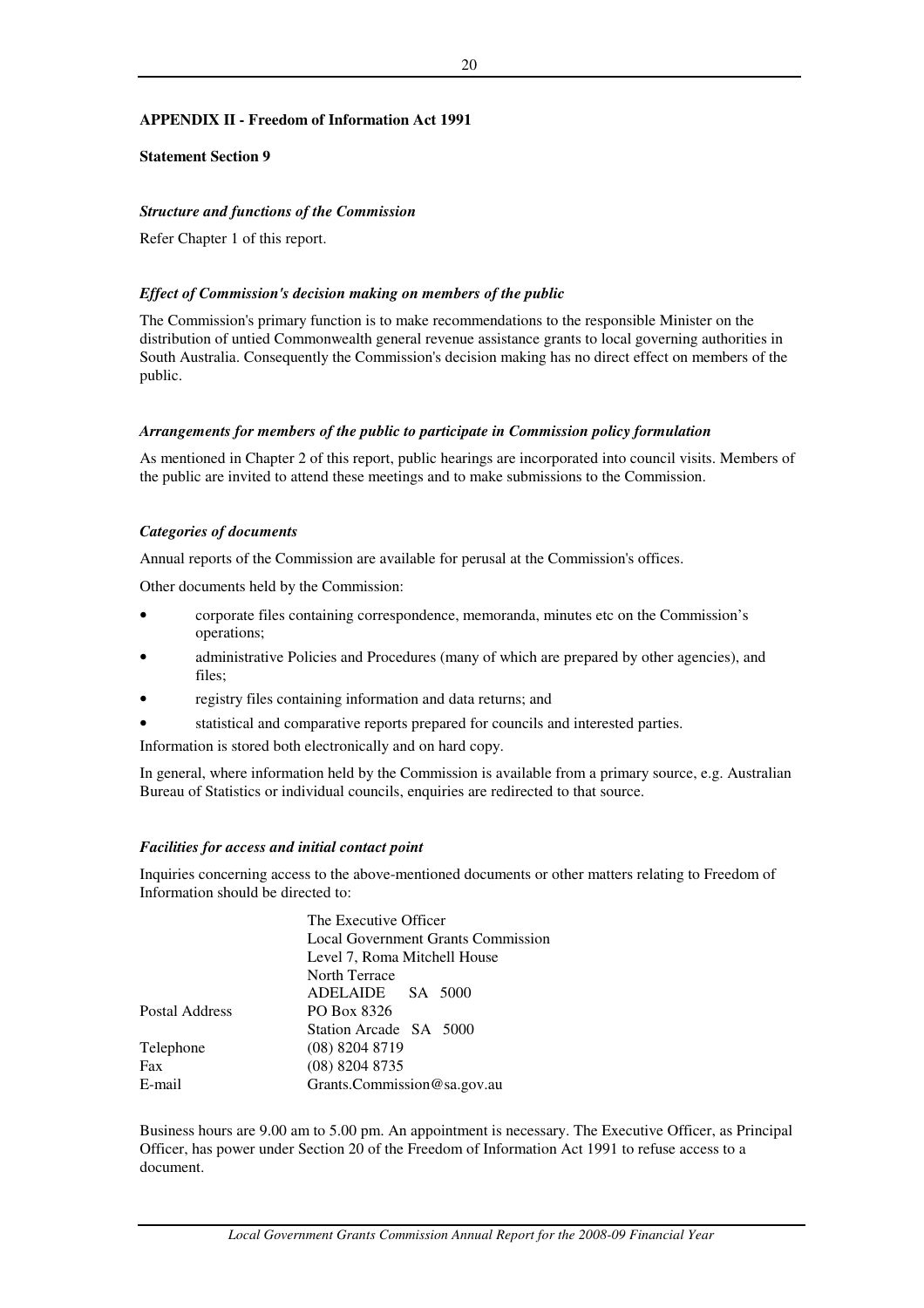| <b>Local Government Authority</b> | 2008/2009<br><b>Actual</b><br>General<br><b>Purpose</b><br>Grant<br>\$ | 2008/2009<br><b>Actual</b><br>Road<br>Grant<br>\$ | 2008/2009<br><b>Special</b><br>Road<br>Grant<br>\$ | 2008/2009<br><b>Total</b><br>Actual<br>Grant<br>\$ |
|-----------------------------------|------------------------------------------------------------------------|---------------------------------------------------|----------------------------------------------------|----------------------------------------------------|
|                                   |                                                                        |                                                   |                                                    |                                                    |
| <b>Adelaide City</b>              | 340,960                                                                | 188,027                                           | 110,000                                            | 638,987                                            |
| Adelaide Hills Council            | 728,562                                                                | 581,773                                           | 122,000                                            | 1,432,335                                          |
| Alexandrina Council               | 404,306                                                                | 432,012                                           |                                                    | 836,318                                            |
| <b>Barossa Council</b>            | 400,268                                                                | 363,488                                           |                                                    | 763,756                                            |
| <b>Barunga West District</b>      | 261,244                                                                | 168,814                                           |                                                    | 430,058                                            |
| Berri Barmera Council             | 1,818,707                                                              | 181,960                                           |                                                    | 2,000,668                                          |
| <b>Burnside City</b>              | 805,602                                                                | 389,376                                           |                                                    | 1,194,978                                          |
| Campbelltown City                 | 886,349                                                                | 424,746                                           |                                                    | 1,311,095                                          |
| Ceduna District                   | 1,732,255                                                              | 354,225                                           |                                                    | 2,086,480                                          |
| <b>Charles Sturt City</b>         | 1,917,527                                                              | 933,358                                           | 300,000                                            | 3,150,885                                          |
| Clare And Gilbert Valleys Dc      | 318,240                                                                | 307,825                                           | 289,000                                            | 915,065                                            |
| Cleve District                    | 774,507                                                                | 287,646                                           |                                                    | 1,062,153                                          |
| Coober Pedy                       | 772,887                                                                | 39,333                                            |                                                    | 812,220                                            |
| Coorong District                  | 1,896,946                                                              | 533,659                                           |                                                    | 2,430,605                                          |
| <b>Copper Coast District</b>      | 1,366,762                                                              | 239,088                                           |                                                    | 1,605,851                                          |
| <b>Elliston District</b>          | 620,218                                                                | 328,740                                           |                                                    | 948,958                                            |
| Flinders Ranges Council           | 905,195                                                                | 241,556                                           |                                                    | 1,146,750                                          |
| Franklin Harbour District         | 746,768                                                                | 205,640                                           |                                                    | 952,409                                            |
| Gawler Town                       | 868,661                                                                | 230,430                                           |                                                    | 1,099,091                                          |
| Goyder Regional Council           | 1,912,051                                                              | 542,810                                           |                                                    | 2,454,861                                          |
| <b>Grant District</b>             | 763,840                                                                | 275,386                                           | 150,000                                            | 1,189,225                                          |
| Holdfast Bay City                 | 643,135                                                                | 299,987                                           |                                                    | 943,122                                            |
| Kangaroo Island Council           | 1,386,254                                                              | 317,496                                           | 600,000                                            | 2,303,750                                          |
| Karoonda East Murray District     | 921,023                                                                | 273,363                                           |                                                    | 1,194,387                                          |
| Kimba District                    | 724,642                                                                | 242,819                                           | 450,000                                            | 1,417,461                                          |
| <b>Kingston District</b>          | 487,836                                                                | 201,430                                           |                                                    | 689,266                                            |
| Light Regional Council            | 241,563                                                                | 318,143                                           |                                                    | 559,706                                            |
| Lower Eyre Pen Dc                 | 305,909                                                                | 323,637                                           |                                                    | 629,547                                            |
| Loxton Waikerie District          | 2,507,177                                                              | 596,442                                           | 590,000                                            | 3,693,618                                          |
| Mallala District                  | 806,536                                                                | 200,575                                           |                                                    | 1,007,111                                          |
| <b>Marion City</b>                | 1,509,384                                                              | 752,647                                           |                                                    | 2,262,030                                          |
| Mid Murray Council                | 2,418,965                                                              | 520,407                                           |                                                    | 2,939,372                                          |
| Mitcham City                      | 1,187,936                                                              | 608,164                                           |                                                    | 1,796,101                                          |
| Mount Barker District             | 566,102                                                                | 408,162                                           |                                                    | 974,263                                            |
| Mount Gambier City                | 1,432,643                                                              | 303,471                                           |                                                    | 1,736,114                                          |
| Mount Remarkable District         | 1,244,539                                                              | 293,422                                           |                                                    | 1,537,961                                          |

# **APPENDIX III - Final allocations for 2008-2009**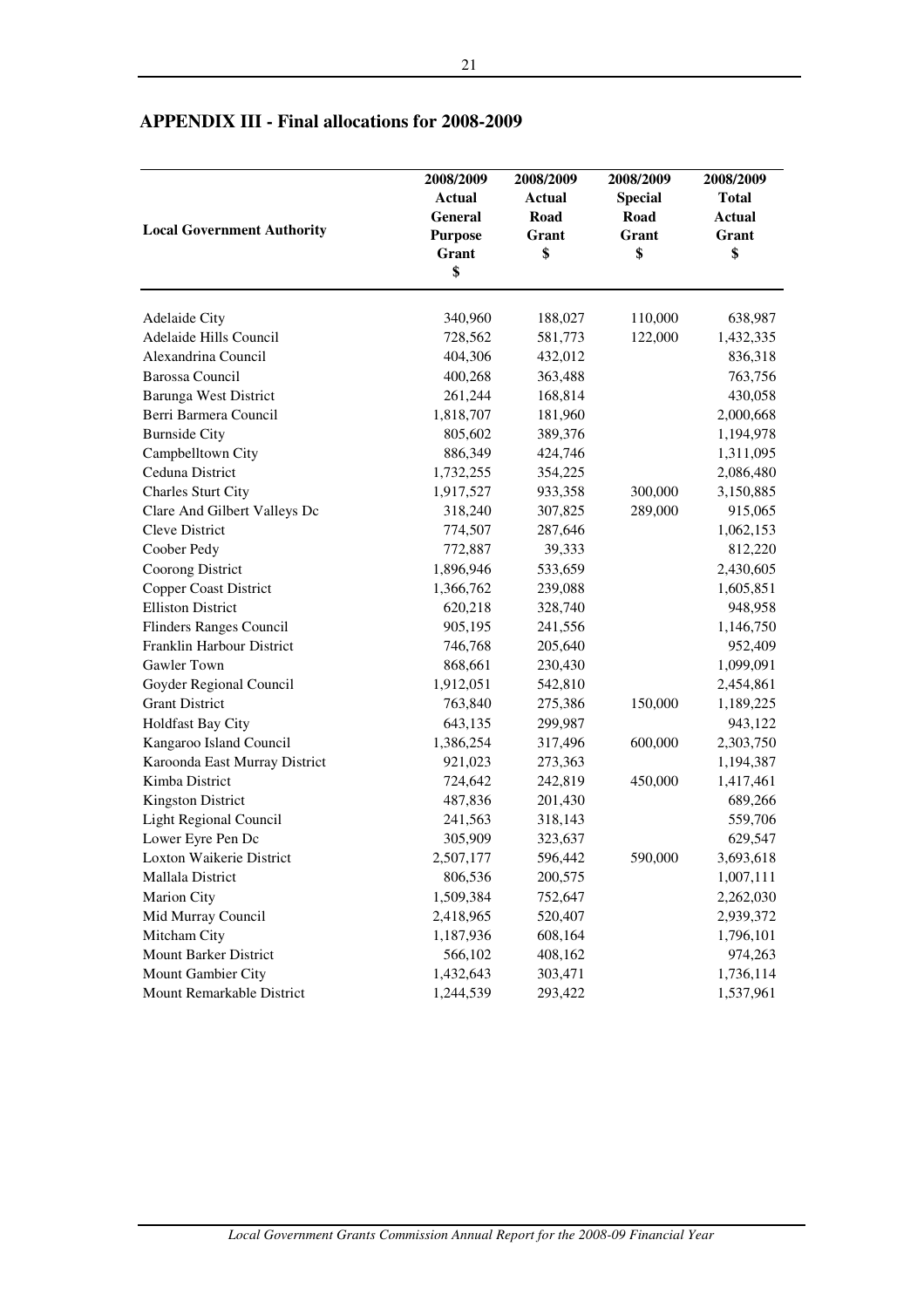| <b>Local Government Authority</b>     | 2008/2009<br><b>Actual</b><br>General<br><b>Purpose</b><br>Grant<br>\$ | 2008/2009<br><b>Actual</b><br>Road<br>Grant<br>\$ | 2008/2009<br><b>Special</b><br>Road<br>Grant<br>\$ | 2008/2009<br><b>Total</b><br><b>Actual</b><br>Grant<br>\$ |
|---------------------------------------|------------------------------------------------------------------------|---------------------------------------------------|----------------------------------------------------|-----------------------------------------------------------|
| Murray Bridge District                | 2,585,619                                                              | 360,522                                           |                                                    | 2,946,141                                                 |
| Naracoorte Lucindale Dc               | 1,565,480                                                              | 389,836                                           | 381,000                                            | 2,336,316                                                 |
| Northern Areas Council                | 924,984                                                                | 326,918                                           | 347,000                                            | 1,598,903                                                 |
| Norwood, Payneham And St. Peters      | 652,936                                                                | 291,444                                           |                                                    | 944,381                                                   |
| Onkaparinga City                      | 6,340,767                                                              | 1,828,845                                         |                                                    | 8,169,612                                                 |
| Orroroo/Carrieton District            | 634,940                                                                | 205,104                                           |                                                    | 840,044                                                   |
| Peterborough Dc                       | 1,096,536                                                              | 199,309                                           |                                                    | 1,295,845                                                 |
| Playford City                         | 7,788,425                                                              | 924,900                                           |                                                    | 8,713,325                                                 |
| Port Adelaide Enfield                 | 1,981,883                                                              | 1,019,760                                         |                                                    | 3,001,642                                                 |
| Port Augusta City                     | 2,919,952                                                              | 232,717                                           |                                                    | 3,152,668                                                 |
| Port Lincoln City                     | 716,066                                                                | 180,978                                           |                                                    | 897,043                                                   |
| Port Pirie City And Districts         | 3,589,822                                                              | 351,993                                           |                                                    | 3,941,815                                                 |
| Prospect City                         | 373,615                                                                | 164,234                                           |                                                    | 537,849                                                   |
| Renmark Paringa District              | 1,838,938                                                              | 184,240                                           |                                                    | 2,023,178                                                 |
| Robe District                         | 26,745                                                                 | 87,479                                            |                                                    | 114,223                                                   |
| Roxby Downs Municipality              | 80,453                                                                 | 57,511                                            |                                                    | 137,965                                                   |
| Salisbury City                        | 8,139,648                                                              | 1,160,794                                         |                                                    | 9,300,443                                                 |
| Southern Mallee District              | 855,432                                                                | 323,528                                           |                                                    | 1,178,960                                                 |
| <b>Streaky Bay District</b>           | 1,051,829                                                              | 369,154                                           |                                                    | 1,420,983                                                 |
| <b>Tatiara District</b>               | 1,518,777                                                              | 454,544                                           |                                                    | 1,973,321                                                 |
| Tea Tree Gully City                   | 1,827,583                                                              | 918,772                                           | 225,000                                            | 2,971,355                                                 |
| Tumby Bay District                    | 442,428                                                                | 210,443                                           |                                                    | 652,871                                                   |
| <b>Unley City</b>                     | 699,432                                                                | 308,834                                           | 740,000                                            | 1,748,266                                                 |
| Victor Harbor District                | 235,157                                                                | 194,383                                           |                                                    | 429,540                                                   |
| Wakefield Regional Council            | 1,153,923                                                              | 403,328                                           |                                                    | 1,557,251                                                 |
| Walkerville Town                      | 133,741                                                                | 61,889                                            |                                                    | 195,630                                                   |
| Wattle Range Council                  | 1,193,093                                                              | 444,673                                           | 438,000                                            | 2,075,766                                                 |
| West Torrens Cty                      | 1,007,663                                                              | 485,234                                           |                                                    | 1,492,897                                                 |
| Whyalla City                          | 4,233,018                                                              | 321,955                                           |                                                    | 4,554,973                                                 |
| Wudinna District                      | 1,147,179                                                              | 315,850                                           |                                                    | 1,463,029                                                 |
| Yankalilla District                   | 86,125                                                                 | 120,632                                           |                                                    | 206,758                                                   |
| Yorke Peninsula District              | 1,055,312                                                              | 656,636                                           |                                                    | 1,711,948                                                 |
| Outback Areas Cdt                     | 1,202,765                                                              |                                                   |                                                    | 1,202,765                                                 |
| Anangu Pitjantjatjara Yankunytjatjara | 950,517                                                                | 118,028                                           |                                                    | 1,068,545                                                 |
| Gerard Cty Council                    | 37,096                                                                 | 15,726                                            |                                                    | 52,821                                                    |
| Maralinga Tjarutja                    | 77,510                                                                 | 42,228                                            |                                                    | 119,738                                                   |
| Nepabunna Cty Council                 | 23,795                                                                 | 15,656                                            |                                                    | 39,451                                                    |
| Yalata Cty Council                    | 133,522                                                                | 33,998                                            |                                                    | 167,520                                                   |
| <b>STATE TOTAL</b>                    | 96,948,206                                                             | 26,692,134                                        | 4,742,000                                          | 128,382,340                                               |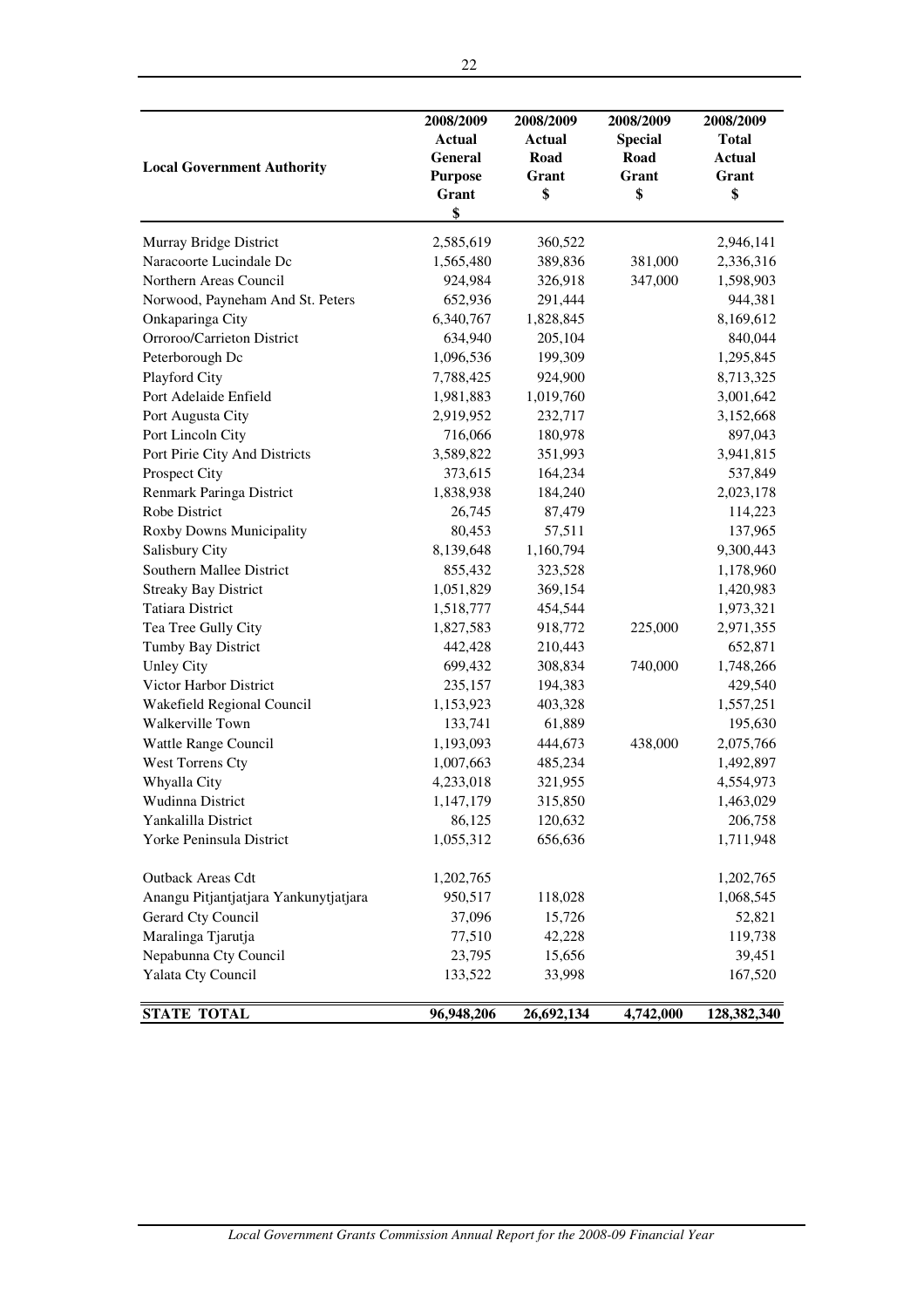# **APPENDIX IV - Road lengths by council by surface type at 30 June 2008**

(Road length data includes laneways)

| <b>Council name</b>            | <b>Sealed</b> | Formed       | <b>Unformed</b> | <b>TOTAL</b> |
|--------------------------------|---------------|--------------|-----------------|--------------|
| Adelaide City                  | 138           | $\mathbf{0}$ | $\mathbf{0}$    | 138          |
| Adelaide Hills Council         | 610           | 478          | 9               | 1,098        |
| Alexandrina Council            | 525           | 793          | 24              | 1,342        |
| <b>Barossa Council</b>         | 336           | 560          | 71              | 967          |
| Barunga West District          | 74            | 892          | 93              | 1,059        |
| Berri Barmera Council          | 259           | 118          | 38              | 416          |
| <b>Burnside City</b>           | 239           | 5            | $\mathbf{0}$    | 245          |
| Campbelltown City              | 261           | $\theta$     | $\Omega$        | 262          |
| Ceduna District                | 72            | 1382         | 257             | 1.711        |
| <b>Charles Sturt City</b>      | 578           | 3            | $\overline{0}$  | 582          |
| Clare And Gilbert Valleys Dc   | 216           | 1428         | 188             | 1,832        |
| Cleve District                 | 58            | 1223         | 117             | 1,398        |
| Coober Pedy                    | 28            | 131          | 264             | 423          |
| Coorong District               | 335           | 1551         | 1               | 1,887        |
| <b>Copper Coast District</b>   | 263           | 560          | 129             | 952          |
| <b>Elliston District</b>       | 45            | 968          | 136             | 1,149        |
| <b>Flinders Ranges Council</b> | 18            | 909          | 337             | 1,263        |
| Franklin Harbour District      | 71            | 828          | 37              | 936          |
| Gawler Town                    | 158           | 24           | $\overline{2}$  | 184          |
| Goyder Regional Council        | 150           | 2878         | 227             | 3,255        |
| <b>Grant District</b>          | 456           | 827          | 319             | 1,602        |
| <b>Holdfast Bay City</b>       | 183           | 1            | $\overline{0}$  | 183          |
| Kangaroo Island Council        | 238           | 1075         | 51              | 1,365        |
| Karoonda East Murray District  | 91            | 1159         | 48              | 1,299        |
| Kimba District                 | 80            | 1001         | 637             | 1,718        |
| <b>Kingston District</b>       | 124           | 557          | 57              | 738          |
| <b>Light Regional</b>          | 156           | 1241         | 59              | 1,456        |
| Lower Eyre Pen Dc              | 126           | 1121         | 132             | 1,380        |
| Loxton Waikerie District       | 391           | 1729         | 200             | 2,320        |
| <b>Mallala District</b>        | 125           | 697          | 137             | 958          |
| <b>Marion City</b>             | 480           | $\theta$     | $\mathbf{0}$    | 480          |
| Mid Murray Council             | 321           | 2082         | 987             | 3,390        |
| Mitcham City                   | 403           | 6            | $\overline{c}$  | 411          |
| Mount Barker District          | 325           | 365          | 31              | 721          |
| Mount Gambier City             | 200           | 1            | $\mathbf{0}$    | 201          |
| Mount Remarkable District      | 89            | 1546         | 433             | 2,068        |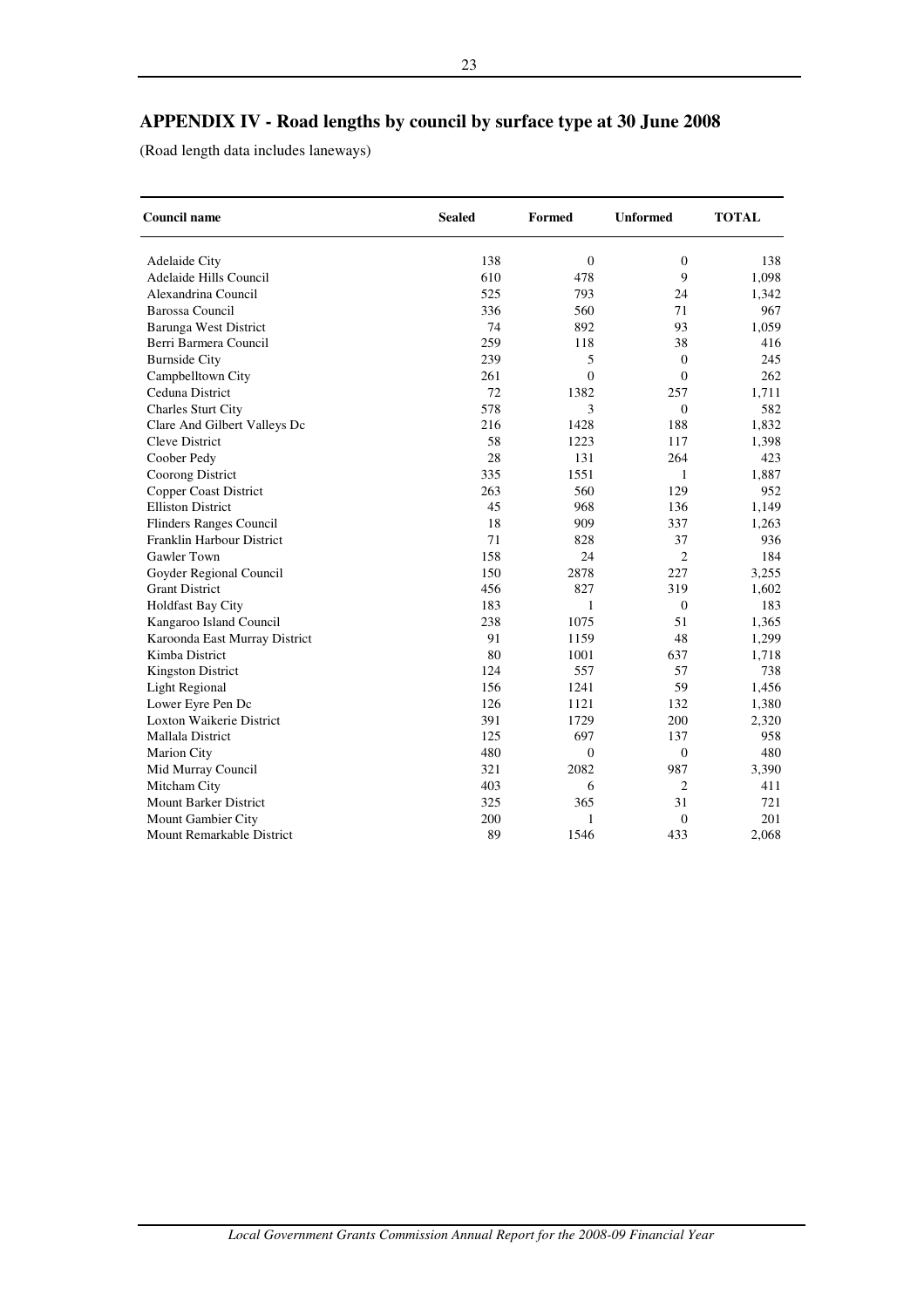| <b>Council name</b>              |        |                |                | <b>TOTAL</b> |
|----------------------------------|--------|----------------|----------------|--------------|
| Murray Bridge Rural City         | 394    | 558            | 25             | 977          |
| Naracoorte Lucindale Dc          | 490    | 1086           | 41             | 1,618        |
| Northern Areas Council           | 126    | 1802           | 275            | 2,203        |
| Norwood, Payneham And St. Peters | 174    | $\mathbf{0}$   | $\mathbf{0}$   | 174          |
| Onkaparinga City                 | 1223   | 223            | $\overline{c}$ | 1,447        |
| Orroroo/Carrieton District       | 43     | 890            | 698            | 1,630        |
| Peterborough Dc                  | 40     | 806            | 386            | 1,233        |
| Playford City                    | 670    | 103            | 6              | 779          |
| Port Adelaide Enfield City       | 673    | $\overline{4}$ | $\Omega$       | 677          |
| Port Augusta City                | 179    | 140            | 93             | 412          |
| Port Lincoln City                | 151    | 7              | 2              | 161          |
| Port Pirie City And Districts    | 319    | 647            | 213            | 1,178        |
| <b>Prospect City</b>             | 92     | $\Omega$       | $\Omega$       | 92           |
| Renmark Paringa District         | 308    | 138            | 51             | 498          |
| <b>Robe District</b>             | 42     | 338            | 56             | 436          |
| Roxby Downs Municipality         | 35     | 4              | $\Omega$       | 39           |
| Salisbury City                   | 744    | 7              | $\Omega$       | 751          |
| Southern Mallee District         | 101    | 1087           | 144            | 1,332        |
| <b>Streaky Bay District</b>      | 65     | 1445           | 219            | 1,729        |
| <b>Tatiara District</b>          | 504    | 1206           | 225            | 1,935        |
| Tea Tree Gully City              | 582    | 10             | 6              | 598          |
| Tumby Bay District               | 51     | 963            | 95             | 1,110        |
| <b>Unley City</b>                | 174    | $\Omega$       | $\Omega$       | 174          |
| Victor Harbor City               | 242    | 136            | 2              | 380          |
| Wakefield Regional Council       | 192    | 2182           | 314            | 2,688        |
| Walkerville Town                 | 37     | $\Omega$       | $\Omega$       | 37           |
| Wattle Range Council             | 510    | 1396           | 561            | 2,467        |
| West Torrens City                | 300    | $\Omega$       | $\mathbf{0}$   | 300          |
| Whyalla City                     | 214    | 133            | 3              | 349          |
| <b>Wudinna District</b>          | 81     | 1266           | 357            | 1,704        |
| Yankalilla District              | 128    | 368            | 48             | 543          |
| Yorke Peninsula District         | 451    | 3207           | 237            | 3,894        |
| <b>TOTAL</b>                     | 17,562 | 48,289         | 9,082          | 74,933       |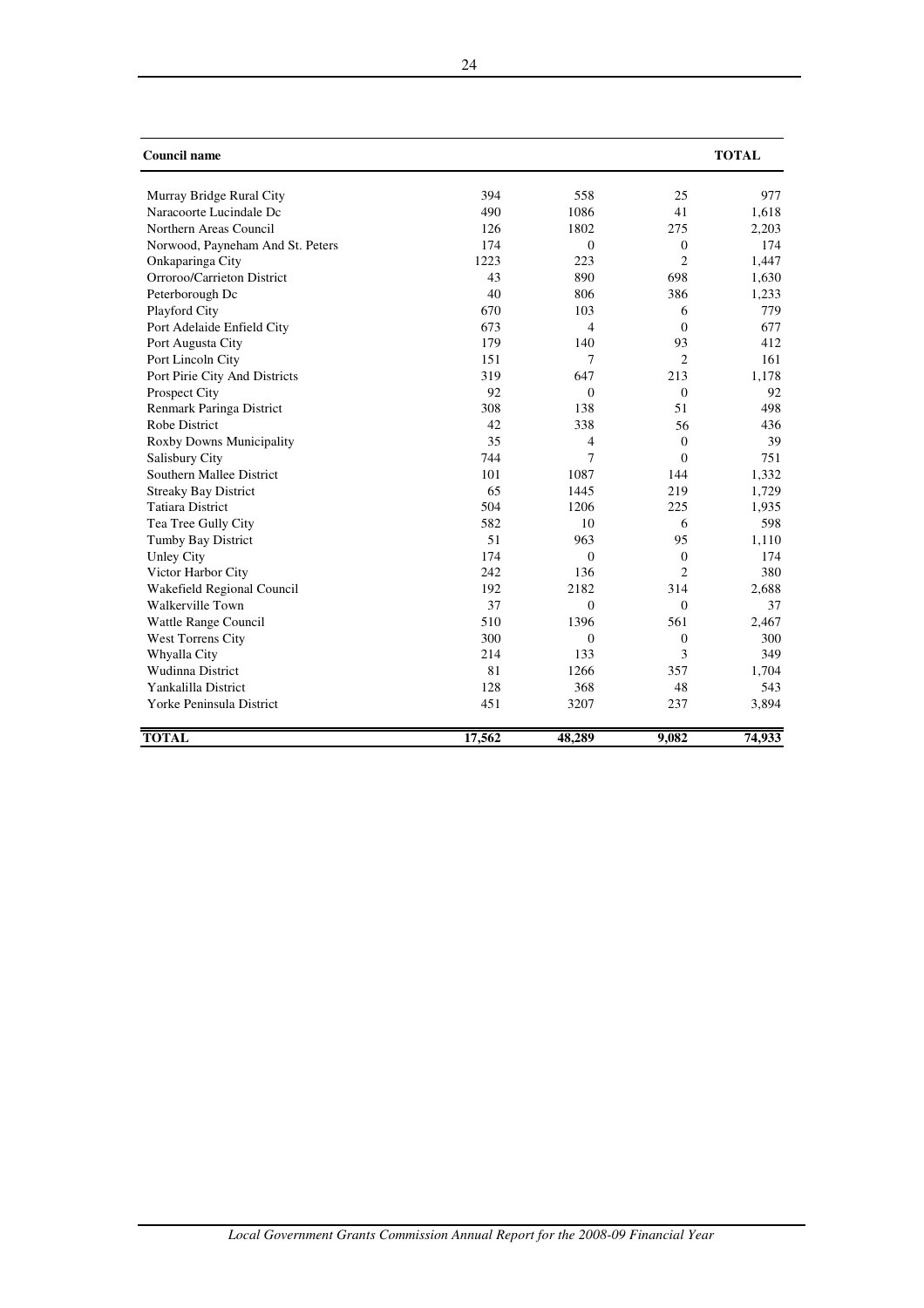|                                                        | <b>Sealed Built-up</b><br>Roads | <b>Sealed Non-</b><br><b>Built-up Roads</b> | up Roads     | Unsealed Built- Unsealed Non-<br><b>Built-up Roads</b> | <b>Unformed</b><br>Roads | Waste<br>Management | Stormwater<br>Maintenance |
|--------------------------------------------------------|---------------------------------|---------------------------------------------|--------------|--------------------------------------------------------|--------------------------|---------------------|---------------------------|
| <b>Adelaide City</b>                                   | 1.02                            | 0.96                                        | 1.00         | 1.00                                                   | 1.00                     | 0.97                | 1.32                      |
| Adelaide Hills Council                                 | 1.04                            | 1.07                                        | 1.17         | 1.08                                                   | 1.14                     | 1.03                | 0.72                      |
| Alexandrina Council                                    | 0.91                            | 0.98                                        | 1.02         | 1.03                                                   | 1.04                     | 1.05                | 1.12                      |
| <b>Barossa Council</b>                                 | 1.00                            | 1.02                                        | 1.03         | 1.03                                                   | 1.05                     | 1.09                | 1.04                      |
| <b>Barunga West District</b>                           | 0.87                            | 0.92                                        | 0.98         | 0.98                                                   | 1.00                     | 1.01                | 1.13                      |
| Berri Barmera Council                                  | 1.05                            | 0.99                                        | 1.01         | 1.05                                                   | 1.05                     | 1.06                | 1.24                      |
| <b>Burnside City</b>                                   | 1.14                            | 0.96                                        | 0.99         | 0.93                                                   | 0.90                     | 1.01                | 0.79                      |
| Campbelltown City                                      | 1.24                            | 0.96                                        | 1.00         | 1.00                                                   | 1.00                     | 1.01                | 0.70                      |
| Ceduna District                                        | 0.89                            | 0.95                                        | 1.01         | 1.01                                                   | 1.00                     | 1.14                | 1.12                      |
| Charles Sturt City                                     | 0.93                            | 0.97                                        | 1.00         | 1.00                                                   | 1.00                     | 0.97                | 1.26                      |
| Clare And Gilbert Valleys Dc                           | 1.01                            | 0.97                                        | 0.99         | 1.00                                                   | 1.04                     | 1.09                | 0.99                      |
| Cleve District                                         | 0.87                            | 0.92                                        | 0.98         | 0.98                                                   | 1.00                     | 0.98                | 1.11                      |
| Coober Pedy<br>Coorong District                        | 0.90                            | 0.94                                        | 0.98         | 0.98                                                   | 1.00                     | 1.13                | 1.27<br>1.08              |
| Copper Coast District                                  | 0.90<br>0.87                    | 0.95<br>0.92                                | 1.00<br>0.98 | 1.00<br>0.98                                           | 1.02<br>1.00             | 1.12<br>1.02        | 1.07                      |
| <b>Elliston District</b>                               | 0.84                            | 0.83                                        | 0.96         | 0.95                                                   | 0.92                     | 1.06                | 1.25                      |
| <b>Flinders Ranges Council</b>                         | 0.86                            | 1.04                                        | 0.97         | 0.94                                                   | 0.92                     | 1.02                | 1.02                      |
| Franklin Harbour District                              | 0.87                            | 0.92                                        | 0.99         | 0.98                                                   | 1.00                     | 0.97                | 1.04                      |
| Gawler Town                                            | 0.89                            | 1.00                                        | 1.01         | 1.04                                                   | 1.11                     | 1.01                | 0.70                      |
| Goyder Regional Council                                | 0.89                            | 0.91                                        | 0.99         | 0.99                                                   | 1.00                     | 1.14                | 1.06                      |
| <b>Grant District</b>                                  | 0.88                            | 0.86                                        | 0.98         | 0.94                                                   | 0.93                     | 1.10                | 1.10                      |
| <b>Holdfast Bay City</b>                               | 1.09                            | 0.98                                        | 1.00         | 1.00                                                   | 1.00                     | 0.97                | 0.88                      |
| Kangaroo Island Council                                | 0.94                            | 0.99                                        | 1.00         | 1.03                                                   | 0.99                     | 1.16                | 1.33                      |
| Karoonda East Murray District                          | 0.87                            | 0.90                                        | 0.98         | 0.98                                                   | 0.99                     | 1.33                | 1.07                      |
| Kimba District                                         | 0.87                            | 0.92                                        | 0.98         | 0.99                                                   | 1.00                     | 1.06                | 1.12                      |
| <b>Kingston District</b>                               | 1.03                            | 1.02                                        | 1.00         | 0.96                                                   | 1.06                     | 1.06                | 1.31                      |
| <b>Light Regional Council</b>                          | 0.85                            | 0.94                                        | 0.98         | 0.99                                                   | 1.02                     | 1.09                | 1.04                      |
| Lower Eyre Pen Dc                                      | 0.91                            | 0.95                                        | 0.98         | 0.99                                                   | 1.00                     | 1.20                | 1.02                      |
| Loxton Waikerie District                               | 0.88                            | 0.98                                        | 0.98         | 0.99                                                   | 0.98                     | 1.16                | 1.10                      |
| Mallala District                                       | 0.84                            | 0.90                                        | 0.98         | 0.98                                                   | 1.00                     | 1.16                | 1.22                      |
| <b>Marion City</b>                                     | 1.08                            | 0.96                                        | 0.98         | 0.98                                                   | 1.00                     | 0.97                | 0.96                      |
| Mid Murray Council                                     | 1.04                            | 1.08                                        | 1.09         | 1.03                                                   | 1.02                     | 1.03                | 0.98                      |
| Mitcham City                                           | 1.11                            | 0.99                                        | 0.94         | 0.98                                                   | 1.01                     | 1.00                | 0.84                      |
| <b>Mount Barker District</b>                           | 0.96                            | 0.99                                        | 0.98         | 1.00                                                   | 1.03                     | 1.09                | 0.99                      |
| Mount Gambier City                                     | 0.81                            | 0.79                                        | 0.99         | 0.89                                                   | 0.90                     | 0.98                | 1.06                      |
| Mount Remarkable District<br>Murray Bridge District    | 0.88<br>0.85                    | 0.93<br>1.00                                | 0.99<br>1.00 | 0.99<br>1.01                                           | 0.99<br>1.03             | 1.11<br>0.97        | 1.06<br>1.05              |
| Naracoorte Lucindale Dc                                | 0.96                            | 1.11                                        | 1.03         | 1.07                                                   | 1.18                     | 1.06                | 1.02                      |
| Northern Areas Council                                 | 0.88                            | 0.92                                        | 1.01         | 1.01                                                   | 1.01                     | 1.06                | 0.99                      |
| Norwood, Payneham And St. Peters                       | 1.18                            | 0.96                                        | 1.00         | 1.00                                                   | 1.00                     | 0.98                | 0.68                      |
| Onkaparinga City                                       | 1.00                            | 1.04                                        | 0.99         | 1.02                                                   | 1.06                     | 0.99                | 0.81                      |
| Orroroo/Carrieton District                             | 0.87                            | 0.90                                        | 0.98         | 0.97                                                   | 0.96                     | 1.21                | 1.09                      |
| Peterborough Dc                                        | 0.88                            | 0.91                                        | 1.01         | 1.00                                                   | 0.96                     | 1.02                | 1.20                      |
| Playford City                                          | 1.09                            | 1.03                                        | 1.07         | 1.01                                                   | 1.05                     | 0.97                | 0.93                      |
| Port Adelaide Enfield                                  | 1.05                            | 0.97                                        | 1.19         | 1.00                                                   | 1.00                     | 0.98                | 1.42                      |
| Port Augusta City                                      | 0.87                            | 0.90                                        | 0.98         | 0.98                                                   | 1.00                     | 1.00                | 1.15                      |
| Port Lincoln City                                      | 0.78                            | 0.89                                        | 0.95         | 0.99                                                   | 0.95                     | 1.01                | 1.07                      |
| Port Pirie City And Districts                          | 0.88                            | 0.91                                        | 1.01         | 1.01                                                   | 1.00                     | 0.99                | 1.47                      |
| Prospect City                                          | 0.97                            | 0.97                                        | 1.00         | 1.00                                                   | 1.00                     | 0.98                | 0.80                      |
| Renmark Paringa District                               | 1.21                            | 1.20                                        | 1.21         | 1.08                                                   | 1.09                     | 0.99                | 1.42                      |
| Robe District                                          | 0.98                            | 0.94                                        | 0.98         | 1.04                                                   | 1.07                     | 1.03                | 1.54                      |
| Roxby Downs Municipality                               | 0.88                            | 0.90                                        | 0.99         | 0.98                                                   | 1.00                     | 0.98                | 1.18                      |
| Salisbury City                                         | 1.05                            | 0.95                                        | 1.12         | 1.05                                                   | 1.00                     | 0.98                | 0.99                      |
| Southern Mallee District                               | 0.88                            | 0.95                                        | 1.01         | 1.00                                                   | 0.97                     | 1.11                | 1.13                      |
| <b>Streaky Bay District</b><br><b>Tatiara District</b> | 0.76<br>1.06                    | 0.82<br>1.07                                | 0.95<br>1.15 | 0.95<br>1.04                                           | 0.96<br>1.05             | 0.99<br>1.04        | 1.16<br>1.13              |
| Tea Tree Gully City                                    | 1.07                            | 1.07                                        | 1.07         | 1.01                                                   | 1.08                     | 0.98                | 0.69                      |
| Tumby Bay District                                     | 0.88                            | 0.92                                        | 1.01         | 1.01                                                   | 1.00                     | 1.09                | 1.03                      |
| <b>Unley City</b>                                      | 1.26                            | 0.97                                        | 1.00         | 1.00                                                   | 1.00                     | 0.98                | 0.82                      |
| Victor Harbor District                                 | 0.88                            | 0.95                                        | 0.94         | 0.98                                                   | 0.92                     | 1.02                | 1.04                      |
| Wakefield Regional Council                             | 0.88                            | 0.90                                        | 1.01         | 1.01                                                   | 1.00                     | 1.07                | 1.11                      |
| Walkerville Town                                       | 1.06                            | 0.96                                        | 1.00         | 1.00                                                   | 1.00                     | 0.97                | 0.62                      |
| Wattle Range Council                                   | 0.98                            | 1.15                                        | 1.00         | 1.04                                                   | 1.11                     | 1.13                | 1.17                      |
| <b>West Torrens Cty</b>                                | 0.93                            | 0.97                                        | 1.00         | 1.00                                                   | 1.00                     | 0.98                | 1.08                      |
| Whyalla City                                           | 0.84                            | 0.89                                        | 1.01         | 1.01                                                   | 1.00                     | 0.99                | 1.14                      |
| Wudinna District                                       | 0.88                            | 0.92                                        | 1.00         | 0.98                                                   | 0.99                     | 1.01                | 1.21                      |
| Yankalilla District                                    | 0.99                            | 1.08                                        | 0.99         | 1.02                                                   | 1.05                     | 1.03                | 1.07                      |
| Yorke Peninsula District                               | 0.87                            | 0.89                                        | 0.99         | 0.99                                                   | 0.97                     | 1.02                | 1.04                      |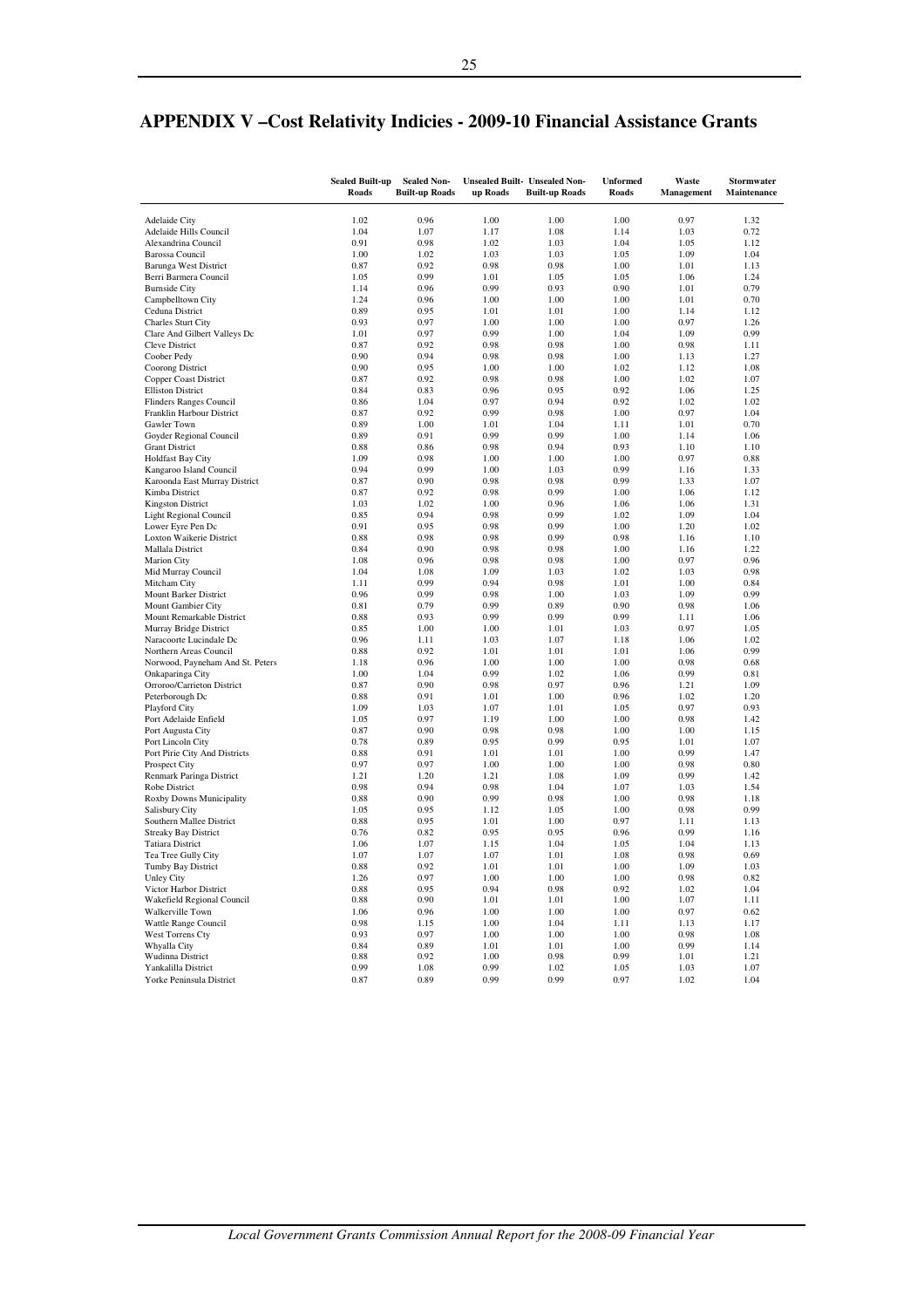# **APPENDIX VI – Revenue relativity index**

|                                                       | <b>SEIFA</b> Index of     | <b>Converted to be</b> |
|-------------------------------------------------------|---------------------------|------------------------|
|                                                       | <b>Economic-Resources</b> | centred around 1       |
| <b>Adelaide City</b>                                  | 951.11                    | 0.973417               |
| Adelaide Hills Council                                | 1069.99                   | 1.095085               |
| Alexandrina Council                                   | 988.1                     | 1.011275               |
| <b>Barossa Council</b>                                | 1021.27                   | 1.045223               |
| <b>Barunga West District</b><br>Berri Barmera Council | 967.33<br>947.31          | 0.990017<br>0.969528   |
| <b>Burnside City</b>                                  | 1065.01                   | 1.089988               |
| Campbelltown City                                     | 990.31                    | 1.013536               |
| Ceduna District                                       | 920.64                    | 0.942232               |
| <b>Charles Sturt City</b>                             | 952.64                    | 0.974983               |
| Clare And Gilbert Valleys Dc                          | 993.95                    | 1.017262               |
| <b>Cleve District</b>                                 | 1010.93                   | 1.034640               |
| Coober Pedy                                           | 894.23                    | 0.915203               |
| Coorong District                                      | 962.75                    | 0.985330               |
| Copper Coast District                                 | 936.8                     | 0.958771               |
| <b>Elliston District</b>                              | 995.54                    | 1.018889               |
| Flinders Ranges Council                               | 939.05                    | 0.961074               |
| Franklin Harbour District                             | 991.4                     | 1.014652               |
| Gawler Town                                           | 970.07                    | 0.992822               |
| Goyder Regional Council                               | 967.07                    | 0.989751               |
| <b>Grant District</b>                                 | 1044.65                   | 1.069151               |
| <b>Holdfast Bay City</b>                              | 997.53                    | 1.020926               |
| Kangaroo Island Council                               | 981.13                    | 1.004141               |
| Karoonda East Murray District<br>Kimba District       | 999.18                    | 1.022614               |
|                                                       | 1016.05                   | 1.039880<br>1.004602   |
| <b>Kingston District</b><br>Light Regional Council    | 981.58<br>1043.81         | 1.068291               |
| Lower Eyre Pen Dc                                     | 1003.64                   | 1.027179               |
| Loxton Waikerie District                              | 968.68                    | 0.991399               |
| Mallala District                                      | 1027.89                   | 1.051998               |
| <b>Marion City</b>                                    | 964.74                    | 0.987367               |
| Mid Murray Council                                    | 954.92                    | 0.977316               |
| Mitcham City                                          | 1038.94                   | 1.063307               |
| <b>Mount Barker District</b>                          | 1016.11                   | 1.039941               |
| Mount Gambier City                                    | 929.33                    | 0.951126               |
| Mount Remarkable District                             | 982.3                     | 1.005339               |
| Murray Bridge District                                | 928.11                    | 0.949878               |
| Naracoorte Lucindale Dc                               | 995.36                    | 1.018705               |
| Northern Areas Council                                | 966.66                    | 0.989332               |
| Norwood, Payneham And St. Peters                      | 981.1                     | 1.004110               |
| Onkaparinga City<br>Orroroo/Carrieton District        | 985.26                    | 1.008368               |
| Peterborough Dc                                       | 979.27<br>867.29          | 1.002237<br>0.887631   |
| Playford City                                         | 910.3                     | 0.931650               |
| Port Adelaide Enfield                                 | 909                       | 0.930319               |
| Port Augusta City                                     | 898.93                    | 0.920013               |
| Port Lincoln City                                     | 941.06                    | 0.963131               |
| Port Pirie City And Districts                         | 903.01                    | 0.924189               |
| Prospect City                                         | 999.75                    | 1.023198               |
| Renmark Paringa District                              | 955.91                    | 0.978330               |
| Robe District                                         | 1014.07                   | 1.037854               |
| Roxby Downs Municipality                              | 1075.47                   | 1.100694               |
| Salisbury City                                        | 960.02                    | 0.982536               |
| Southern Mallee District                              | 1000.9                    | 1.024375               |
| <b>Streaky Bay District</b>                           | 959.79                    | 0.982301               |
| <b>Tatiara District</b>                               | 1008.23                   | 1.031877               |
| Tea Tree Gully City                                   | 1017.72                   | 1.041589               |
| Tumby Bay District                                    | 985.66                    | 1.008777               |
| <b>Unley City</b>                                     | 1025.68                   | 1.049736               |
| Victor Harbor District                                | 974.8                     | 0.997663               |
| Wakefield Regional Council<br>Walkerville Town        | 979.23                    | 1.002197<br>1.063645   |
| Wattle Range Council                                  | 1039.27<br>964.48         | 0.987101               |
| West Torrens Cty                                      | 950.11                    | 0.972394               |
| Whyalla City                                          | 868.22                    | 0.888583               |
| Wudinna District                                      | 970.6                     | 0.993364               |
| Yankalilla District                                   | 985.05                    | 1.008153               |
| Yorke Peninsula District                              | 955.41                    | 0.977818               |

*Local Government Grants Commission Annual Report for the 2008-09 Financial Year*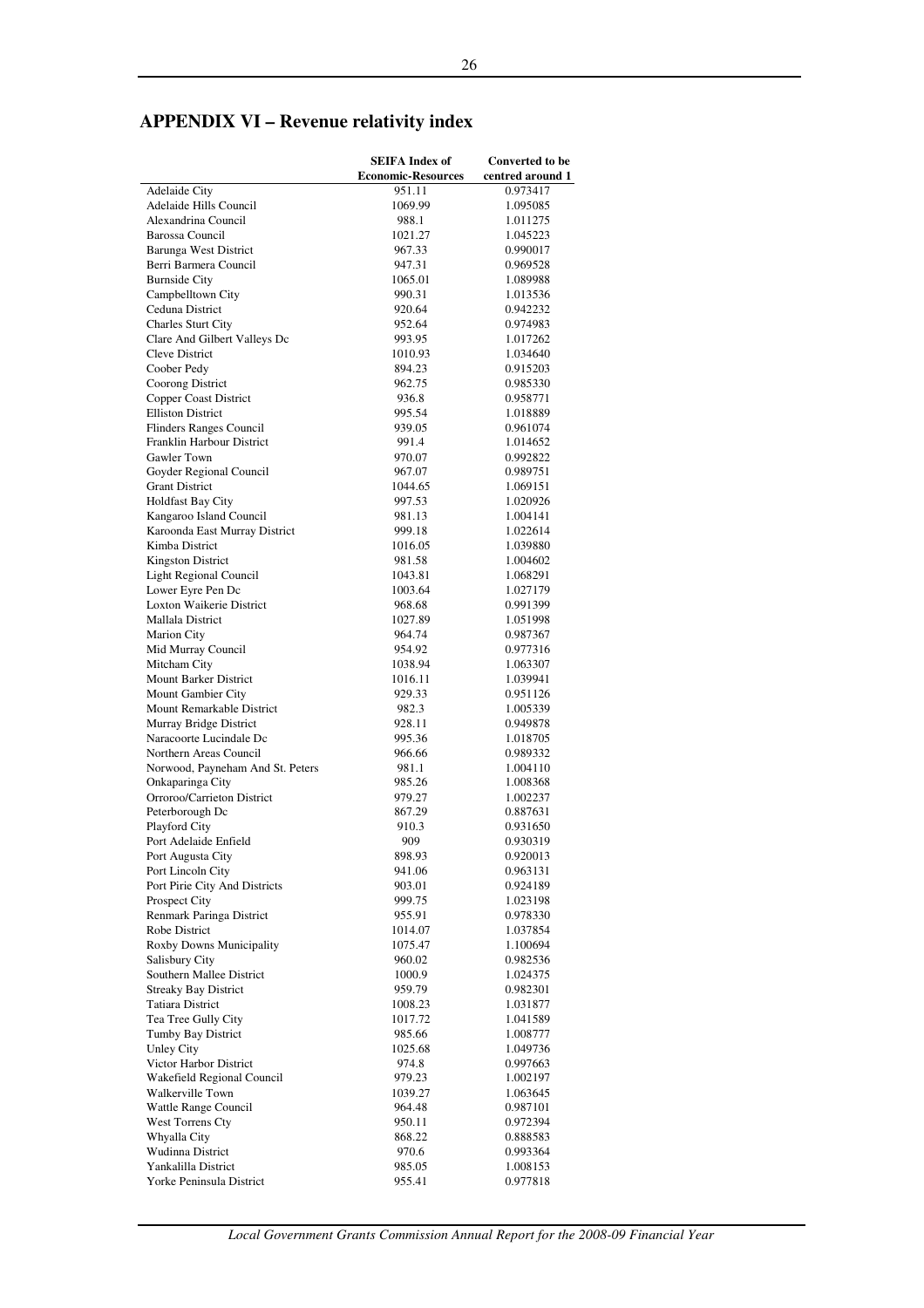# **APPENDIX VII– Revenue Units of Measure by function -**

Valuation per capita (incorporating the SEIFA index of Economic Resources)

Data sourced from Valuer General as at January each year (data from 2007, 2008 and 2009 averaged)

| Unit of Measure :                                  | <b>Residential</b> | Commercial      | Industrial               | Rural                    | Other            |
|----------------------------------------------------|--------------------|-----------------|--------------------------|--------------------------|------------------|
| <b>Adelaide City</b>                               | 207,961            | 289,044         | 978                      |                          | 77,850           |
| Adelaide Hills Council                             | 140.902            | 4,377           | 526                      | 40,687                   | 5,880            |
| Alexandrina Council                                | 144,467            | 5,863           | 1,142                    | 63,061                   | 21,622           |
| <b>Barossa Council</b>                             | 96,675             | 9,066           | 11,594                   | 48,583                   | 7,542            |
| <b>Barunga West District</b>                       | 97,525             | 4,819           | 1,218                    | 183,529                  | 9,085            |
| Berri Barmera Council<br><b>Burnside City</b>      | 59,762<br>265,419  | 8,795<br>16,169 | 2,265<br>163             | 22,581<br>104            | 7,166<br>8,871   |
| Campbelltown City                                  | 144,640            | 5,038           | 654                      | 80                       | 6,839            |
| Ceduna District                                    | 50,564             | 10,302          | 400                      | 18,322                   | 7,558            |
| Charles Sturt City                                 | 145,234            | 16,688          | 3,170                    | 37                       | 6,050            |
| Clare And Gilbert Valleys Dc                       | 71,286             | 9,843           | 1,284                    | 133,885                  | 7,288            |
| Cleve District                                     | 52,284             | 12,643          | 33                       | 127,865                  | 6,167            |
| Coober Pedy                                        | 38,572             | 11,568          | 45                       |                          | 3,001            |
| Coorong District                                   | 52,747             | 5,296           | 280                      | 148,192                  | 7,925            |
| Copper Coast District<br><b>Elliston District</b>  | 116,162<br>78,703  | 10,290<br>8,939 | 949<br>105               | 21,764<br>153,453        | 23,578<br>10,901 |
| <b>Flinders Ranges Council</b>                     | 53,987             | 5,180           | 358                      | 33,419                   | 6,682            |
| Franklin Harbour District                          | 77,679             | 7,544           | 273                      | 65,560                   | 15,330           |
| Gawler Town                                        | 95,413             | 9,801           | 371                      | 6,076                    | 7,766            |
| Goyder Regional Council                            | 39,747             | 3,708           | 355                      | 147,455                  | 2,583            |
| <b>Grant District</b>                              | 59,012             | 2,376           | 2,693                    | 179,665                  | 6,390            |
| <b>Holdfast Bay City</b>                           | 216,375            | 19,028          | 758                      | ÷                        | 10,960           |
| Kangaroo Island Council                            | 134,395            | 14,883          | 970                      | 113,631                  | 30,564           |
| Karoonda East Murray District                      | 19,605             | 4,152           | 1,565                    | 145,121                  | 2,856            |
| Kimba District                                     | 30,413             | 11,501          | $\frac{1}{2}$            | 136,464                  | 4,628            |
| <b>Kingston District</b><br>Light Regional Council | 104,665<br>83,210  | 7,370<br>5,389  | 477<br>6,206             | 173,268<br>88,802        | 20,857<br>6,959  |
| Lower Eyre Pen Dc                                  | 101,159            | 6,478           | 270                      | 143,480                  | 19,451           |
| Loxton Waikerie District                           | 58,928             | 5,531           | 1,516                    | 52,519                   | 4,767            |
| Mallala District                                   | 76,569             | 1,643           | 423                      | 60,653                   | 7,436            |
| <b>Marion City</b>                                 | 127,624            | 15,091          | 2,036                    | 82                       | 5,672            |
| Mid Murray Council                                 | 123,165            | 4,450           | 756                      | 59,318                   | 17,749           |
| Mitcham City                                       | 167,956            | 9,168           | 1,297                    | 627                      | 7,897            |
| Mount Barker District                              | 101,782            | 11,542          | 1,142                    | 33,842                   | 8,999            |
| Mount Gambier City                                 | 78,274             | 13,440          | 2,462                    | 263                      | 5,103            |
| Mount Remarkable District                          | 52,303<br>68,035   | 4,361<br>9,994  | 127<br>3,748             | 95,362<br>21,118         | 5,813<br>7,120   |
| Murray Bridge District<br>Naracoorte Lucindale Dc  | 55,665             | 8,431           | 861                      | 177,271                  | 5,743            |
| Northern Areas Council                             | 39,673             | 6,689           | 659                      | 166,629                  | 3,663            |
| Norwood, Payneham And St. Peters                   | 193,591            | 36,763          | 2,535                    | 13                       | 10,845           |
| Onkaparinga City                                   | 103,403            | 7,059           | 1,537                    | 6,789                    | 6,596            |
| Orroroo/Carrieton District                         | 32,868             | 3,392           | 257                      | 113,761                  | 3,183            |
| Peterborough Dc                                    | 33,265             | 4,568           | 319                      | 29,322                   | 2,283            |
| Playford City                                      | 65,824             | 8,643           | 2,078                    | 10,876                   | 4,400            |
| Port Adelaide Enfield                              | 113,433            | 20,018          | 9,662                    | 46                       | 9,452            |
| Port Augusta City                                  | 70,552             | 11,201          | 313                      | 792                      | 5,197            |
| Port Lincoln City<br>Port Pirie City And Districts | 99,998<br>58,065   | 19,415<br>7,078 | 3,448<br>1,040           | 929<br>14,261            | 10,624<br>4,095  |
| <b>Prospect City</b>                               | 174,686            | 15,060          | 170                      |                          | 3,669            |
| Renmark Paringa District                           | 60,958             | 8,097           | 1,405                    | 38,690                   | 2,646            |
| Robe District                                      | 260,069            | 20,492          | 2,124                    | 201,301                  | 48,823           |
| Roxby Downs Municipality                           | 124,330            | 12,735          | 211                      | $\overline{\phantom{a}}$ | 11,124           |
| Salisbury City                                     | 88,395             | 11,095          | 2,843                    | 651                      | 5,517            |
| Southern Mallee District                           | 28,187             | 6,022           | 262                      | 145.061                  | 2,861            |
| <b>Streaky Bay District</b>                        | 68,328             | 9,638           | 295                      | 64,105                   | 16,024           |
| <b>Tatiara District</b>                            | 40,744             | 7,255           | 1,665<br>819             | 182,210                  | 4,790            |
| Tea Tree Gully City<br>Tumby Bay District          | 115,109<br>87,595  | 9,353<br>9,909  | 163                      | 781<br>139,272           | 3,821<br>13,389  |
| <b>Unley City</b>                                  | 221,212            | 23,333          | 322                      | 2                        | 9,268            |
| Victor Harbor District                             | 170,262            | 13,889          | 679                      | 23,110                   | 26,883           |
| Wakefield Regional Council                         | 46,833             | 6,879           | 753                      | 160,285                  | 4,765            |
| Walkerville Town                                   | 273,749            | 8,177           | $\overline{\phantom{a}}$ | $\overline{\phantom{a}}$ | 12,763           |
| Wattle Range Council                               | 59,182             | 5,710           | 6,894                    | 155,819                  | 5,097            |
| West Torrens Cty                                   | 139,051            | 22,718          | 5,904                    | 96                       | 7,768            |
| Whyalla City                                       | 67,378             | 9,117           | 798                      | 430                      | 3,184            |
| Wudinna District                                   | 22,676             | 10,311          | 58                       | 100,332                  | 2,428            |
| Yankalilla District<br>Yorke Peninsula District    | 190,883<br>155,298 | 9,938<br>7,029  | 620<br>732               | 87,572<br>166,577        | 38,791<br>13,945 |
|                                                    |                    |                 |                          |                          |                  |
| <b>State</b>                                       | 122,230            | 15,386          | 2,459                    | 18,834                   | 8,365            |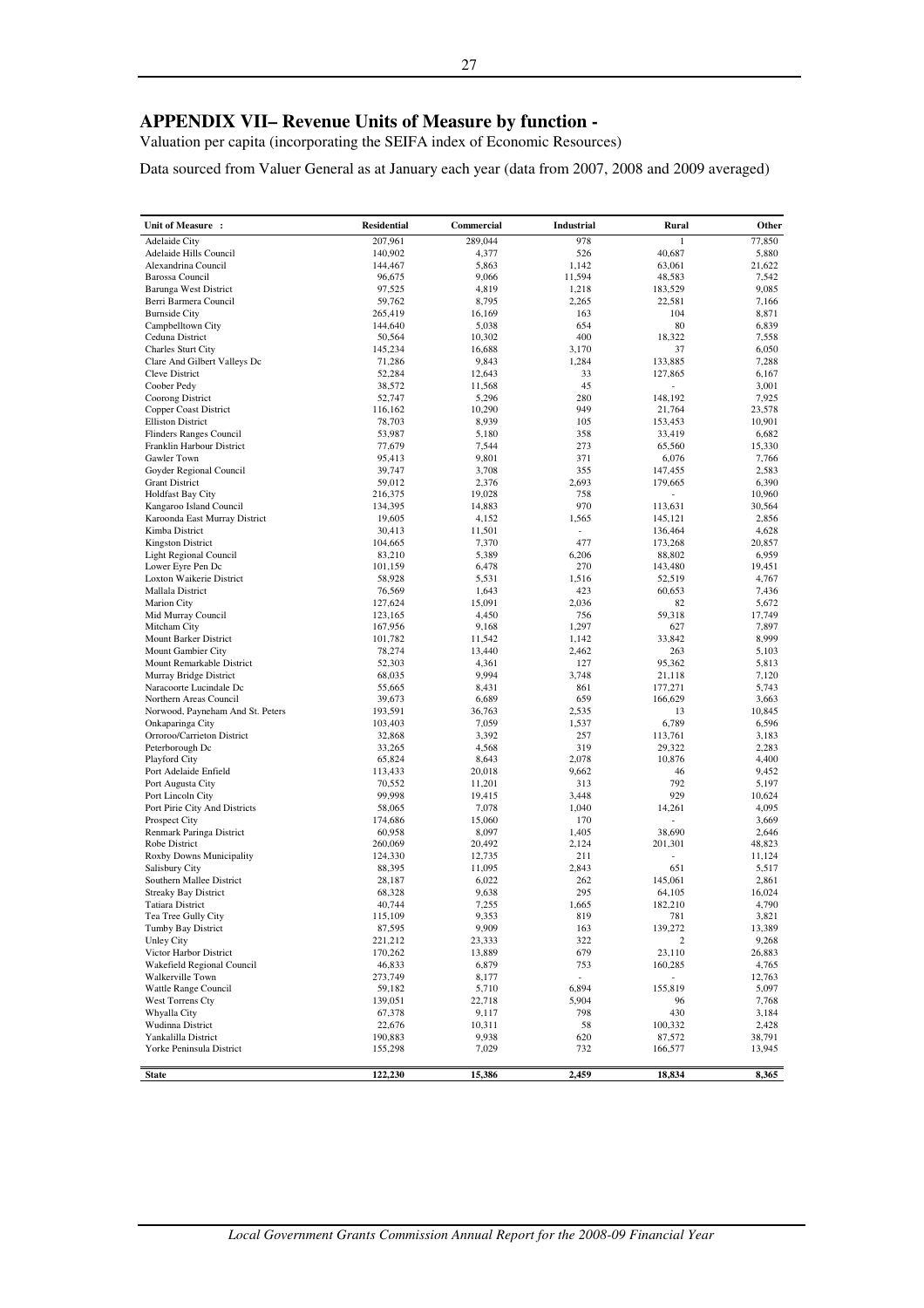Data sourced from Councils and the Australian Bureau of Statistics as at 30 June 2008.

| <b>Function:</b>                                            | <b>Waste Management</b>                                    | <b>Aged Care</b><br><b>Services</b> | <b>Services to Families</b><br>& Children | <b>Health Inspection</b>                   | <b>Libraries</b>                            | Sport and<br>Recreation              |
|-------------------------------------------------------------|------------------------------------------------------------|-------------------------------------|-------------------------------------------|--------------------------------------------|---------------------------------------------|--------------------------------------|
| Unit of Measure :                                           | Number of Residential Population Aged<br><b>Properties</b> | $> 65$ years                        | Population<br>Aged 0-14 years             | <b>Establishments to</b><br><b>Inspect</b> | <b>Number of Library</b><br><b>Visitors</b> | <b>Population</b><br>Aged 5-49 years |
| <b>Adelaide City</b>                                        | 8,548                                                      | 1,884                               | 949                                       | 1,338                                      | 619,056                                     | 12,600                               |
| Adelaide Hills Council                                      | 12,259                                                     | 4,522                               | 7,654                                     | 716                                        | 339,094                                     | 23,649                               |
| Alexandrina Council                                         | 10,552                                                     | 4,479                               | 3,792                                     | 179                                        | 274,130                                     | 11,220                               |
| <b>Barossa Council</b><br>Barunga West District             | 7,470<br>1,430                                             | 3,217<br>557                        | 4,263<br>433                              | 496<br>71                                  | 137,918<br>63,000                           | 12,878<br>1,276                      |
| Berri Barmera Council                                       | 3,910                                                      | 1,761                               | 2,303                                     | 221                                        | 171,219                                     | 6,667                                |
| <b>Burnside City</b>                                        | 18,276                                                     | 8,230                               | 6,763                                     | 490                                        | 341,778                                     | 24.112                               |
| Campbelltown City                                           | 19,664                                                     | 8,830                               | 7,926                                     | 356                                        | 214,602                                     | 28,489                               |
| Ceduna District                                             | 1,198                                                      | 402                                 | 849                                       | 57                                         | 62,300                                      | 2,252                                |
| <b>Charles Sturt City</b><br>Clare And Gilbert Valleys Dc   | 45,763<br>2,802                                            | 19,475<br>1,463                     | 16.518<br>1,619                           | 713<br>226                                 | 722,786<br>146,905                          | 60,547<br>4,701                      |
| Cleve District                                              | 615                                                        | 300                                 | 412                                       | 30                                         | 19,500                                      | 1,123                                |
| Coober Pedy                                                 | 1,232                                                      | 307                                 | 321                                       | 35                                         | 1,999                                       | 1,029                                |
| Coorong District                                            | 1,889                                                      | 923                                 | 1,208                                     | 131                                        | 83,343                                      | 3,292                                |
| Copper Coast District                                       | 6,817                                                      | 2,773                               | 2,095                                     | 178                                        | 145,535                                     | 6,140                                |
| <b>Elliston District</b>                                    | 515                                                        | 151                                 | 259                                       | 33                                         | 22,983                                      | 705                                  |
| <b>Flinders Ranges Council</b><br>Franklin Harbour District | 739<br>553                                                 | 351<br>226                          | 363<br>269                                | 42<br>21                                   | 27,255<br>41.765                            | 906<br>708                           |
| Gawler Town                                                 | 8,001                                                      | 3,391                               | 3,773                                     | 389                                        | 98,326                                      | 12,014                               |
| Goyder Regional Council                                     | 1,445                                                      | 765                                 | 823                                       | 54                                         | 49,895                                      | 2,334                                |
| <b>Grant District</b>                                       | 2,284                                                      | 877                                 | 1,842                                     | 146                                        | 49,365                                      | 5,210                                |
| <b>Holdfast Bay City</b>                                    | 16,982                                                     | 7,666                               | 4,265                                     | 474                                        | 287,282                                     | 18,769                               |
| Kangaroo Island Council                                     | 2,711                                                      | 666                                 | 866                                       | 168                                        | 31,703                                      | 2,539                                |
| Karoonda East Murray District<br>Kimba District             | 353<br>321                                                 | 224<br>224                          | 219<br>207                                | 13<br>36                                   | 55,910<br>14,036                            | 622<br>644                           |
| <b>Kingston District</b>                                    | 1,131                                                      | 455                                 | 433                                       | 37                                         | 69,500                                      | 1,264                                |
| Light Regional Council                                      | 3,773                                                      | 1,311                               | 2,991                                     | 212                                        | 65,439                                      | 8,386                                |
| Lower Eyre Pen Dc                                           | 1,580                                                      | 581                                 | 990                                       | 26                                         | 66,633                                      | 2,765                                |
| Loxton Waikerie District                                    | 4,157                                                      | 1,999                               | 2,473                                     | 252                                        | 62,727                                      | 6,915                                |
| Mallala District                                            | 2,469                                                      | 745                                 | 1,808                                     | 150                                        | 6,048                                       | 5,423                                |
| <b>Marion City</b>                                          | 35,210<br>4,908                                            | 13,801                              | 13,306<br>1,370                           | 650<br>233                                 | 456,179                                     | 48,891<br>4,324                      |
| Mid Murray Council<br>Mitcham City                          | 24,864                                                     | 1,526<br>10,797                     | 10,834                                    | 731                                        | 43,325<br>497,742                           | 37,169                               |
| Mount Barker District                                       | 9,113                                                      | 2,927                               | 6,180                                     | 503                                        | 201,245                                     | 18,018                               |
| Mount Gambier City                                          | 10,596                                                     | 3,458                               | 5,019                                     | 288                                        | 98,731                                      | 15,203                               |
| Mount Remarkable District                                   | 1,321                                                      | 529                                 | 538                                       | 45                                         |                                             | 1,493                                |
| Murray Bridge District                                      | 7,098                                                      | 3,009                               | 3,693                                     | 238                                        | 142,005                                     | 11,122                               |
| Naracoorte Lucindale Dc<br>Northern Areas Council           | 2,615<br>1,558                                             | 1,156<br>892                        | 1,696<br>973                              | 174<br>45                                  | 38,058<br>50,900                            | 5,216<br>2,626                       |
| Norwood, Payneham And St. Peters                            | 16,308                                                     | 6,386                               | 4,746                                     | 557                                        | 179,982                                     | 21,298                               |
| Onkaparinga City                                            | 60,225                                                     | 19,039                              | 30,861                                    | 1,322                                      | 1,085,099                                   | 97,357                               |
| Orroroo/Carrieton District                                  | 357                                                        | 222                                 | 162                                       | 26                                         | 18,560                                      | 461                                  |
| Peterborough Dc                                             | 951                                                        | 397                                 | 365                                       | 59                                         | 13,285                                      | 984                                  |
| Playford City                                               | 26,910                                                     | 8,916                               | 16,879                                    | 616                                        | 330,118                                     | 48,153                               |
| Port Adelaide Enfield<br>Port Augusta City                  | 47,378<br>6,004                                            | 17,137<br>1,729                     | 18,429<br>3,008                           | 1,178<br>241                               | 665,009<br>122,287                          | 65,925<br>8,873                      |
| Port Lincoln City                                           | 6,103                                                      | 2,098                               | 3,082                                     | 203                                        | 101,658                                     | 8,959                                |
| Port Pirie City And Districts                               | 7,422                                                      | 3,130                               | 3,738                                     | 265                                        | 96,064                                      | 10,154                               |
| Prospect City                                               | 8,563                                                      | 2,574                               | 3,435                                     | 198                                        | 116,874                                     | 13,188                               |
| Renmark Paringa District                                    | 3,357                                                      | 1,545                               | 2,055                                     | 173                                        | 53,759                                      | 5,816                                |
| Robe District                                               | 1,154                                                      | 267                                 | 259                                       | 27                                         | 36,000                                      | 785                                  |
| Roxby Downs Municipality<br>Salisbury City                  | 1,466<br>48,077                                            | 21<br>13,857                        | 1,102<br>25,473                           | 44<br>1,074                                | 60,000<br>605,068                           | 3,353<br>81,500                      |
| Southern Mallee District                                    | 633                                                        | 355                                 | 483                                       | 29                                         | 21,800                                      | 1,252                                |
| <b>Streaky Bay District</b>                                 | 896                                                        | 308                                 | 461                                       | 30                                         | 42,752                                      | 1,194                                |
| Tatiara District                                            | 1,857                                                      | 948                                 | 1,564                                     | 169                                        | 128,829                                     | 4,472                                |
| Tea Tree Gully City                                         | 37,031                                                     | 12,170                              | 18,616                                    | 669                                        | 403,932                                     | 62,102                               |
| Tumby Bay District                                          | 1,018                                                      | 599                                 | 444                                       | 31                                         | 48,250                                      | 1,301                                |
| <b>Unley City</b><br>Victor Harbor District                 | 16,094<br>6,817                                            | 5,737<br>4,100                      | 5,826<br>1,763                            | 528<br>253                                 | 323,955<br>129,083                          | 22,886<br>5,268                      |
| Wakefield Regional Council                                  | 2,221                                                      | 1,085                               | 1,344                                     | 180                                        | 150,326                                     | 3,735                                |
| Walkerville Town                                            | 3,094                                                      | 1,507                               | 1,054                                     | 55                                         | 64,502                                      | 3,916                                |
| Wattle Range Council                                        | 4,619                                                      | 1,830                               | 2,610                                     | 147                                        | 175,030                                     | 7,396                                |
| West Torrens Cty                                            | 24,989                                                     | 10,314                              | 7,828                                     | 714                                        | 229,407                                     | 32,941                               |
| Whyalla City                                                | 10,448                                                     | 3,011                               | 4,703                                     | 203                                        | 87,976                                      | 13,933                               |
| Wudinna District<br>Yankalilla District                     | 386<br>2,862                                               | 191<br>974                          | 305<br>703                                | 29<br>81                                   | 27,540<br>73,201                            | 794<br>2,108                         |
| Yorke Peninsula District                                    | 8,680                                                      | 2,866                               | 1,947                                     | 143                                        | 178,127                                     | 5,354                                |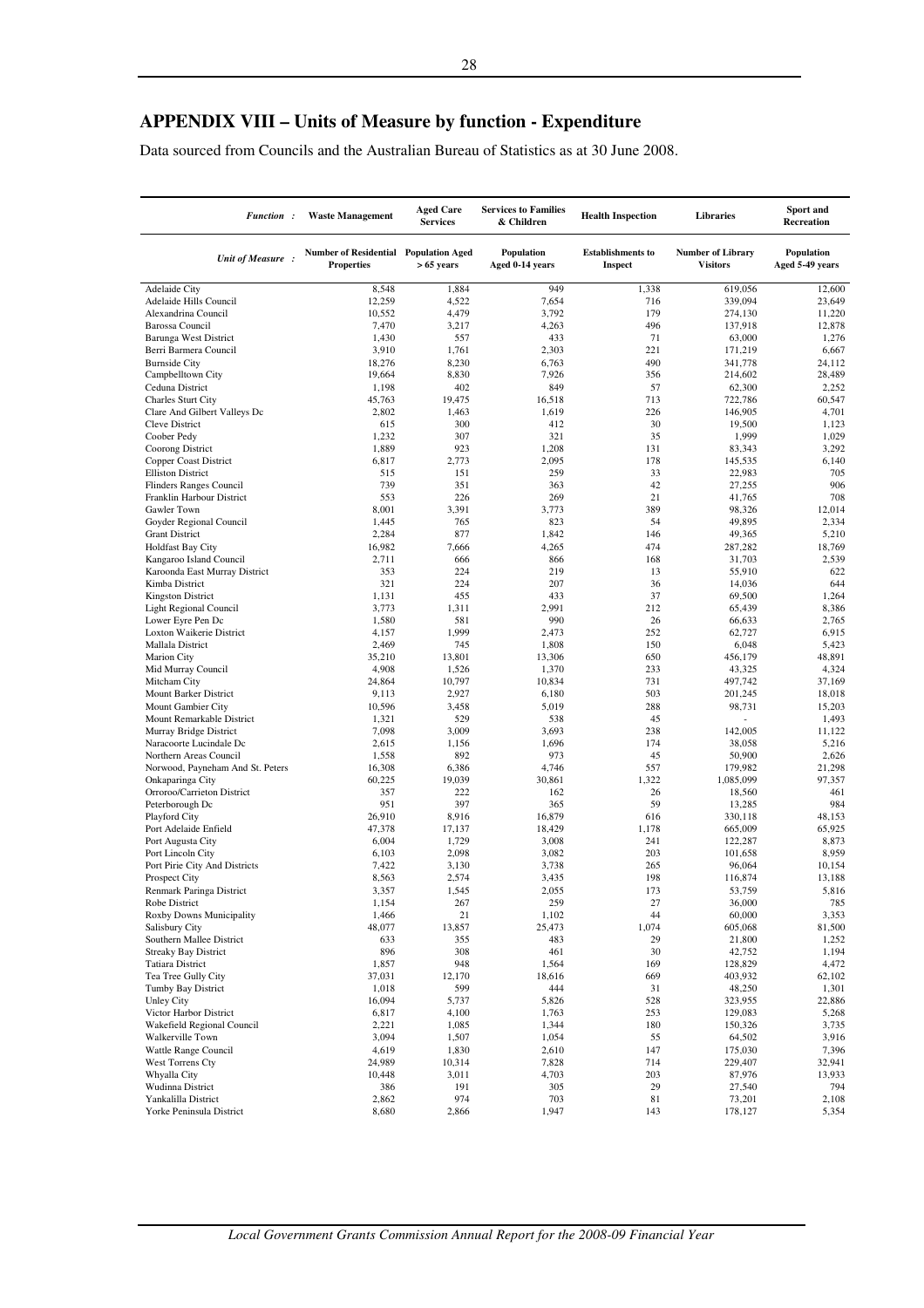| Function:                                                  | <b>Sealed Built Up</b><br>Roads      | <b>Sealed Non</b><br><b>Built Up Roads</b> | <b>Sealed Built-Up Roads</b><br>(Footpaths, kerbing,<br>street lighting etc) | <b>Unsealed Built</b><br><b>Up Roads</b> | <b>Unsealed Non</b><br><b>Built Up Roads</b> | <b>Unformed</b><br><b>Roads</b> |
|------------------------------------------------------------|--------------------------------------|--------------------------------------------|------------------------------------------------------------------------------|------------------------------------------|----------------------------------------------|---------------------------------|
| Unit of Measure:                                           | <b>Sealed Built Up</b><br><b>Kms</b> | <b>Sealed Non Built</b><br>Up Kms          | <b>Sealed Built Up Kms</b>                                                   | <b>Unsealed Built</b><br><b>Up Kms</b>   | <b>Unsealed Non</b><br><b>Built Up Kms</b>   | <b>Unformed Kms</b>             |
| <b>Adelaide City</b>                                       | 133                                  | ä,                                         | 133                                                                          | L,                                       | ä,                                           |                                 |
| Adelaide Hills Council                                     | 208                                  | 400                                        | 208                                                                          | 6                                        | 471                                          | 9                               |
| Alexandrina Council                                        | 239                                  | 284                                        | 239                                                                          | 22                                       | 771                                          | 24                              |
| <b>Barossa Council</b>                                     | 142                                  | 194                                        | 142                                                                          | 11                                       | 549                                          | 71                              |
| Barunga West District                                      | 33<br>69                             | 41                                         | 33                                                                           | $\tau$                                   | 884                                          | 93                              |
| Berri Barmera Council<br><b>Burnside City</b>              | 234                                  | 190<br>ä,                                  | 69<br>234                                                                    | $\mathbf{1}$                             | 117<br>5                                     | 38<br>$\boldsymbol{0}$          |
| Campbelltown City                                          | 260                                  | ä,                                         | 260                                                                          |                                          | $\mathbf{0}$                                 |                                 |
| Ceduna District                                            | 37                                   | 35                                         | 37                                                                           | 4                                        | 1,378                                        | 257                             |
| <b>Charles Sturt City</b>                                  | 576                                  |                                            | 576                                                                          | 3                                        | ÷.                                           | $\overline{0}$                  |
| Clare And Gilbert Valleys Dc                               | 78                                   | 138                                        | 78                                                                           | 13                                       | 1,415                                        | 188                             |
| Cleve District                                             | 21                                   | 37                                         | 21                                                                           | 8                                        | 1,215                                        | 117                             |
| Coober Pedy                                                | 25                                   | 3                                          | 25                                                                           | 30                                       | 101                                          | 264                             |
| Coorong District                                           | 55                                   | 280                                        | 55                                                                           | 11                                       | 1,540                                        | -1                              |
| Copper Coast District                                      | 154                                  | 106                                        | 154                                                                          | 47                                       | 509                                          | 129                             |
| <b>Elliston District</b><br><b>Flinders Ranges Council</b> | 22<br>18                             | 22                                         | 22<br>18                                                                     | 8<br>13                                  | 960<br>895                                   | 136<br>337                      |
| Franklin Harbour District                                  | 18                                   | 53                                         | 18                                                                           |                                          | 828                                          | 37                              |
| Gawler Town                                                | 130                                  | 27                                         | 130                                                                          | 5                                        | 19                                           | $\overline{2}$                  |
| Goyder Regional Council                                    | 68                                   | 82                                         | 68                                                                           | 34                                       | 2,844                                        | 227                             |
| <b>Grant District</b>                                      | 31                                   | 425                                        | 31                                                                           | 3                                        | 824                                          | 319                             |
| <b>Holdfast Bay City</b>                                   | 176                                  | ÷.                                         | 176                                                                          |                                          |                                              | u.                              |
| Kangaroo Island Council                                    | 53                                   | 186                                        | 53                                                                           | 57                                       | 1,018                                        | 51                              |
| Karoonda East Murray District                              | 8                                    | 84                                         | 8                                                                            | 6                                        | 1,153                                        | 48                              |
| Kimba District                                             | 12                                   | 68                                         | 12                                                                           | 10                                       | 991                                          | 637                             |
| <b>Kingston District</b>                                   | 40                                   | 83                                         | 40                                                                           | 4                                        | 552                                          | 57                              |
| Light Regional Council                                     | 66                                   | 90                                         | 66                                                                           | 29                                       | 1,212                                        | 59                              |
| Lower Eyre Pen Dc                                          | 43                                   | 83                                         | 43                                                                           | 18                                       | 1,104                                        | 132                             |
| Loxton Waikerie District<br>Mallala District               | 69<br>69                             | 322<br>56                                  | 69<br>69                                                                     | 16<br>50                                 | 1,713<br>646                                 | 200<br>137                      |
| <b>Marion City</b>                                         | 479                                  |                                            | 479                                                                          | $\boldsymbol{0}$                         | ÷.                                           |                                 |
| Mid Murray Council                                         | 74                                   | 245                                        | 74                                                                           | 28                                       | 2,054                                        | 987                             |
| Mitcham City                                               | 384                                  | 15                                         | 384                                                                          | $\mathbf{1}$                             | 1                                            | $\overline{2}$                  |
| Mount Barker District                                      | 157                                  | 167                                        | 157                                                                          | 17                                       | 348                                          | 31                              |
| Mount Gambier City                                         | 192                                  | 8                                          | 192                                                                          |                                          | 1                                            | $\overline{0}$                  |
| Mount Remarkable District                                  | 21                                   | 68                                         | 21                                                                           | 23                                       | 1,523                                        | 433                             |
| Murray Bridge District                                     | 143                                  | 250                                        | 143                                                                          | 8                                        | 550                                          | 25                              |
| Naracoorte Lucindale Dc                                    | 82                                   | 408                                        | 82                                                                           | 3                                        | 1,083                                        | 41                              |
| Northern Areas Council<br>Norwood, Payneham And St. Peters | 63<br>161                            | 63<br>ä,                                   | 63<br>161                                                                    | 32                                       | 1,769<br>ä,                                  | 275<br>ä,                       |
| Onkaparinga City                                           | 966                                  | 251                                        | 966                                                                          | 9                                        | 214                                          | $\overline{2}$                  |
| Orroroo/Carrieton District                                 | 19                                   | 24                                         | 19                                                                           | 7                                        | 883                                          | 698                             |
| Peterborough Dc                                            | 32                                   | 8                                          | 32                                                                           | 7                                        | 800                                          | 386                             |
| Playford City                                              | 431                                  | 238                                        | 431                                                                          | 1                                        | 102                                          | 6                               |
| Port Adelaide Enfield                                      | 671                                  |                                            | 671                                                                          | $\overline{4}$                           | $\overline{\phantom{a}}$                     |                                 |
| Port Augusta City                                          | 139                                  | 39                                         | 139                                                                          | 30                                       | 110                                          | 93                              |
| Port Lincoln City                                          | 145                                  | 6                                          | 145                                                                          | 4                                        | 3                                            | $\overline{2}$                  |
| Port Pirie City And Districts                              | 183                                  | 136                                        | 183                                                                          | 11                                       | 636                                          | 213                             |
| Prospect City<br>Renmark Paringa District                  | 89                                   | $\omega$                                   | 89                                                                           | 5                                        | $\sim$                                       | $\overline{\phantom{a}}$        |
| Robe District                                              | 50<br>29                             | 258<br>13                                  | 50<br>29                                                                     | $\overline{c}$                           | 133<br>336                                   | 51<br>56                        |
| Roxby Downs Municipality                                   | 29                                   | 6                                          | 29                                                                           |                                          | 4                                            | $\frac{1}{2}$                   |
| Salisbury City                                             | 720                                  | 22                                         | 720                                                                          | 3                                        | $\overline{4}$                               | a.                              |
| Southern Mallee District                                   | 25                                   | 76                                         | 25                                                                           | $\tau$                                   | 1,079                                        | 144                             |
| <b>Streaky Bay District</b>                                | 37                                   | 28                                         | 37                                                                           | 12                                       | 1,432                                        | 219                             |
| <b>Tatiara District</b>                                    | 82                                   | 422                                        | 82                                                                           | 13                                       | 1,194                                        | 225                             |
| Tea Tree Gully City                                        | 562                                  | 17                                         | 562                                                                          | $\overline{c}$                           | 8                                            | 6                               |
| Tumby Bay District                                         | 31                                   | 21                                         | 31                                                                           | $\overline{4}$                           | 959                                          | 95                              |
| Unley City                                                 | 168                                  | ÷.                                         | 168                                                                          |                                          | ÷.                                           | $\overline{\phantom{a}}$        |
| Victor Harbor District<br>Wakefield Regional Council       | 131<br>68                            | 111<br>124                                 | 131<br>68                                                                    | 11<br>8                                  | 125                                          | $\overline{2}$                  |
| Walkerville Town                                           | 36                                   | ä,                                         | 36                                                                           | ÷,                                       | 2,175<br>÷.                                  | 314<br>$\overline{\phantom{a}}$ |
| Wattle Range Council                                       | 144                                  | 364                                        | 144                                                                          | 36                                       | 1,357                                        | 561                             |
| West Torrens Cty                                           | 297                                  | ä,                                         | 297                                                                          | $\boldsymbol{0}$                         |                                              |                                 |
| Whyalla City                                               | 197                                  | 14                                         | 197                                                                          | 6                                        | 58                                           | $\mathbf{3}$                    |
| Wudinna District                                           | 18                                   | 63                                         | 18                                                                           | 7                                        | 1,259                                        | 357                             |
| Yankalilla District                                        | 52                                   | 76                                         | 52                                                                           | 3                                        | 364                                          | 48                              |
| Yorke Peninsula District                                   | 163                                  | 288                                        | 163                                                                          | 60                                       | 3,147                                        | 237                             |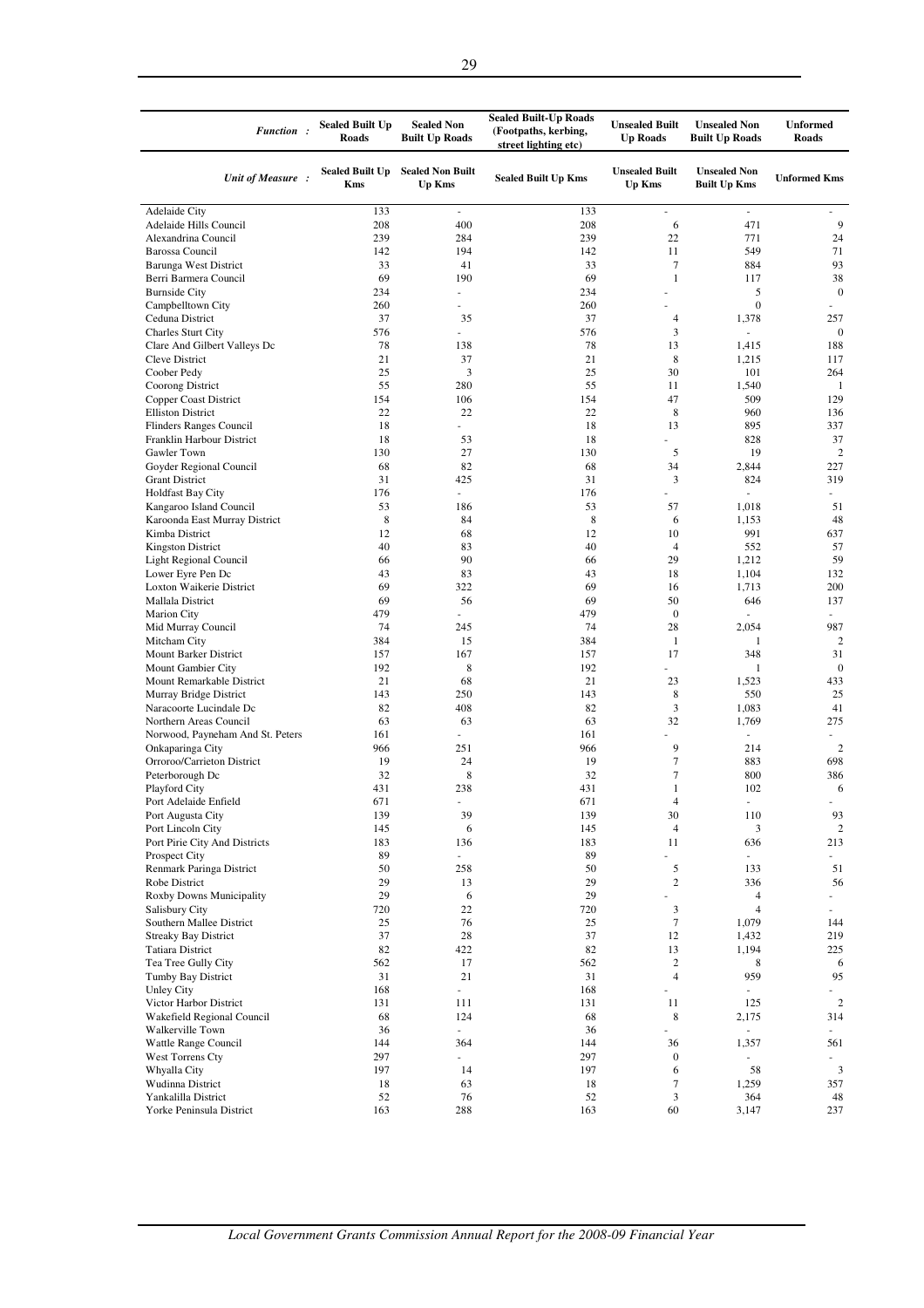| <b>Function:</b>                                            | <b>Stormwater Drainage -</b><br>Maintenance                               | <b>Commnuity Support</b>                                              | Jetties and<br>Wharves                  | <b>Public Order</b><br>and Safety    | Planning &<br><b>Building Control</b>                      | <b>Bridges</b>           |
|-------------------------------------------------------------|---------------------------------------------------------------------------|-----------------------------------------------------------------------|-----------------------------------------|--------------------------------------|------------------------------------------------------------|--------------------------|
| Unit of Measure:                                            | No. of Urban, Industrial<br>& Commercial Properties<br>(excluding exempt) | <b>Population x CRI</b><br>(SEIFA Index of<br>Advantage/Disadvantage) | <b>Number of Jetties</b><br>and Wharves | <b>Total Number</b><br>of Properties | <b>Number of New</b><br>Developments &<br><b>Additions</b> | <b>Number of Bridges</b> |
| <b>Adelaide City</b>                                        | 17,704                                                                    | 15,521                                                                | i,                                      | 21,516                               | 1,288                                                      | 11                       |
| Adelaide Hills Council                                      | 12,890                                                                    | 35,546                                                                | $\frac{1}{2}$                           | 18,216                               | 1,360                                                      | 29                       |
| Alexandrina Council<br><b>Barossa Council</b>               | 11,068<br>8,131                                                           | 22,351<br>21,545                                                      | 3<br>$\overline{a}$                     | 17,948<br>12,167                     | 1,880<br>1,069                                             | 58<br>30                 |
| Barunga West District                                       | 1,492                                                                     | 2,799                                                                 |                                         | 2,817                                | 134                                                        |                          |
| Berri Barmera Council                                       | 4,346                                                                     | 12,043                                                                | 5                                       | 6,573                                | 307                                                        |                          |
| <b>Burnside City</b>                                        | 19,318                                                                    | 37,271                                                                |                                         | 21.632                               | 680                                                        | 6                        |
| Campbelltown City                                           | 20,297                                                                    | 46,722                                                                |                                         | 22,538                               | 1,352                                                      | 21                       |
| Ceduna District                                             | 1,364                                                                     | 3,873                                                                 | 3                                       | 2,446                                | 109                                                        |                          |
| Charles Sturt City<br>Clare And Gilbert Valleys Dc          | 48,976<br>3,177                                                           | 105,357<br>8,709                                                      |                                         | 54,090<br>7,075                      | 3,302<br>535                                               | 29                       |
| Cleve District                                              | 700                                                                       | 1,969                                                                 | 1                                       | 1,658                                | 57                                                         |                          |
| Coober Pedy                                                 | 1,350                                                                     | 2,175                                                                 |                                         | 1,969                                | 43                                                         |                          |
| Coorong District                                            | 2,056                                                                     | 6,201                                                                 | 4                                       | 4,769                                | 258                                                        | 1                        |
| Copper Coast District                                       | 7,253                                                                     | 13,216                                                                | 1                                       | 11,189                               | 825                                                        |                          |
| <b>Elliston District</b>                                    | 571<br>794                                                                | 1,190                                                                 | 1                                       | 1,515                                | 48<br>76                                                   |                          |
| <b>Flinders Ranges Council</b><br>Franklin Harbour District | 589                                                                       | 1,913<br>1,405                                                        |                                         | 2,240<br>1,256                       | 78                                                         | $\overline{2}$           |
| Gawler Town                                                 | 8,484                                                                     | 20,435                                                                |                                         | 10,069                               | 872                                                        | 9                        |
| Goyder Regional Council                                     | 1,612                                                                     | 4,495                                                                 | L                                       | 4,896                                | 133                                                        | 10                       |
| <b>Grant District</b>                                       | 2,398                                                                     | 8,427                                                                 |                                         | 5,834                                | 379                                                        | -1                       |
| <b>Holdfast Bay City</b>                                    | 18,343                                                                    | 32,790                                                                | 1                                       | 21,401                               | 1,214                                                      | 3                        |
| Kangaroo Island Council                                     | 2,920                                                                     | 4,668                                                                 | 1                                       | 5,769                                | 336                                                        | 33                       |
| Karoonda East Murray District<br>Kimba District             | 387<br>374                                                                | 1,232<br>1,175                                                        | $\overline{a}$                          | 1,451<br>1,056                       | 39<br>21                                                   |                          |
| Kingston District                                           | 1,226                                                                     | 2,515                                                                 | 1                                       | 2,640                                | 123                                                        |                          |
| Light Regional Council                                      | 4,133                                                                     | 12,829                                                                |                                         | 7,438                                | 697                                                        | 36                       |
| Lower Eyre Pen Dc                                           | 1,679                                                                     | 4,703                                                                 | 3                                       | 3,739                                | 270                                                        | $\overline{2}$           |
| Loxton Waikerie District                                    | 4,506                                                                     | 12,802                                                                | 1                                       | 8,566                                | 363                                                        |                          |
| Mallala District                                            | 2,539                                                                     | 8,588                                                                 | $\overline{a}$                          | 4,729                                | 375                                                        | 3                        |
| <b>Marion City</b><br>Mid Murray Council                    | 36,891<br>5,098                                                           | 81,436<br>9,069                                                       | 12                                      | 41,160<br>10,789                     | 2,892<br>662                                               | 11<br>12                 |
| Mitcham City                                                | 26,109                                                                    | 57,340                                                                |                                         | 29,193                               | 1,864                                                      | 21                       |
| Mount Barker District                                       | 9,862                                                                     | 27,222                                                                | L.                                      | 14,167                               | 1,246                                                      | 75                       |
| Mount Gambier City                                          | 11,695                                                                    | 25,897                                                                |                                         | 13,331                               | 691                                                        | $\mathbf{1}$             |
| Mount Remarkable District                                   | 1,409                                                                     | 3,058                                                                 | 1                                       | 3,452                                | 115                                                        | 9                        |
| Murray Bridge District                                      | 7,653                                                                     | 20,343                                                                | 5                                       | 11,237                               | 778                                                        | 110                      |
| Naracoorte Lucindale Dc<br>Northern Areas Council           | 2,947<br>1,724                                                            | 8,532<br>5,021                                                        | L                                       | 6,595<br>4,496                       | 274<br>192                                                 | 27<br>16                 |
| Norwood, Payneham And St. Peters                            | 18,567                                                                    | 32,518                                                                | $\overline{a}$                          | 20,557                               | 1,136                                                      |                          |
| Onkaparinga City                                            | 63,236                                                                    | 157,148                                                               | 1                                       | 73,992                               | 4,813                                                      | 49                       |
| Orroroo/Carrieton District                                  | 404                                                                       | 986                                                                   |                                         | 1,628                                | 21                                                         | -1                       |
| Peterborough Dc                                             | 1,037                                                                     | 2,234                                                                 | $\overline{a}$                          | 1,937                                | 39                                                         |                          |
| Playford City                                               | 27,917                                                                    | 80,825                                                                |                                         | 33,954                               | 2,802                                                      | 9                        |
| Port Adelaide Enfield<br>Port Augusta City                  | 51,685<br>6,463                                                           | 112,977<br>15,270                                                     | 3                                       | 59,058<br>7,784                      | 3,682<br>544                                               | 9                        |
| Port Lincoln City                                           | 6,886                                                                     | 15,125                                                                | $\overline{c}$                          | 8,461                                | 439                                                        | 1                        |
| Port Pirie City And Districts                               | 7,944                                                                     | 19,448                                                                | 5                                       | 10,814                               | 578                                                        | 7                        |
| <b>Prospect City</b>                                        | 9,165                                                                     | 18,586                                                                |                                         | 10,006                               | 537                                                        |                          |
| Renmark Paringa District                                    | 3,653                                                                     | 10,557                                                                | 1                                       | 5,513                                | 304                                                        | 5                        |
| Robe District<br>Roxby Downs Municipality                   | 1,251<br>1,564                                                            | 1,465<br>3,698                                                        | 1<br>$\overline{a}$                     | 2,538<br>1,833                       | 122<br>203                                                 |                          |
| Salisbury City                                              | 50,416                                                                    | 130,992                                                               | $\overline{a}$                          | 55,992                               | 3,564                                                      | 20                       |
| Southern Mallee District                                    | 723                                                                       | 2,288                                                                 | $\overline{a}$                          | 1,999                                | 77                                                         | $\overline{\phantom{a}}$ |
| <b>Streaky Bay District</b>                                 | 978                                                                       | 2,229                                                                 | 1                                       | 2,455                                | 120                                                        |                          |
| <b>Tatiara District</b>                                     | 2,135                                                                     | 7,277                                                                 | $\overline{a}$                          | 4,976                                | 182                                                        | 16                       |
| Tea Tree Gully City                                         | 38,488                                                                    | 95,854                                                                | $\overline{a}$                          | 41,655                               | 2,270                                                      | 5                        |
| Tumby Bay District<br><b>Unley City</b>                     | 1,092<br>17,583                                                           | 2,836<br>33,202                                                       | $\sqrt{2}$                              | 2,343<br>19,262                      | 140<br>1,214                                               | 47                       |
| Victor Harbor District                                      | 7,242                                                                     | 13,210                                                                | $\overline{a}$                          | 10,350                               | 778                                                        | 30                       |
| Wakefield Regional Council                                  | 2,424                                                                     | 7,058                                                                 |                                         | 5,739                                | 227                                                        | 54                       |
| Walkerville Town                                            | 3,212                                                                     | 6,313                                                                 | $\overline{a}$                          | 3,596                                | 355                                                        | ٠                        |
| Wattle Range Council                                        | 5,027                                                                     | 13,216                                                                | $\overline{a}$                          | 9,775                                | 433                                                        |                          |
| West Torrens Cty                                            | 27,295                                                                    | 53,711                                                                | L                                       | 30,702                               | 1,439                                                      | 15                       |
| Whyalla City<br>Wudinna District                            | 11,074<br>456                                                             | 24,169<br>1,412                                                       | 3                                       | 12,027<br>1,334                      | 840<br>30                                                  | $\overline{a}$           |
| Yankalilla District                                         | 3,006                                                                     | 4,535                                                                 | $\sqrt{2}$                              | 5,491                                | 421                                                        | 35                       |
| Yorke Peninsula District                                    | 9,072                                                                     | 12,509                                                                | 12                                      | 14,331                               | 836                                                        |                          |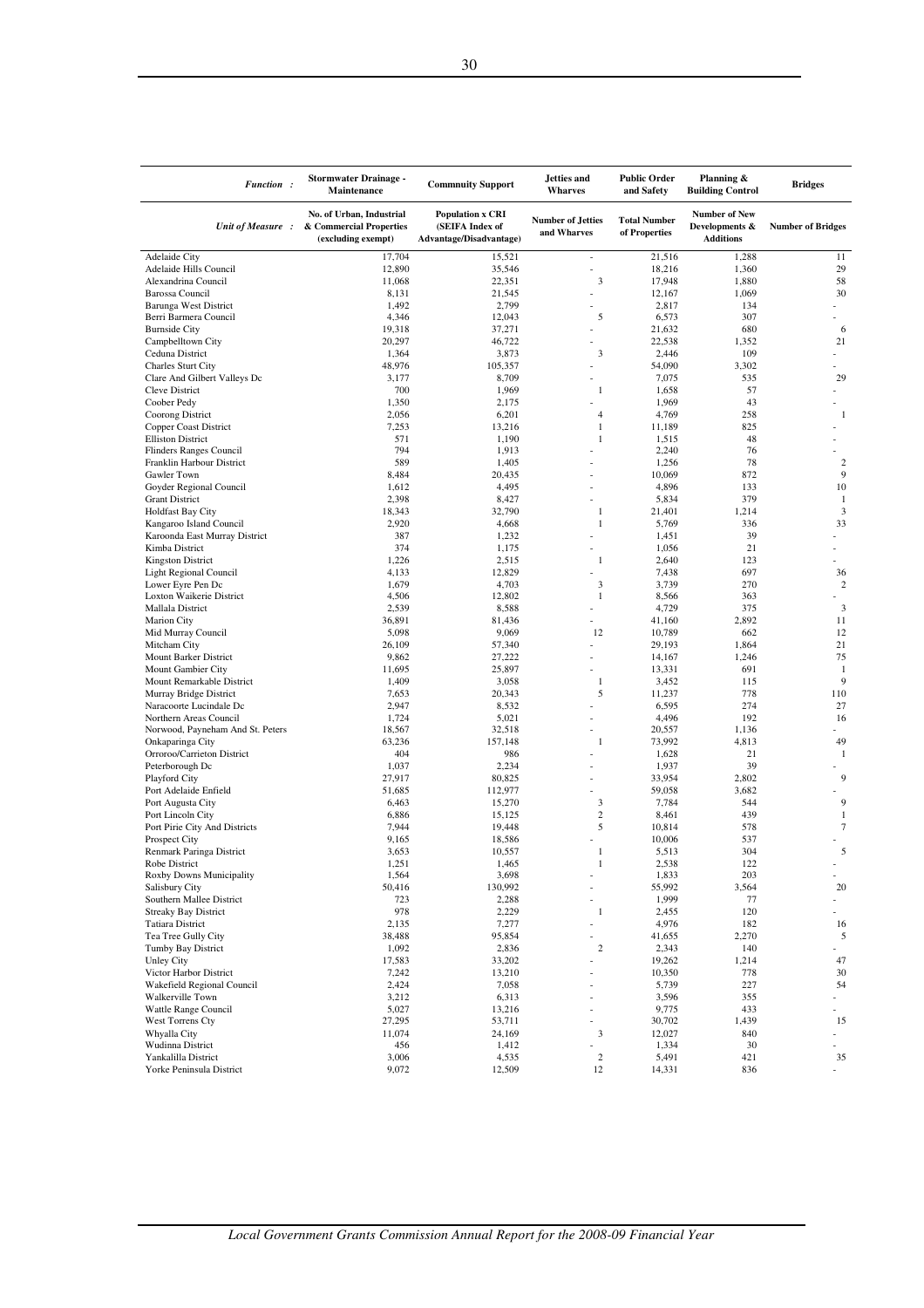# **APPENDIX IX - Background of Financial Assistance Grants to Local Government**

- i) Annual reports of the interim State Grants Commission and the South Australian Local Government Grants Commission presented since 1976 have contained detailed information on the history of the provision of Commonwealth General Financial Assistance Grants to Local Government in Australia.
- ii) Further information particularly with regard to the general methodology is also available in the 1974, 1975, 1976 and 1977 reports of the Commonwealth Grants Commission dealing with financial assistance for Local Government, the Report of the National Inquiry into Local Government Finance (Self Report) published in 19851 and the 1991 report of the Commonwealth Grants Commission on the Distribution of General Purpose Grants for Local Government. 2
- iii) The following is a summary of important events since the commencement of the Commonwealth's involvement in the provision of financial assistance to Local Government:
- *Commonwealth Grants Commission Act, 1973* Commonwealth Grants Commission given the power to assess Financial Assistance Grants to Local Government with a view to promoting fiscal equalisation between regions. Applications for assistance under Section 96 of the Constitution could be made by 'approved regional organisations' of Local Government.
- *1974-75* First Commonwealth general-purpose grant of \$56.345 million distributed to local government authorities on the basis of recommendations by the Commonwealth Grants Commission. South Australia received \$4.774 million or 8.4728 per cent of the total allocation.
- *1975-76* \$79.908 million distributed by the Commonwealth Grants Commission. South Australia received \$6.785 million or 8.4910 per cent of the total allocation.
- *May 1976* Special report of the Commonwealth Grants Commission included recommendations on tax-sharing grants to Local Government.
- *Commonwealth Grants Commission Act, 1976* Replaced the 1973 Act. Deleted reference to 'approved regional organisations'. Introduced new definition of a grant of assistance to a State or Local Government purposes.
- *Local Government (Personal Income Tax Sharing) Act, 1976 Provided for continuation of general*purpose grants to Local Government with the level of funding being linked to Commonwealth personal income tax collections. Relevant percentages were:

| 1976 to 1978-79    | $1.52\%$ |
|--------------------|----------|
| 1979-80            | $1.75\%$ |
| 1980-81 to 1984-85 | $2.00\%$ |

South Australia's share of funds set at 8.5178 per cent from 1 July 1976.

Each State was required to establish a Local Government Grants Commission to make recommendations on the distribution of funds. Allowed for a per capita minimum grant to councils based on at least 30 per cent of funds, with the remaining funds to be allocated on a fiscal equalisation basis.

- *July 1976* Interim SA Grants Commission established to recommend allocation of \$11.925 million in South Australia for 1976-77.
- *South Australian Local Government Grants Commission Act, 1976 Enacted 21 October 1976 and* proclaimed 19 May 1977. The Commission's main function was to recommend on the distribution of grants.

 $\overline{a}$ 

<sup>1</sup> National Inquiry into Local Government Finance Report, AGPS, Canberra, 1985; Peter Self, Chairman

<sup>2</sup> Report on the Interstate Distribution of General Purpose Grants for Local Government, Commonwealth Grants Commission, AGPS, Canberra 1991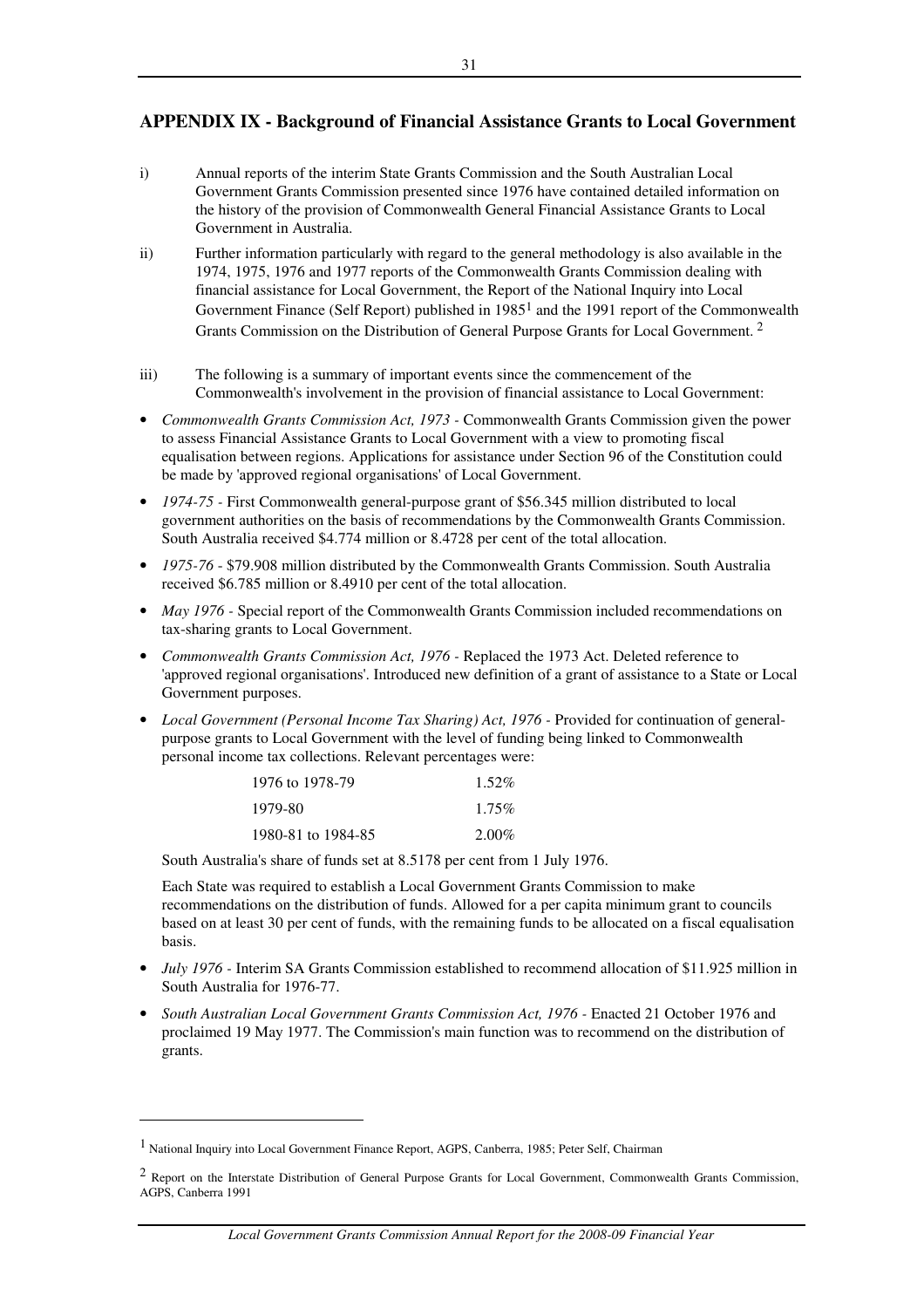- *May 1977* Special report by Commonwealth Grants Commission concerned with the interstate distribution of funds, which established an apportionment of funds between the States and increased the share of funds to South Australia to 8.6010 per cent from 1 July 1977.
- *May 1984* Commonwealth Government set up National Inquiry into Local Government Finance, chaired by Professor Peter Self.
- *May 1985* Commonwealth Local Government (Personal Income Tax Sharing) Act amended to provide for an increase in funding for 1985-86 based on the 1984-85 allocation adjusted for any changes in the Consumer Price Index in the year ended March 1986, plus a 2 per cent real increase.
- *October 1985* Self Inquiry report presented to Commonwealth Government.
- *Local Government (Financial Assistance) Act, 1986 -* Came into operation on 1 July 1986 and replaced the Local Government (Personal Income Tax Sharing) Act, 1976.

It embodied a number of the recommendations of the Self Inquiry and changed the basis of funding by the Commonwealth and included a requirement that each State develop and submit to the Commonwealth by 1 July 1987 principles for the distribution of funds amongst local governing authorities.

South Australia's share of funds set at 8.5212 per cent for 1986-87 rising to 8.7890 per cent in 1988- 89. Thereafter funds to be distributed between the States on an equal per capita basis using estimated resident populations at 31 December in the previous year.

Amended in June 1988 and June 1989 to provide new base funding levels for 1988-89 and 1989-90 respectively.

Amended in June 1991 to give effect to the Special Premiers' Conference decision to untie local roads funds and pay these through general purpose grants, and to provide the Treasurer with a discretion to set base funding at a level consistent with the underlying growth in general revenue assistance to the States.

- *February 1991* Report by the Commonwealth Grants Commission on the Interstate Distribution of General Purpose Grants for Local Government.
- *South Australian Local Government Grants Commission Act 1992,* was assented to on 21 May 1992, and replaced the South Australian Local Government Grants Commission Act 1976.
- *Local Government (Financial Assistance) Act 1995* Came into operation on 1 July 1995, replaced the Local Government (Financial Assistance) Act 1986 and embodied recommended arrangements contained in the Discussion Paper conducted as part of the review of the previous Act.

It retained horizontal fiscal equalisation (subject to a minimum grant entitlement) as the primary mechanism for grant distribution and an equal per capita interstate distribution and replaced state by state principles with a set of national principles prepared by the Commonwealth Minister. It provided for the making of an annual report to the Federal Parliament on the operation of the Act and the performance of councils including their efficiency and services provided for Aboriginal & Torres Strait Islander Communities.

- *April 1998* The South Australian Local Government Grants Commission's comprehensive methodology review of the general-purpose grant calculation was completed. The revised methodology was used, albeit constrained to minus 10% and plus 20% change, for the first time for the 1998-99 allocations.
- *April 1999* refinement of the South Australian methodology, as it relates to the differences between councils in the cost associated with the reconstruction and maintenance of roads, was completed. The newly calculated cost relativity indices (previously known as disability factors) were used in the calculation of the South Australian grant allocations for 1999-2000.
- *May 2000*  refinement of the South Australian methodology, in relation to road lengths. The Commission with the assistance of a consultant mapped all councils' roads into a Geographical Information System format. The newly calculated road lengths were used in the calculation of the South Australian grant allocations for 2001-2002.
- *June 2000 –* the Commonwealth Minister announced the review into the Local Government (Financial Assistance) Act 1995. The Commonwealth Grants Commission was commissioned to undertake the review. The final report was completed in June 2001.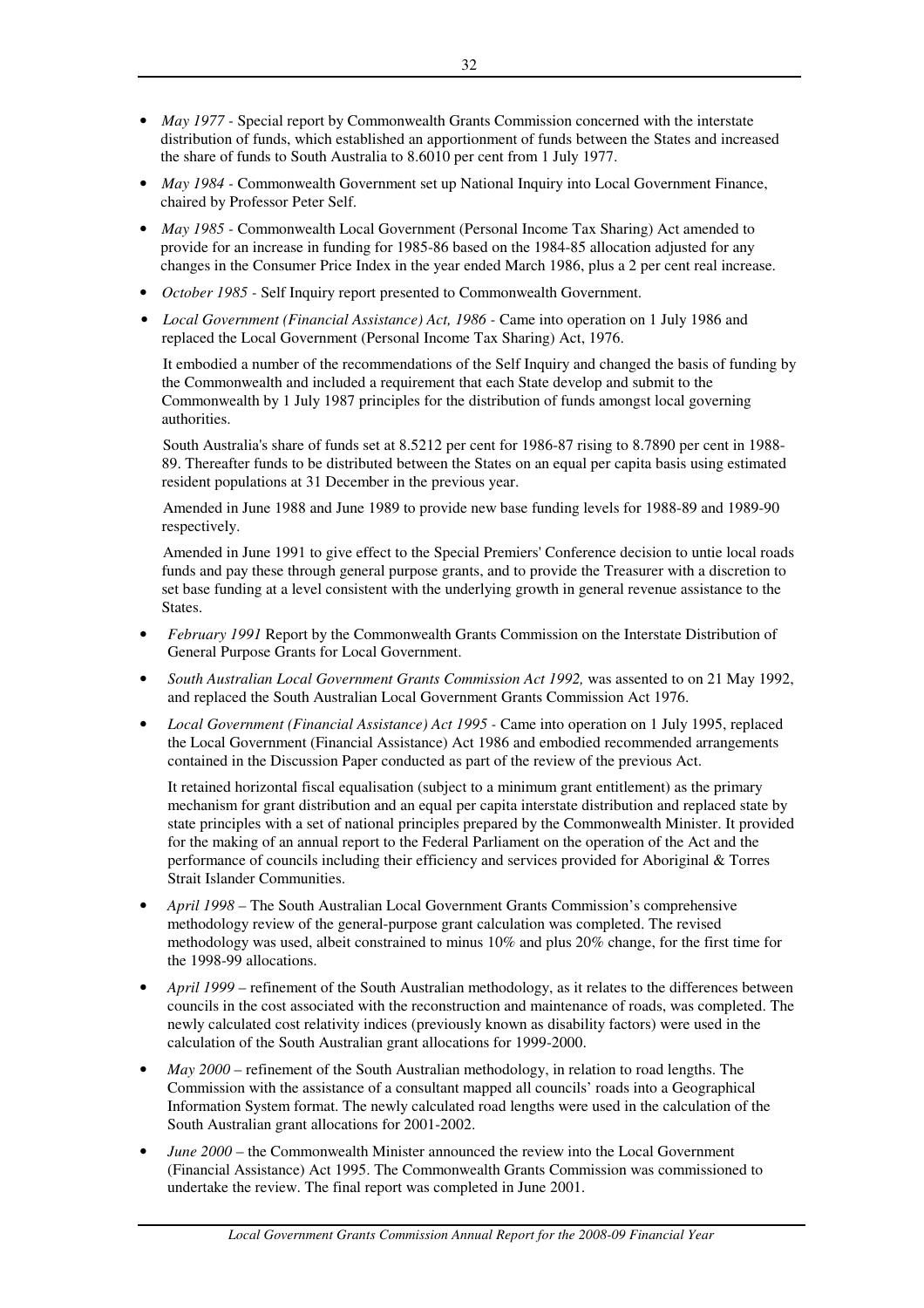- *June 2001* the Commonwealth Minister received the report from the Commonwealth Grants Commission into the operations of the Commonwealth Local Government (Financial Assistance) Act 1995
- *June 2002*  the Commonwealth Minister announced the *'Inquiry into Local Government and Cost Shifting'*. The inquiry was conducted by the House of Representatives Standing Committee on Economics, Finance and Public Administration and was requested to inquire into, and report upon, cost shifting onto Local Government by State Governments and the financial position of Local Government.

This included an examination of: Local Government's current roles and responsibilities and current funding arrangements. It also included an assessment of the findings of the Commonwealth Grants Commission's review of the *Local Government (Financial Assistance) Act 1995* of June 2001.

- *February 2003*  the House of Representatives Standing Committee on Economics, Finance and Public Administration, as part of its "*Inquiry into Local Government and Cost Shifting'* issued a discussion paper entitled 'At the Crossroads.'
- *October 2003* the House of Representatives Standing Committee on Economics, Finance and Public Administration, "Rates and Taxes: A Fair Share for Responsible Local Government, Final Report.
- *March 2004*  the Prime Minister announced \$26.25 million (over three years) in financial assistance to Local Government in South Australia to supplement the Identified Local Road Grants. This was made up of \$4.25 million in 2004-05, \$9 million in 2005-06 and \$13 million in 2006-07.
- *June 2005* Government Response to the Report of the House of Representatives Standing Committee on Economics, Finance and Public Administration, *Rates and Taxes.*
- *August 2005 Rising to the Challenge, Towards: Financially Sustainable Local Government in South Australia – final report. Overview and supporting analysis.* Commissioned by the SA Local Government Association with the support of Local Government.
- *September 2005* Commonwealth Grants Commission asked by the Commonwealth Government to review the interstate distribution of the Identified Local Road Grants
- *June 2006* Commonwealth Grants Commission presented its report to the Commonwealth Government into the interstate distribution of the Identified Local Road Grants.
- *November 2006* Issues Paper *"Review of the Interstate Distribution of Local Road Grants"*  circulated by the Commonwealth Grants Commission.
- *January 2006* Submission by South Australia to the Commonwealth Grants Commission regarding the review of the interstate distribution of Local Road Grants.
- *June 2006* Commonwealth Grants Commission report to the Commonwealth Government completed.
- *June 2007* Commonwealth Government's response to the Commonwealth Grants Commission Report.
- *June 2007* announcement of the continuation of the Roads to Recovery 2 program for the next four years (2005-06 to 2008-09). South Australia's share is worth over \$57 million indexed in line, to reflect the change in the Financial Assistance Grants.
- *July 2007* The Commission's methodology review of the general-purpose grant calculation (inclusion of depreciation and additional expenditure functions) was completed. The revised methodology was used, albeit constrained to 0% no change and plus 10% change, for the first time for the 2007-08 allocations.
- *September 2007*  The Executive Officer and Staff of the Commission visited the Victorian Grants Commission to assess Victoria's "Balanced Budget" methodology against the "Direct Assessment" methodology used in South Australia. Outcomes of the assessment demonstrated clear similarities between the two methodologies.
- *March 2008*  the Commission undertook a project in conjunction with the Local Government to provide grant support (approximately \$8,000) to councils identified as needing assistance with the development of their Asset Management Plans.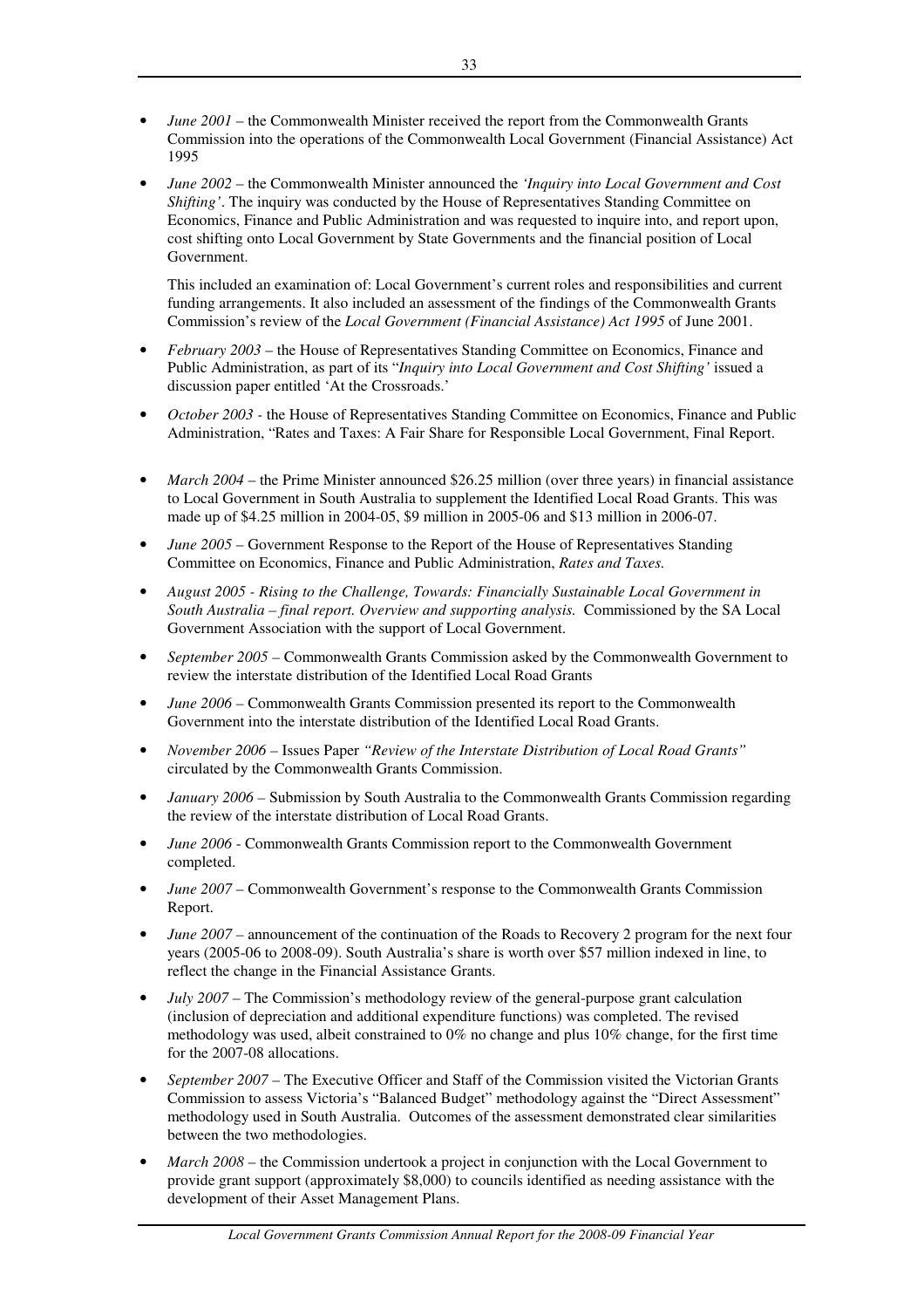- *June 2008* The Commission's methodological review of the stormwater maintenance expenditure function was completed. The review re-assessed the cost driver for stormwater maintenance and the factors, which influence the costs associated with the maintenance of stormwater. The revised methodology was used for the 2008-09 allocations. Changes in grants were constrained to minus 1% and positive 10% as a result of the changes.
- *March 2009* announcement of the continuation of the third Roads to Recovery program for the next 5 years (2009-10 to 2013-14). South Australia's share over life of the program will exceed \$145 million and \$21 million will be distributed by the Grants Commission under the Special Local Roads Program.
- *June 2009*  approximately one quarter of the 2009-10 Financial Assistance Grants were brought forward by the Commonwealth and paid in 2008-09. Allocation of the early payment of the 2009-10 grants was based on the 2008-09 distribution.

# **APPENDIX X - 2008 General Information, Supplementary Return & Financial Statements**

The South Australian Local Government Grants Commission would like to extend its sincere thanks to those local governments who submitted their 2008 General Information, Supplementary Returns and their Audited Financial Statements by the due date of 30 November 2008 and thereby facilitated the timely determination of grants.

The Local Governments responsible are:-

- 1. Adelaide City
- 2. Alexandrina
- 3. Barunga West
- 4. Burnside
- 5. Campbelltown
- 6. Ceduna
- 7. Charles Sturt
- 8. Cleve
- 9. Coorong
- 10. Copper Coast
- 11. Flinders Ranges
- 12. Gawler
- 13. Holdfast Bay
- 14. Karoonda/East Murray
- 15. Kimba
- 16. Kingston District
- 17. Lower Eyre Peninsula
- 18. Marion
- 19. Mid Murray
- 20. Mount Barker
- 21. Mount Gambier
- 22. Murray Bridge
- 23. Northern Areas
- 24. Playford
- 25. Port Adelaide Enfield
- 26. Port Pirie
- 27. Robe
- 28. Salisbury
- 29. Tatiara
- 30. Tea Tree Gully
- 31. Tumby Bay
- 32. Unley
- 33. Victor Harbor
- 34. Wakefield Regional
- 35. Wattle Range
- 36. West Torrens
- 37. Whyalla
- 38. Wudinna
- 39. Yankalilla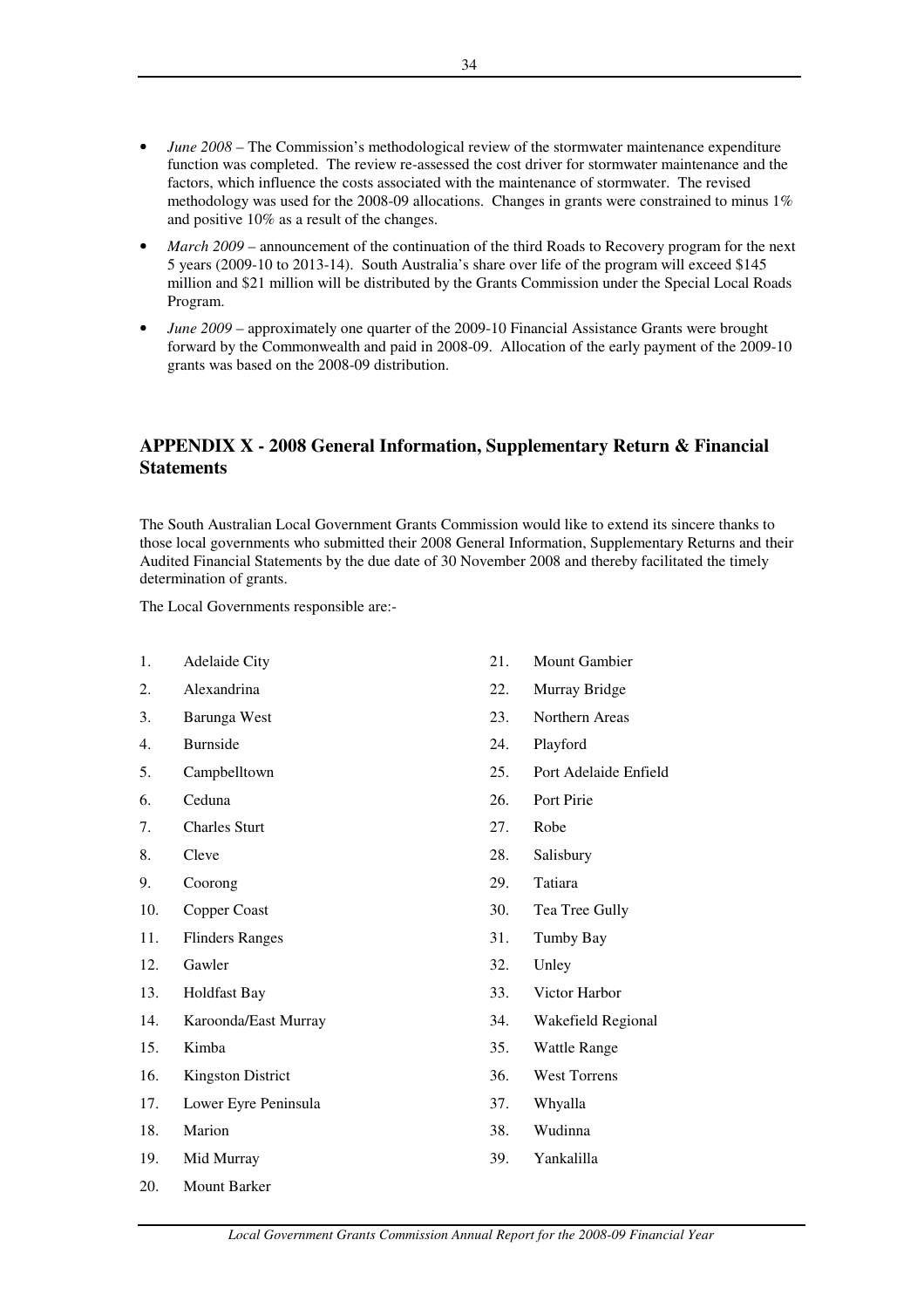**APPENDIX XI - Financial Statements** 

**SA LOCAL GOVERNMENT GRANTS COMMISSION**

# **FINANCIAL STATEMENTS**

For the year ended

30 June 2009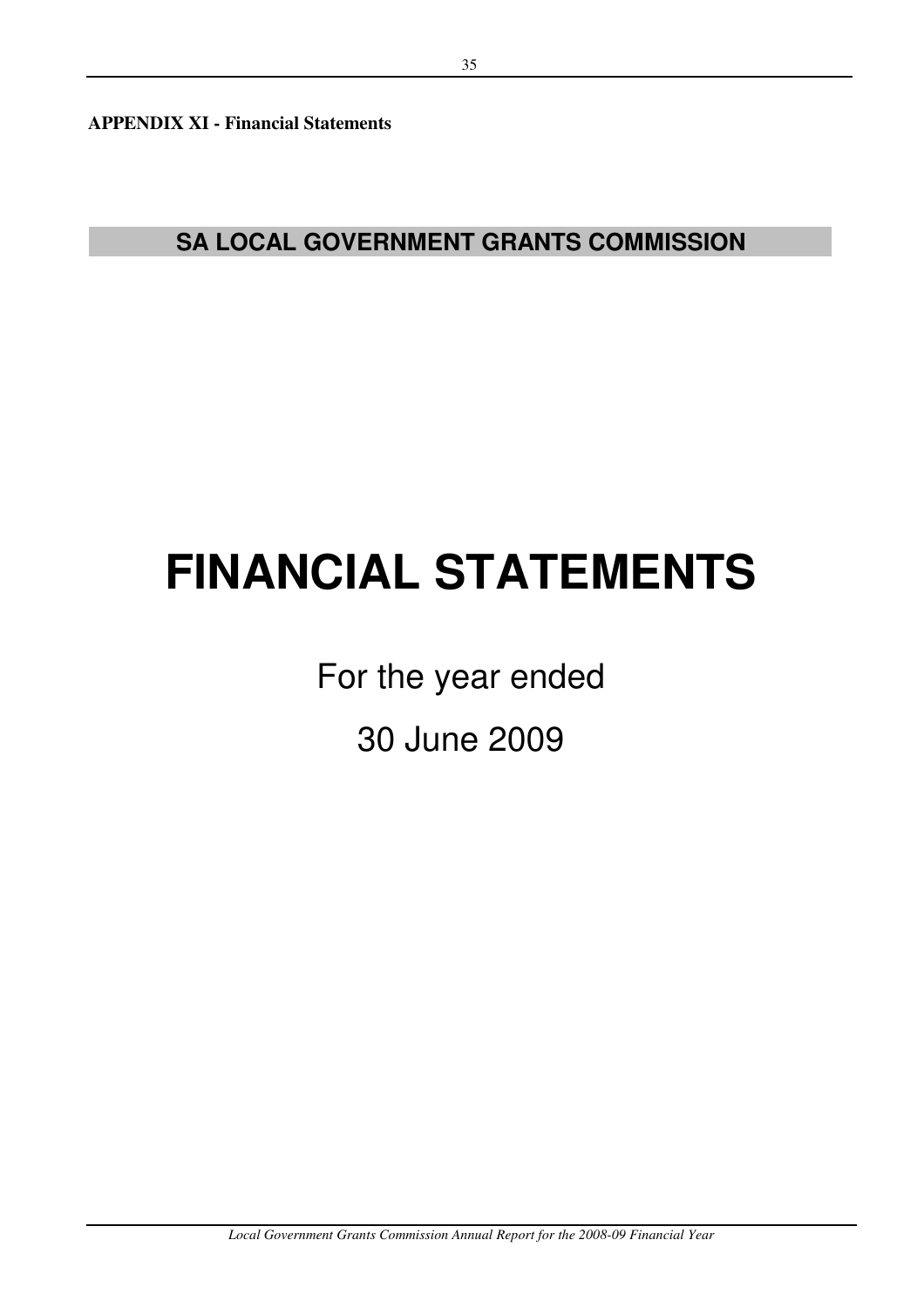| <b>NOTE INDEX</b>                                       |         |
|---------------------------------------------------------|---------|
|                                                         |         |
| Objectives of the SA Local Government Grants Commission | Note 1  |
| Summary of significant accounting policies              | Note 2  |
| Financial risk management                               | Note 3  |
| New and revised accounting standards and policies       | Note 4  |
| <b>Expense notes</b>                                    |         |
| Employee benefit expenses                               | Note 5  |
| Remuneration of employees and TVSP disclosure           | Note 5  |
| Supplies and services                                   | Note 6  |
| Grants and subsidies                                    | Note 7  |
| Auditor's remuneration                                  | Note 8  |
| <b>Income notes</b>                                     |         |
| Revenues from fees and charges                          | Note 9  |
| Interest revenues                                       | Note 10 |
| Other revenues/income                                   | Note 11 |
| Revenues from SA Government                             | Note 12 |
| <b>Asset notes</b>                                      |         |
| Cash                                                    | Note 13 |
| Receivables                                             | Note 14 |
| <b>Liability notes</b>                                  |         |
| Payables                                                | Note 15 |
| Employee benefits                                       | Note 16 |
| <b>Other notes</b>                                      |         |
| Commitments                                             | Note 17 |
| Contingent assets and contingent liabilities            | Note 18 |
| Cash flow reconciliation                                | Note 19 |
| Remuneration of commission members                      | Note 20 |
| Disclosure of administered items                        | Note 21 |
| Events after balance date                               | Note 22 |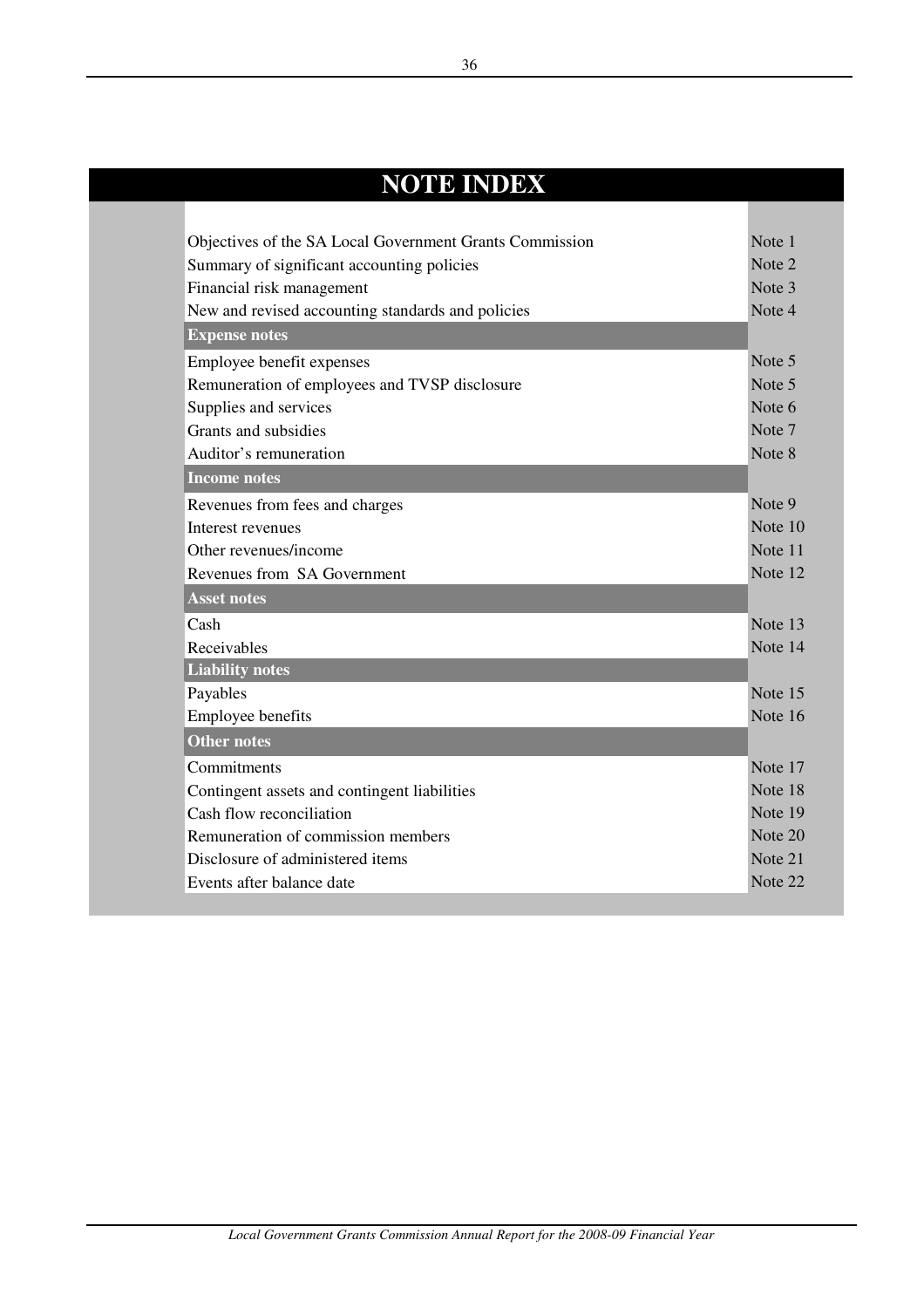| STATEMENT OF COMPREHENSIVE INCOME  |             |                |                |  |
|------------------------------------|-------------|----------------|----------------|--|
| For the year ended 30 June 2009    |             |                |                |  |
|                                    | <b>Note</b> | 2009<br>\$'000 | 2008<br>\$'000 |  |
| <b>Expenses</b>                    |             |                |                |  |
| Employee benefits costs            | 5           | 477            | 414            |  |
| Supplies and services              | 6           | 154            | 150            |  |
| Grants and subsidies               | 7           | 190            | 16             |  |
| <b>Total expenses</b>              |             | 821            | 580            |  |
| <b>Income</b>                      |             |                |                |  |
| Revenue from fees and charges      | 9           | 20             | 20             |  |
| Interest revenue                   | 10          | 139            | 155            |  |
| Other income                       | 11          |                | 6              |  |
| <b>Total income</b>                |             | 159            | 181            |  |
| Net cost of providing services     |             | 662            | 399            |  |
| <b>Revenues from SA Government</b> |             |                |                |  |
| <b>Revenues from SA Government</b> | 12          | 452            | 441            |  |
| <b>Net result</b>                  |             | (210)          | 42             |  |
| <b>Total comprehensive result</b>  |             | (210)          | 42             |  |

# **The net result and comprehensive result are attributable to the SA Government as owner**

The above statement should be read in conjunction with the accompanying notes.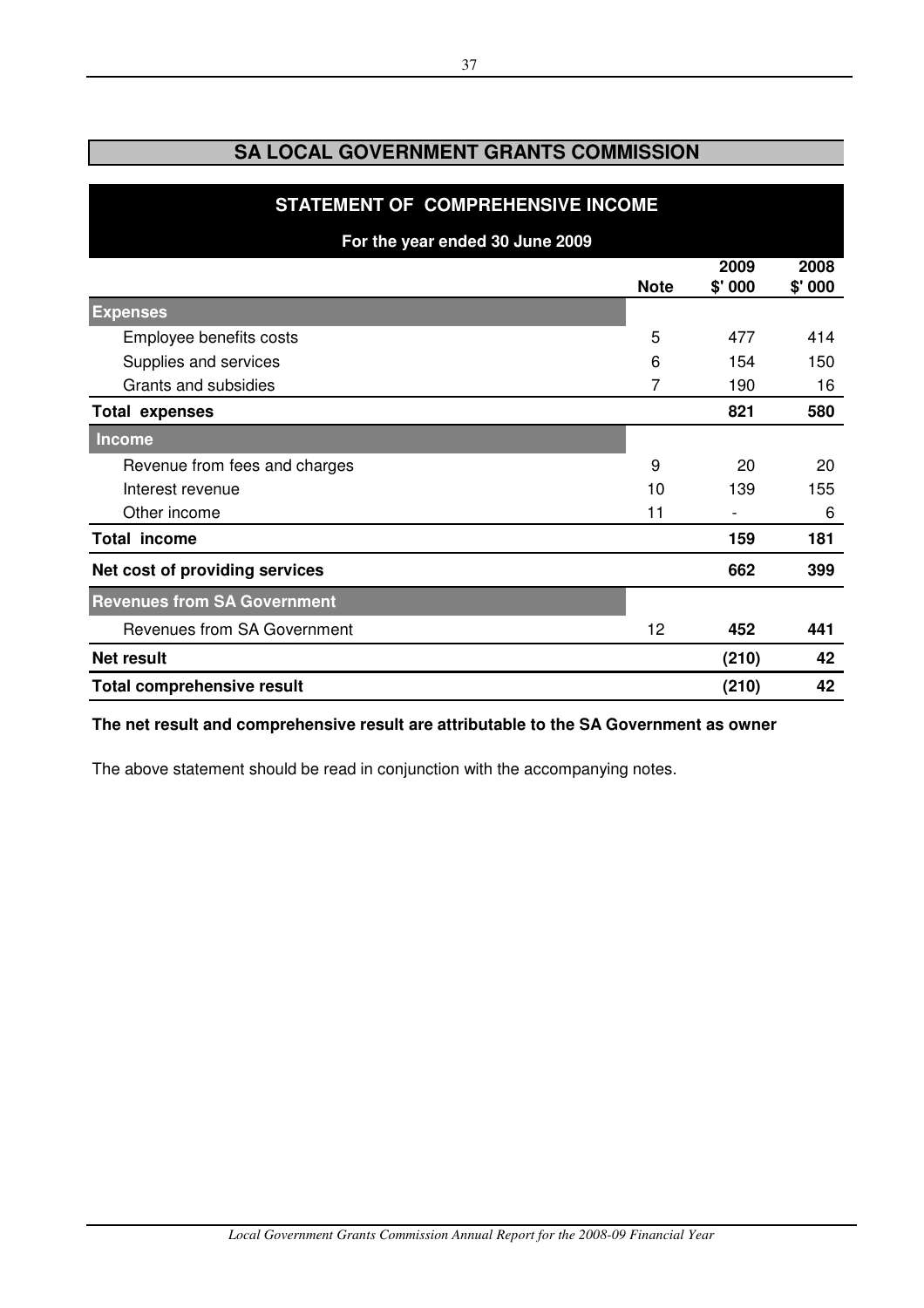| STATEMENT OF FINANCIAL POSITION      |             |                |        |  |
|--------------------------------------|-------------|----------------|--------|--|
| <b>As at 30 June 2009</b>            |             |                |        |  |
|                                      |             | 2009           | 2008   |  |
|                                      | <b>Note</b> | \$'000         | \$'000 |  |
| <b>Current assets</b>                |             |                |        |  |
| Cash                                 | 13          | 463            | 619    |  |
| Receivables                          | 14          | $\overline{4}$ | 15     |  |
| <b>Total current assets</b>          |             | 467            | 634    |  |
| <b>Total assets</b>                  |             | 467            | 634    |  |
| <b>Current Liabilities</b>           |             |                |        |  |
| Payables                             | 15          | 25             | 42     |  |
| Employee benefits                    | 16          | 61             | 51     |  |
| <b>Total current liabilities</b>     |             | 86             | 93     |  |
| <b>Non-current liabilities</b>       |             |                |        |  |
| Payables                             | 15          | 10             | 5      |  |
| Employee benefits                    | 16          | 96             | 51     |  |
| <b>Total non-current liabilities</b> |             | 106            | 56     |  |
| <b>Total liabilities</b>             |             | 192            | 149    |  |
| <b>Net assets</b>                    |             | 275            | 485    |  |
| <b>Equity</b>                        |             |                |        |  |
| Retained earnings                    |             | 275            | 485    |  |
| <b>Total equity</b>                  |             | 275            | 485    |  |

# **The total equity is attributable to the SA Government as owner.**

| Unrecognised contractual commitments |  |
|--------------------------------------|--|
| Contingent assets and liabilities    |  |

The above statement should be read in conjunction with the accompanying notes.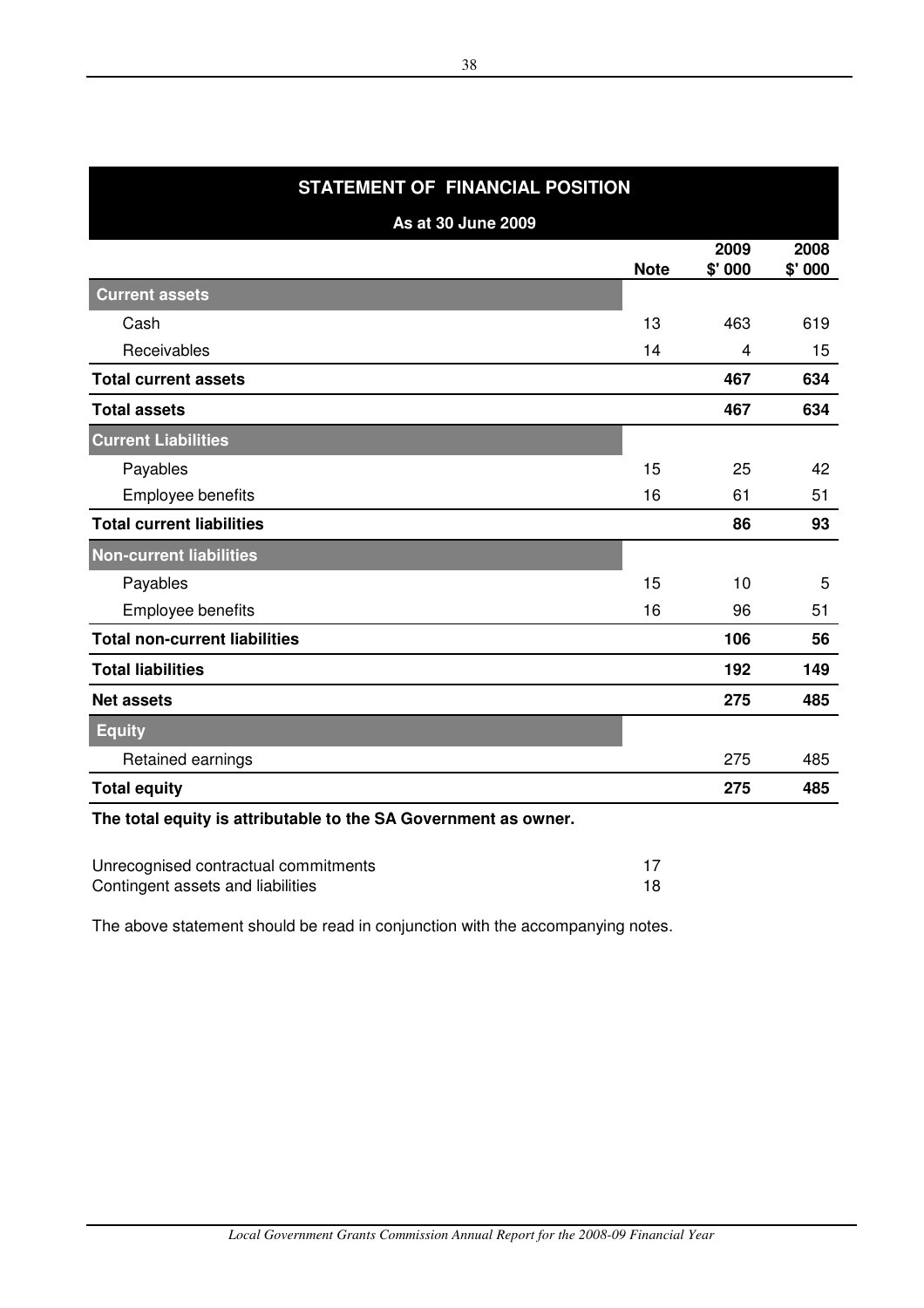| <b>STATEMENT OF CHANGES IN EQUITY</b>  |                             |              |
|----------------------------------------|-----------------------------|--------------|
| For the Year Ended 30 June 2009        |                             |              |
|                                        | <b>Retained</b><br>earnings | <b>Total</b> |
|                                        | \$'000                      | \$'000       |
| Balance at 30 June 2007                | 443                         | 443          |
| Total comprehensive result for 2007-08 | 42                          | 42           |
| Balance at 30 June 2008                | 485                         | 485          |
| Total comprehensive result for 2008-09 | (210)                       | (210)        |
| Balance at 30 June 2009                | 275                         | 275          |

# **All changes in equity are attributable to the SA Government as owner**

The above statement should be read in conjunction with the accompanying notes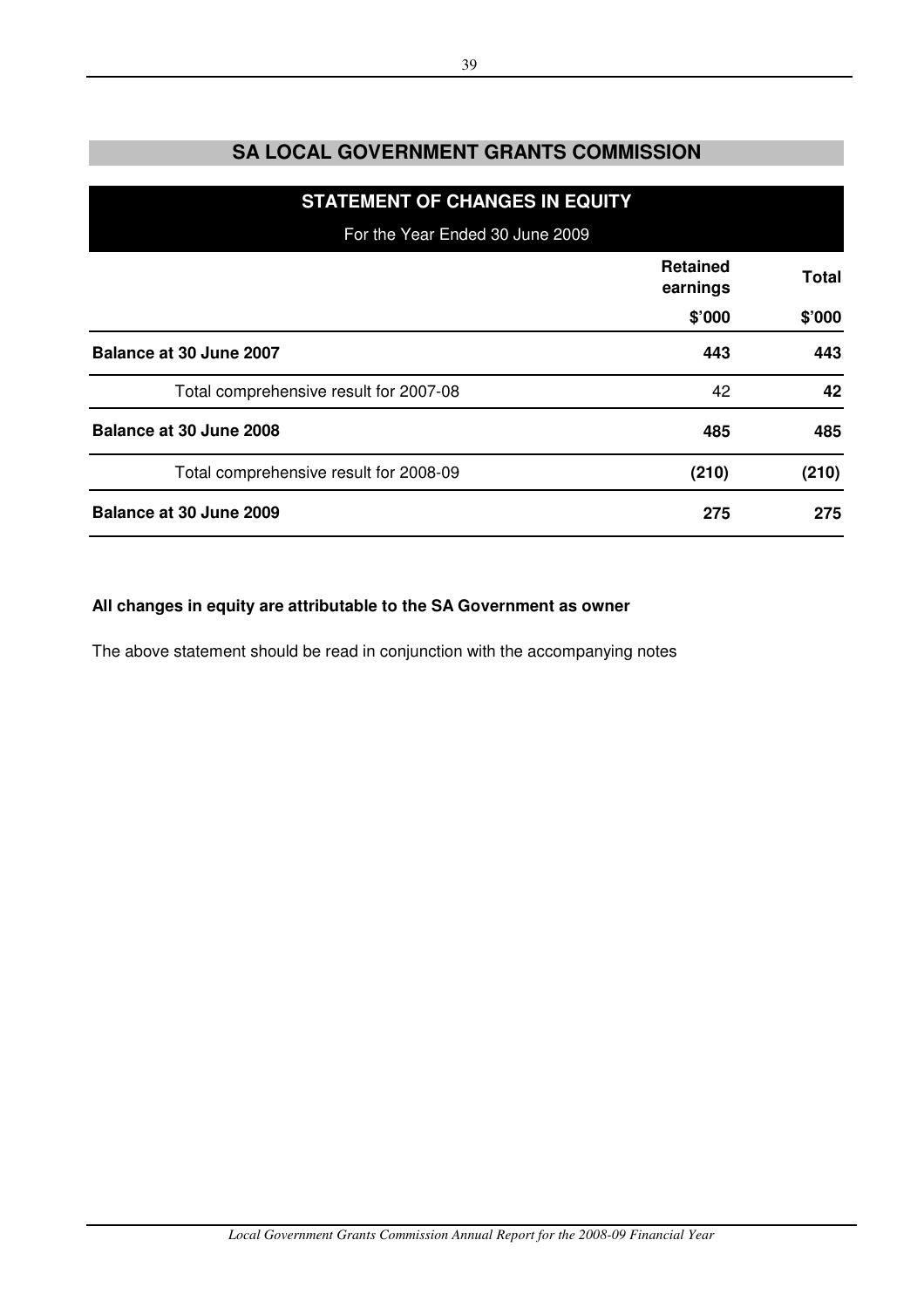| <b>STATEMENT OF CASH FLOWS</b>                      |             |                              |                              |
|-----------------------------------------------------|-------------|------------------------------|------------------------------|
| For the Year Ended 30 June 2009                     |             |                              |                              |
|                                                     |             | 2009                         | 2008                         |
|                                                     | <b>Note</b> | \$' 000                      | \$' 000                      |
|                                                     |             | <b>Inflows</b><br>(Outflows) | <b>Inflows</b><br>(Outflows) |
| Cash flows from operating activities                |             |                              |                              |
| <b>Cash outflows</b>                                |             |                              |                              |
| Employee benefit payments                           |             | (416)                        | (356)                        |
| Payment for supplies and services                   |             | (172)                        | (137)                        |
| Payments of grants and subsidies                    |             | (190)                        |                              |
| Cash used in operations                             |             | (778)                        | (493)                        |
| <b>Cash inflows</b>                                 |             |                              |                              |
| Fees and charges                                    |             | 20                           | 20                           |
| Interest received                                   |             | 146                          | 155                          |
| Other receipts                                      |             |                              | 6                            |
| Cash generated from operations                      |             | 166                          | 181                          |
| <b>Cash Flows From SA Government</b>                |             |                              |                              |
| Receipts from SA Government                         |             | 456                          | 439                          |
| Net cash (used in)/provided by operating activities | 19          | (156)                        | 127                          |
| Net (decrease)/increase in cash                     |             | (156)                        | 127                          |
| Cash at 1 July                                      |             | 619                          | 492                          |
| Cash at 30 June                                     | 13          | 463                          | 619                          |

The above statement should be read in conjunction with the accompanying notes.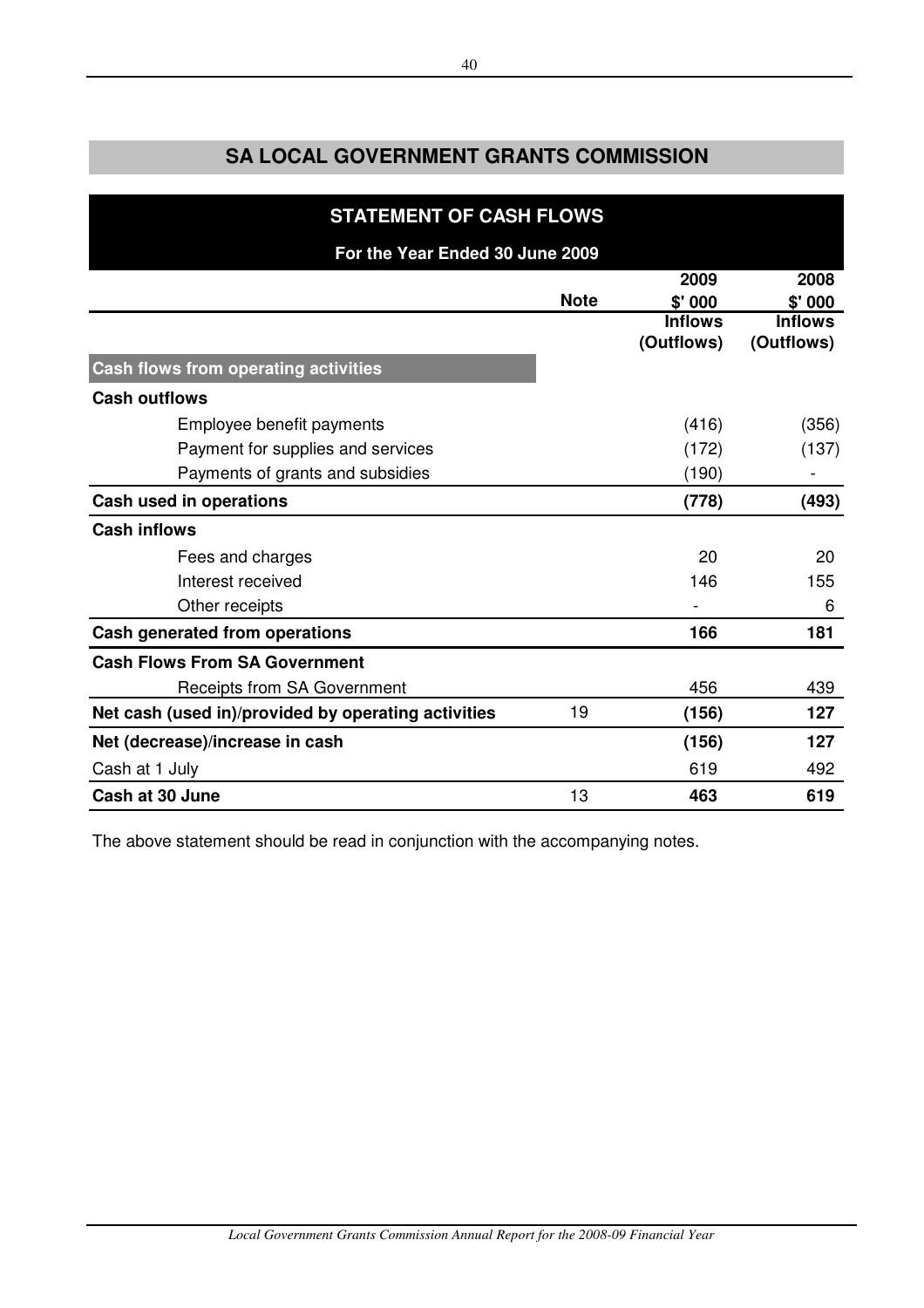# NOTES TO & FORMING PART OF THE FINANCIAL STATEMENTS

Financial Year Ended 30 June 2009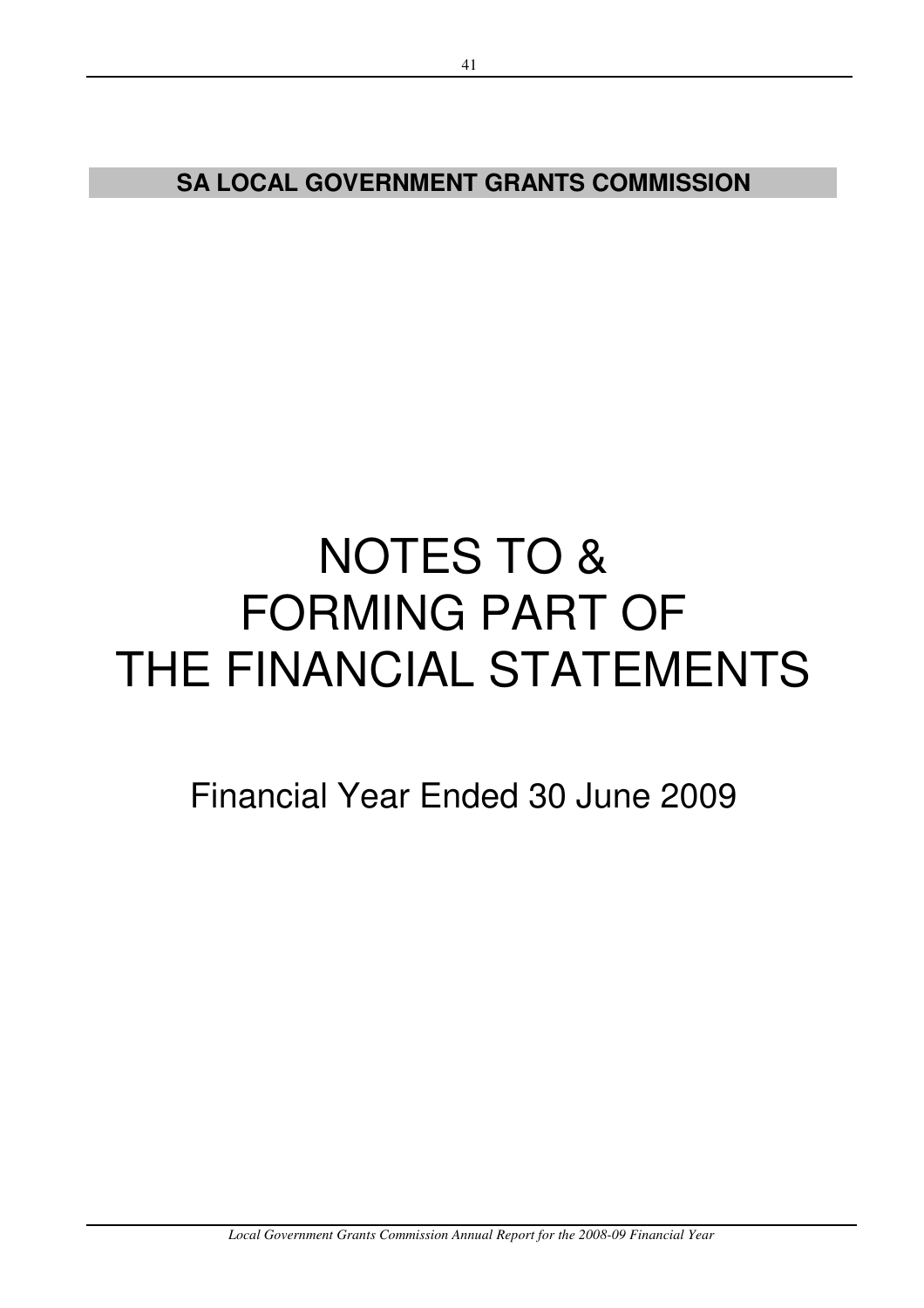# **Note 1 Objectives of the SA Local Government Grants Commission**

The SA Local Government Grants Commission (the Commission) is responsible for making recommendations to the Minister for State/Local Government Relations on the distribution of untied Commonwealth financial assistance grants to local governing authorities in South Australia in accordance with State and Federal legislative requirements.

# **Note 2 Summary of significant accounting policies**

# **a) Statement of compliance**

The financial statements are general purpose financial statements. The accounts have been prepared in accordance with the applicable Australian Accounting Standards and Treasurer's Instructions and Accounting Policy Statements promulgated under the provisions of the Public Finance and Audit Act 1987.

Except for the amendments to AASB 101 Presentation of Financial Statements (September 2007 version) including AASB 2007-08 and AASB 2007-10 (these standards make consequential amendments to other standards as a result of the revised AASB 101), which the Commission has early adopted, Australian accounting standards and interpretations that have recently been issued or amended but are not yet effective have not been adopted by the Commission for the reporting period ending 30 June 2009. Refer to Note 4.

# **b) Basis of preparation**

The preparation of the financial statements requires:

- **·** the use of certain accounting estimates and requires management to exercise its judgement in the process of applying the Commission's accounting policies. The areas involving a higher degree of judgement or where assumptions and estimates are significant to the financial statements, these are outlined in the applicable notes; and
- **·** accounting policies are selected and applied in a manner which ensures that the resulting financial information satisfies the concepts of relevance and reliability, thereby ensuring that the substance of the underlying transactions or other events are reported; and
- **·** compliance with accounting policy statements issued pursuant to section 41 of the *Public* Finance and Audit Act 1987 . In the interest of public accountability and transparency the accounting policy statements require the following note disclosures, that have been included in these financial statements:
	- a) revenues, expenses, financial assets and liabilities where the counterparty/transaction is with an entity within the SA Government as at reporting date, classified according to their nature. A threshold of \$100,000 for separate identification of these items applies;
	- b) expenses incurred as a result of engaging consultants (as reported in the Statement of Comprehensive Income);
	- c) employees whose normal remuneration is \$100 000 or more (within \$10 000 bandwidths) and the aggregate of the remuneration paid or payable or otherwise made available, directly or indirectly by the entity to those employees; and
	- d) Commission member and remuneration information, where a member is entitled to receive income from membership other than a direct out-of-pocket reimbursement.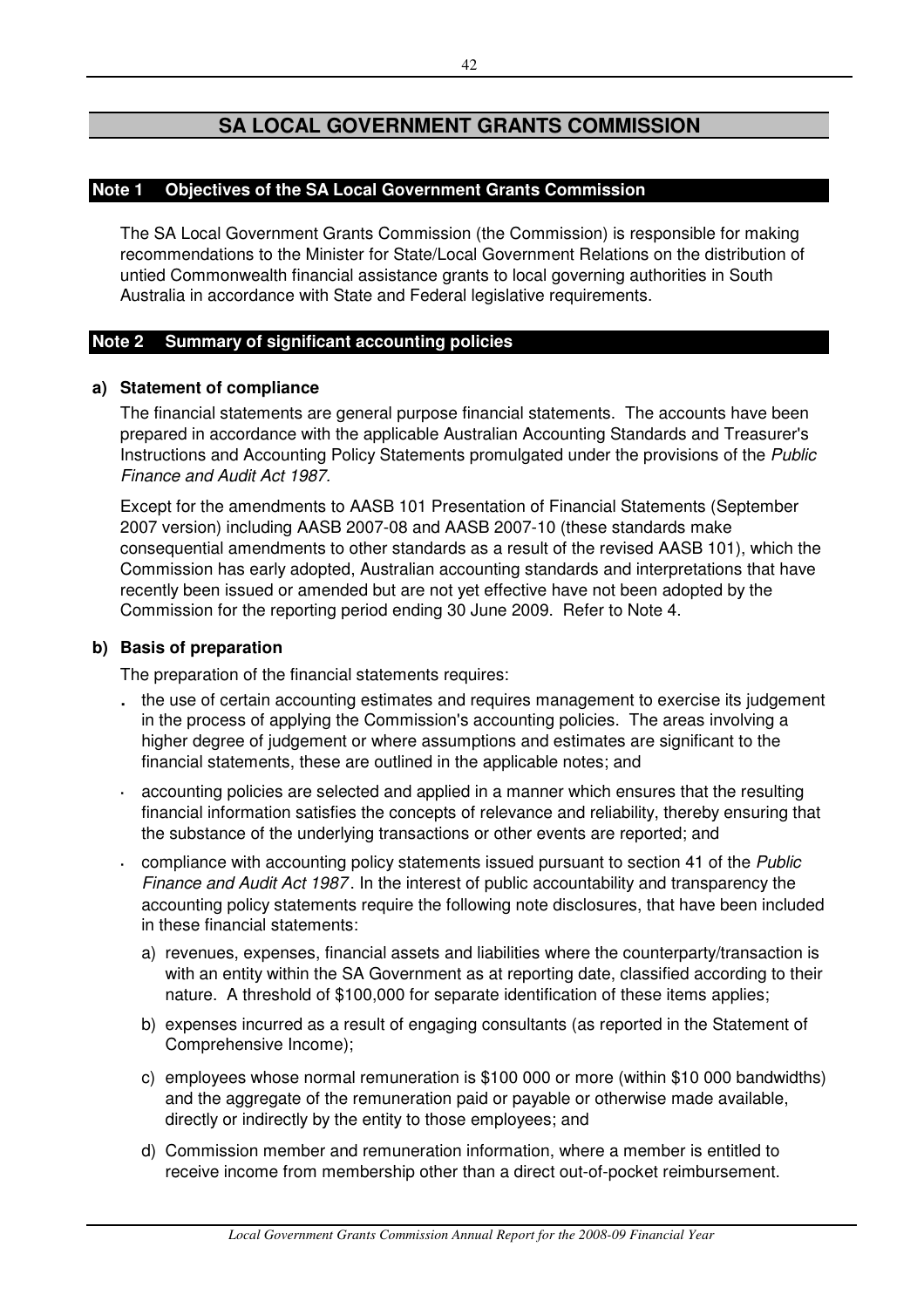The Commission's Statement of Comprehensive Income, Statement of Financial Position and Statement of Changes in Equity have been prepared on an accrual basis and are in accordance with the historical cost convention, except for certain assets that were valued in accordance with the valuation policy applicable.

The Statement of Cash Flows has been prepared on a cash basis.

The financial statements have been prepared based on a twelve month operating cycle and presented in Australian currency.

The accounting policies set out below have been applied in preparing the financial statements for the year ended 30 June 2009 and the comparative information presented.

# **c) Reporting Entity**

The South Australian Local Governments Grants Commission was established by the South Australian Local Governments Commission Act 1992 , which prescribes its responsibilities in accordance with the provisions of the Commonwealth Local Government (Financial Assistance) Act 1995 .

The Commission distributes Commonwealth financial assistance grants to local governing authorities in South Australia in accordance with State and Federal legislative requirements. The assistance grants are an administered function of the Commission. All revenues and expenditures from the receipt and disbursement of grant funds, and any year end cash balances are reflected separately in Note 21.

### **d) Transferred Functions**

There have been no transferred functions to or from the Commission during 2008-09.

However, the Public Sector Management (Department of Planning and Local Government - Transfer of Employees) Proclamation 2008 (dated 30 October 2008) proclaimed that effective from 3 November 2008 the Office for State and Local Government Relations would transfer to the Department of Planning and Local Government. All existing functions of the Office for State and Local Government Relations, including its administered item the SA Local Government Grants Commission, were transferred to the Department of Planning and Local Government.

# **e) Comparative Information**

The presentation and classification of items in the financial statements are consistent with prior periods except where adjusted to reflect the early adoption of AASB 101 Presentation of Financial Statements and specific revised accounting standards and accounting policy statements.

Comparative figures have been adjusted to conform to changes in presentation in these financial statements where required eg preparation of a single Statement of Comprehensive Income.

The restated comparative amounts do not replace the original financial statements for the preceding period.

# **f) Rounding**

All amounts in the financial statements and accompanying notes have been rounded to the nearest thousand dollars (\$'000).

# **g) Taxation**

The Commission is not subject to income tax. The Commission is liable for payroll tax, fringe benefits tax, goods and services tax (GST), emergency services levy, land tax equivalents and local government rate equivalents.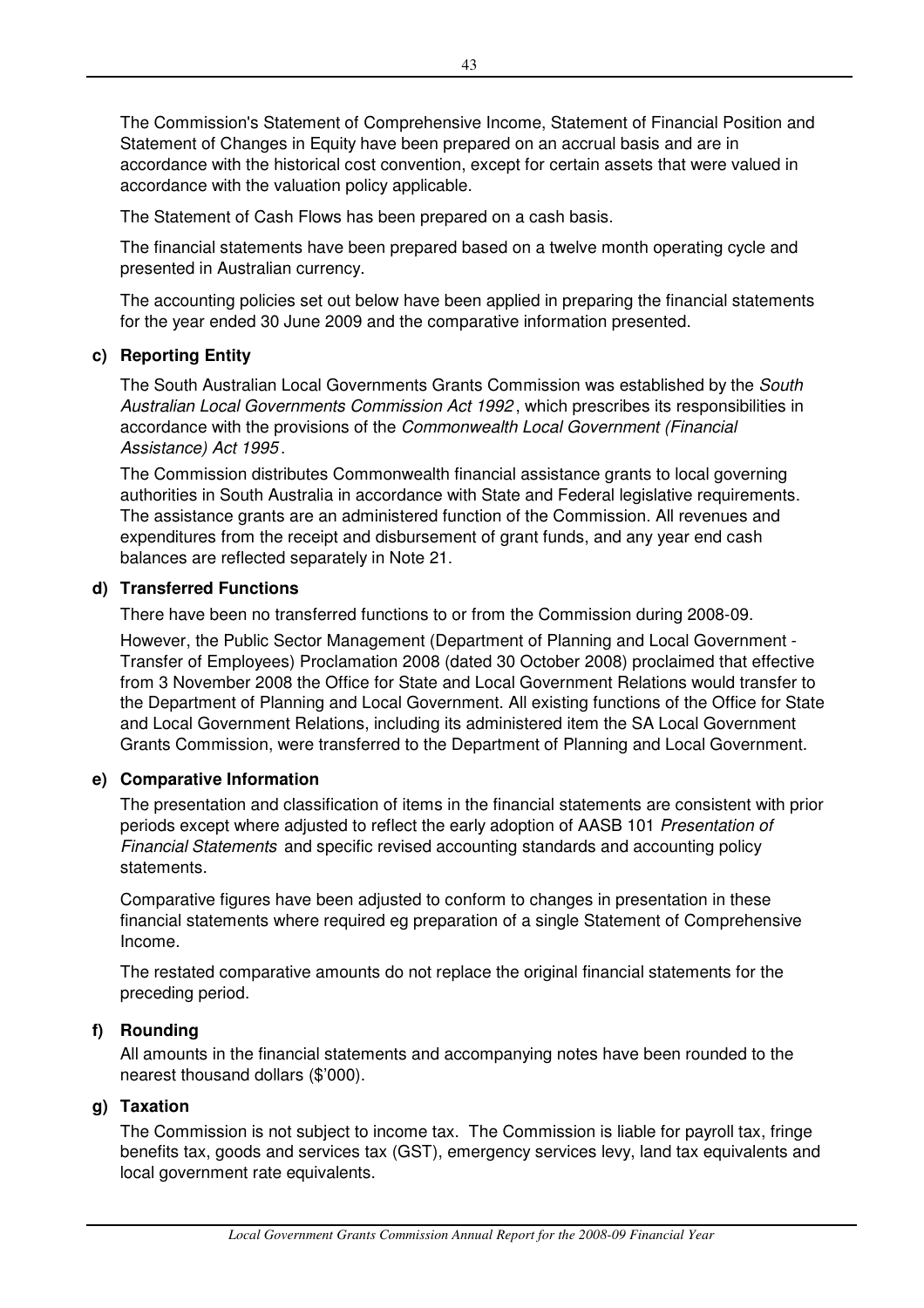Income, expenses and assets are recognised net of the amount of GST except:

- **·** when the GST incurred on a purchase of goods or services is not recoverable from the Australian Taxation Office, in which case the GST is recognised as part of the cost of acquisition of the asset or as part of the expense item applicable; and
- **·** receivables and payables, which are stated with the amount of GST included.

The net amount of the GST receivable/payable to the Australian Taxation Office is not recognised as a receivable/payable in the Statement of Financial Position as the Commission is a member of an approved GST group of which the Department of Planning and Local Government is responsible for the remittance and collection of GST.

There are no cash flows relating to GST transactions with the Australian Taxation Office in the Statement of Cash Flows.

Unrecognised contractual commitments and contingencies are disclosed net of the amount of GST recoverable from, or payable to the Australian Taxation Office. If GST is not payable to, or recoverable from the Australian Taxation Office, the commitments and contingencies are disclosed on a gross basis.

# **h) Events after the end of the reporting period**

Adjustments are made to amounts recognised in the financial statements, where an event occurs after 30 June and before the financial statements are authorised for issue, where those events provide information about conditions that existed at 30 June.

# **i) Income**

Income is recognised to the extent that it is probable that the flow of economic benefits to the Commission will occur and can be reliably measured.

Income has been aggregated according to its nature and has not been offset unless required or permitted by a specific accounting standard, or where offsetting reflects the substance of the transaction or other event.

The notes accompanying the financial statements disclose income where the counterparty/transaction is with an entity within the SA Government as at the reporting date, classified according to their nature.

Transactions with SA Government entities below the threshold of \$100 000 have been included with the non-government transactions, classified according to their nature.

The following are specific recognition criteria:

# **Revenues from SA Government**

Appropriations for program funding are recognised as revenues when the Commission obtains control over the funding. Control over appropriations is normally obtained upon receipt.

# **Fees and charges**

Revenues from fees and charges are derived from the provision of goods and services to other SA Government agencies and to the public. This revenue is recognised upon delivery of the service to the clients or by reference to the stage of completion.

# **Administered grants revenue**

Grants revenue from the Commonwealth Government is recognised when the Commission obtains control over the grants. Control over the grants is normaly obtained upon receipt.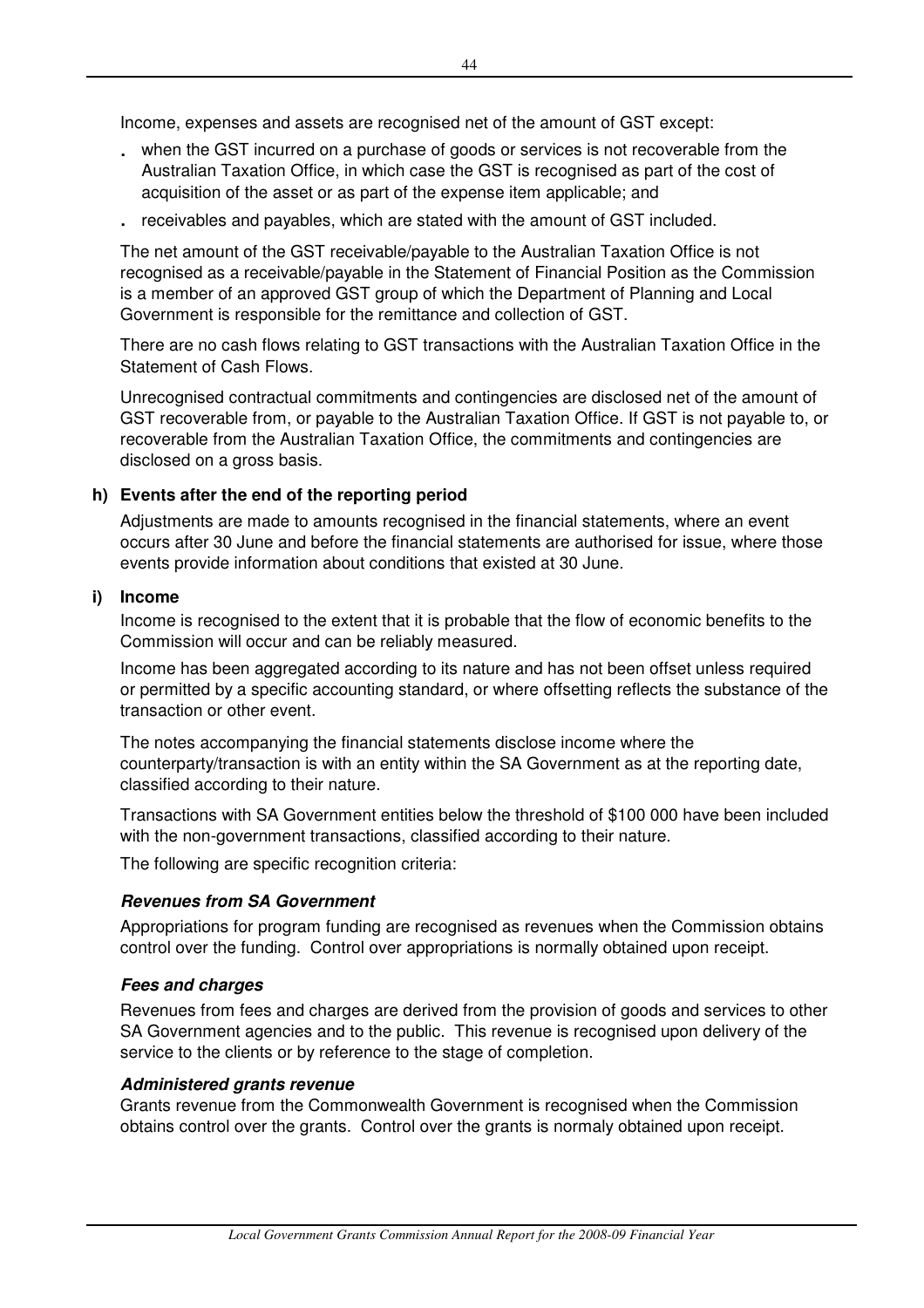# **j) Expenses**

Expenses are recognised to the extent that it is probable that the flow of economic benefits from the Commission will occur and can be reliably measured.

Expenses have been aggregated according to their nature and have not been offset unless required or permitted by a specific accounting standard, or where offsetting reflects the substance of the transaction or other event.

The notes accompanying the financial statements disclose expenses where the counterparty/transaction is with an entity within the SA Government as at the reporting date, classified according to their nature.

Transactions with SA Government entities below the threshold of \$100 000 have been included with the non-government transactions, classified according to their nature.

The following are specific recognition criteria:

# **Employee benefits costs**

Employee benefit expenses includes all cost related to employment including wages and salaries, non-monetary benefits and leave entitlements. These are recognised when incurred.

# **Superannuation**

The amount charged to the Statement of Comprehensive Income represents the contributions made by the Commission to the superannuation plan in respect of current services of current staff. The Department of Treasury and Finance centrally recognises the superannuation liability in the whole of government financial statements.

# **Grants and subsidies**

Grants and subsidies recognised as a liability and expense when the entity has a present obligation to pay the contribution and the expense recognition criteria are met.

All grants and subsidies paid by the Commission have been contributions with unconditional stipulations attached.

# **Administered grants expense**

Administered grants expenses are recognised when paid.

# **k) Current and non-current classification**

Assets and liabilities are characterised as either current or non-current in nature. Assets and liabilities that are sold, consumed or realised as part of the normal operating cycle even when they are not expected to be realised within twelve months after the reporting date have been classified as current assets or current liabilities. All other assets and liabilities are classified as non-current.

Where asset and liability line item's combined amounts are expected to be realised within twelve months and more than twelve months, the Commission has separately disclosed the amounts expected to be recovered or settled after more than twelve months.

# **l) Assets**

Assets have been classified according to their nature and have not been offset unless required or permitted by a specific accounting standard, or where offsetting reflects the substance of the transaction or other event.

Where an asset line item's combined amount is expected to be settled within twelve months and more than twelve months, the Commission has separately disclosed the amounts expected to be recovered after more than twelve months.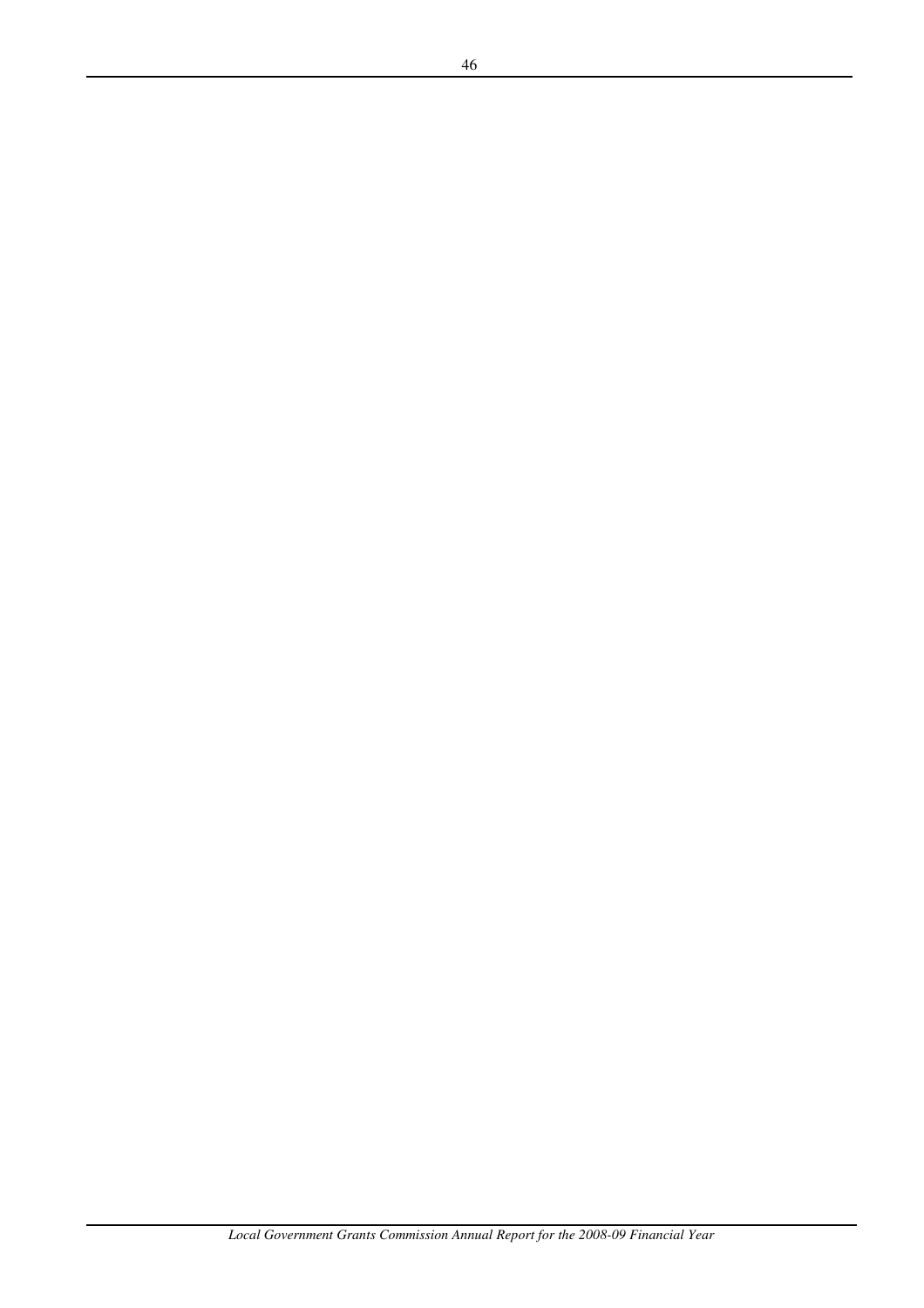The notes accompanying the financial statements disclose financial assets where the counterparty/transaction is with an entity within the SA Government as at the reporting date, classified according to their nature.

# **Cash**

Cash in the Statement of Financial Position includes cash at bank.

For the purposes of the Statement of Cash Flows, cash consists of cash as defined above.

Cash is measured at nominal value.

# **Receivables**

Receivables include amounts receivable from goods and services, GST input tax credits recoverable, prepayments and other accruals.

Receivables arise in the normal course of selling goods and services to other government agencies and to the public. Receivables are generally due within 30 days after the issue of an invoice or the goods/services have been provided under a contractual arrangement.

Collectability of receivables is reviewed on an ongoing basis. An allowance for doubtful debts is raised when there is objective evidence that the Commission will not be able to collect the debt. Bad debts are written off when identified.

# **m) Liabilities**

Liabilities have been classified according to their nature and have not been offset unless required or permitted by a specific accounting standard, or where offsetting reflects the substance of the transaction or other event.

Where a liability line item's combined amount is expected to be settled within twelve months and more than twelve months, the Commission has separately disclosed the amounts expected to be settled after more than twelve months.

The notes accompanying the financial statements disclose financial liabilities where the counterparty/transaction is with an entity within the SA Government as at the reporting date, classified according to their nature.

# **Payables**

Payables include creditors, accrued expenses and employment on-costs.

Creditors represent the amounts owing for goods and services received prior to the end of the reporting period that are unpaid at the end of the reporting period. Creditors include all unpaid invoices received relating to the normal operations of the Commission.

Accrued expenses represent goods and services provided by other parties during the period that are unpaid at the end of the reporting period and where an invoice has not been received.

All payables are measured at their nominal amount, are unsecured and are normally settled within 30 days from the date of the invoice or date the invoice is first received.

Employee benefit on-costs include payroll tax, WorkCover and superannuation contributions on outstanding liabilities for salaries and wages, long service leave and annual leave.

The Commission makes contributions to several State Government and externally managed superannuation schemes. These contributions are treated as an expense when they occur. There is no liability for payments to beneficiaries as they have been assumed by the respective superannuation schemes. The only liability outstanding at reporting date relates to any contributions due but not yet paid to the South Australian Superannuation Board.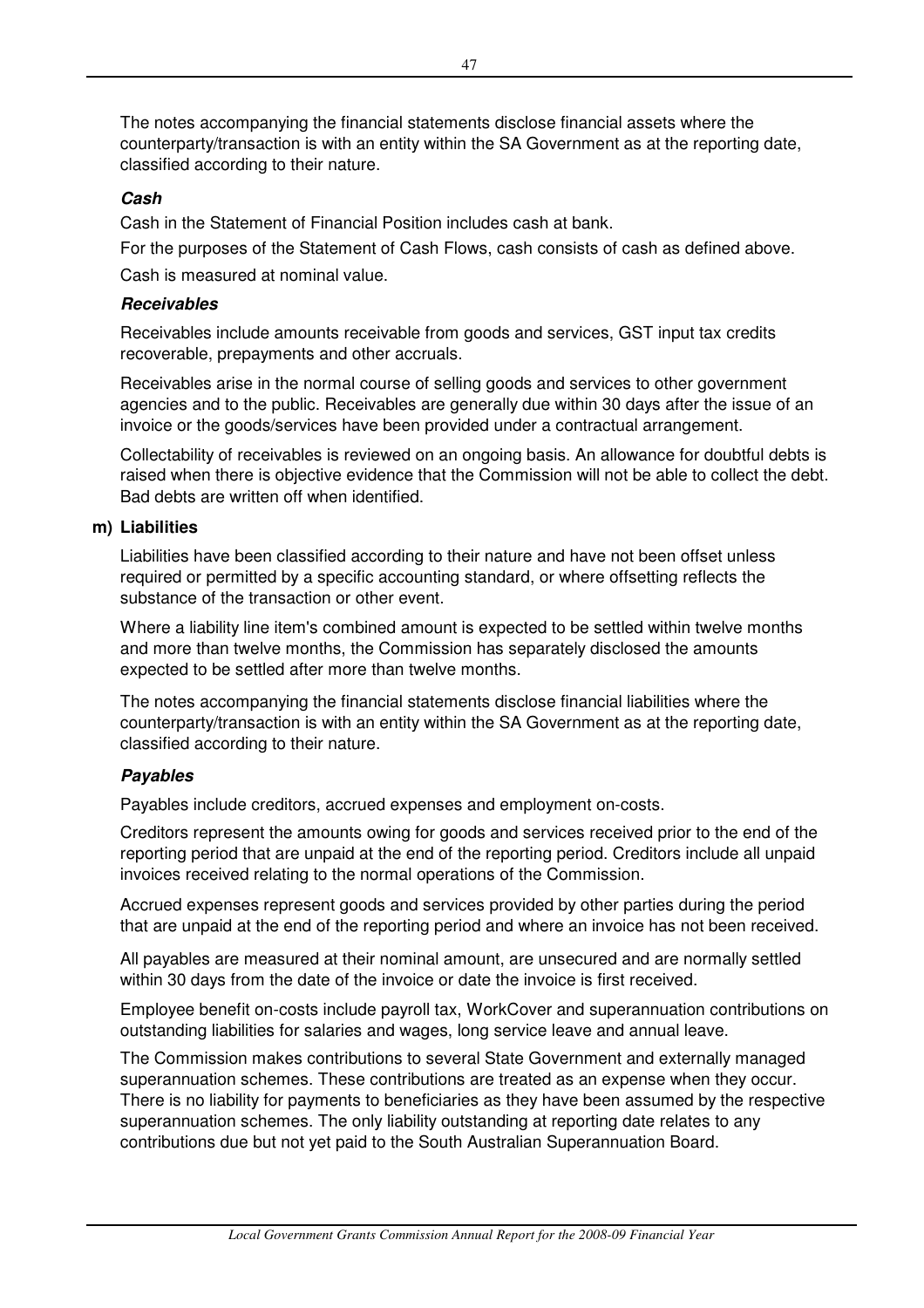# **Employee benefits**

These benefits accrue for employees as a result of services provided up to the reporting date that remain unpaid. Long-term employee benefits are measured at present value and shortterm employee benefits are measured at nominal amounts.

### Wages, salaries, annual leave and sick leave

The liability for salary and wages are measured as the amount unpaid at the reporting date at remuneration rates current at reporting date.

The annual leave liability is expected to be payable within twelve months and is measured at the undiscounted amount expected to be paid. Where salary and wages and annual leave are payable later than 12 months, the liability will be measured at present value.

No provision has been made for sick leave as all sick leave is non-vesting and the average sick leave taken in future years by employees is estimated to be less than the annual entitlement for sick leave.

### Long service leave

The liability for long service leave is recognised after an employee has completed 6.5 years of service. An actuarial assessment of long service leave undertaken by the Department of Treasury and Finance based on a significant sample of employees throughout the South Australian public sector determined that the liability measured using the short hand method was not materially different from the liability measured using the present value of expected future payments. This calculation is consistent with the Commission's experience of employee retention and leave taken.

The unconditional portion of the long service leave provision is classified as current as the Commission does not have an unconditional right to defer settlement of the liability for at least 12 months after reporting date. The unconditional portion of long service leave relates to an unconditional legal entitlement to payment arising after ten years of service.

# **n) Unrecognised contractual commitments and contingent assets and liabilities**

Commitments include operating, capital and outsourcing arrangements arising from contractual or statutory sources and are disclosed at their nominal value.

Contingent assets and contingent liabilities are not recognised in the Statement of Financial Position, but are disclosed by way of a note and, if quantifiable, are measured at nominal value.

Unrecognised contractual commitments and contingencies are disclosed net of the amount of GST recoverable from, or payable to the Australian Taxation Office. If GST is not payable to, or recoverable from the Australian Taxation Office, the commitments and contingencies are disclosed on a gross basis.

# **Note 3 Financial risk management**

The Commission has a low level of non-interest bearing and interest bearing assets (deposits with the Treasurer) and liabilities. The Commission's exposure to market risk and cash flow interest risk is minimal.

# **Credit risk**

Credit risk arises when there is the possibility of the Commission's debtors defaulting on their contractual obligations resulting in financial loss to the Commission. The Commission measures credit risk on a fair value basis and monitors risk on a regular basis.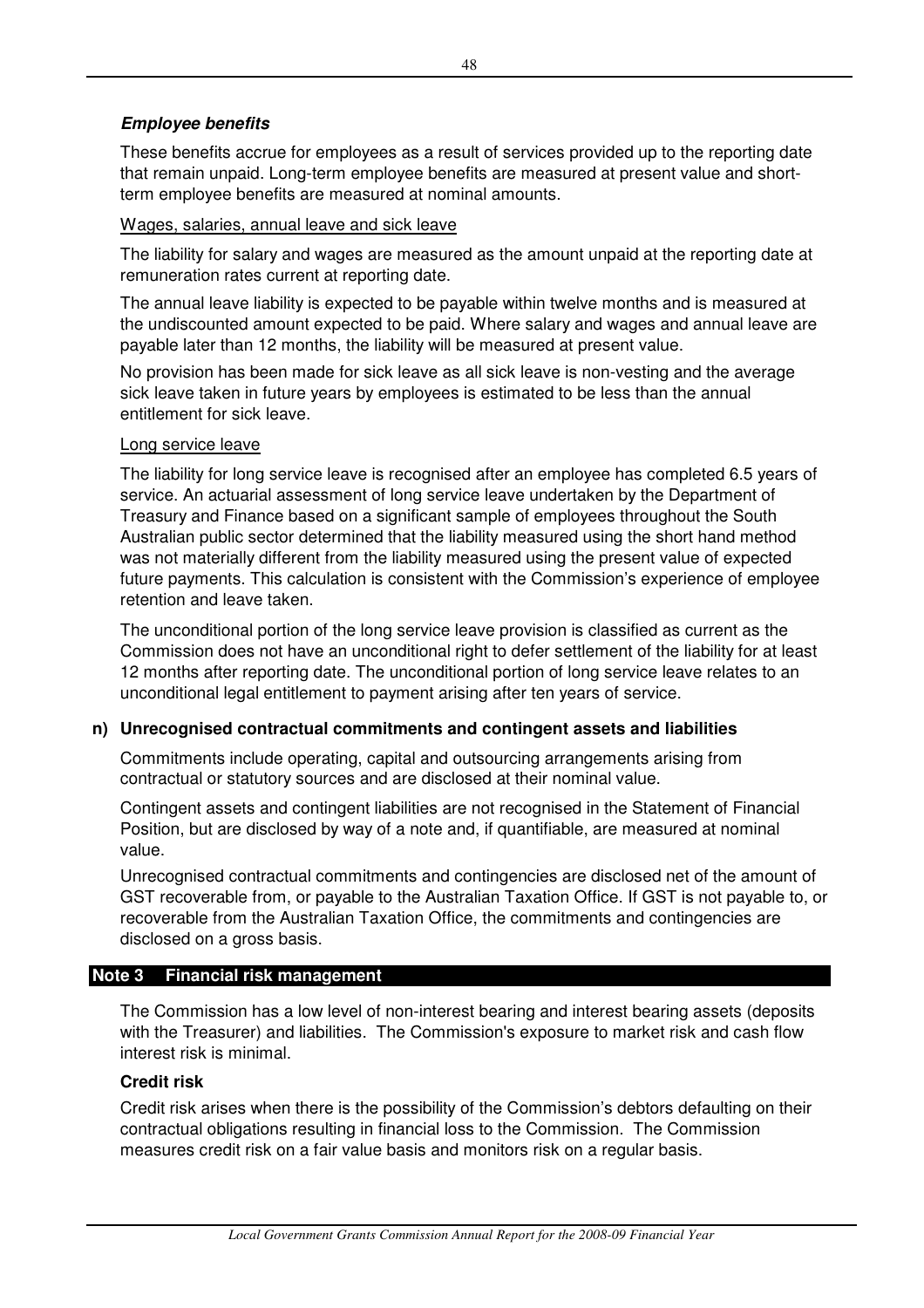The Commission has minimal concentration of credit risk. The Commission has policies and procedures in place to ensure transactions occur with customers with appropriate credit history.

# **Liquidity risk**

Liquidity risk arises where the Commission is unable to meet its financial obligations as they fall due. The continued existence of the Commission is dependent on State Government policy and on continuing appropriations by Parliament for the Commission's administration and programs. The Commission settles undisputed accounts within 30 days from the date of the invoice or date the invoice is first received. In the event of a dispute, payment is made 30 days from resolution.

The Commission's exposure to liquidity risk is insignificant based on past experience and current assessment of risk.

# **Note 4 New and revised accounting standards and policies**

### **Issued or amended but not yet effective**

Except for the amendments to AASB 101 Presentation of Financial Statements, which the Commission has early-adopted, the Australian accounting standards and interpretations that have recently been issued or amended but are not yet effective, have not been adopted by the Commission for the period ending 30 June 2009. The Commission has assessed the impact of the new and amended standards and interpretations and considers there will be no impact on the accounting policies or the financial statements of the Commission.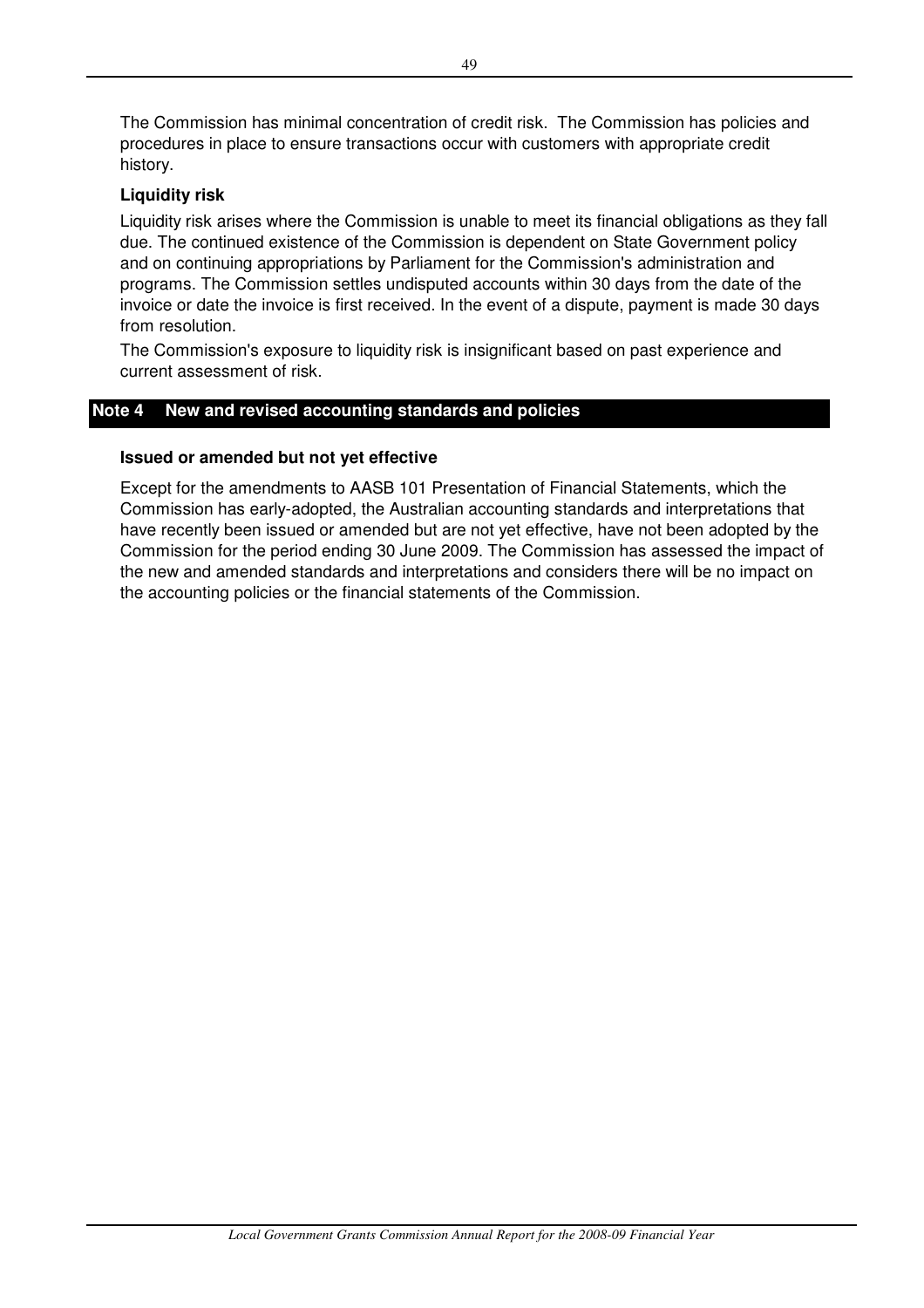| <b>Employee benefit expenses</b><br>5. |        |        |
|----------------------------------------|--------|--------|
|                                        | 2009   | 2008   |
|                                        | \$'000 | \$'000 |
| Salaries and wages                     | 288    | 250    |
| Annual leave                           | 31     | 35     |
| Long service leave                     | 54     | 31     |
| Employment on-costs - superannuation   | 36     | 33     |
| Employment on-costs - other            | 22     | 20     |
| Commission fees                        | 46     | 45     |
| Total emplovee benefits costs          | 477    | 414    |

### **Targeted voluntary separation packages (TVSPs)**

There were no TVSPs paid to employees during the reporting period.

#### **Remuneration of employees**

| The number of employees whose total remuneration received or receivable falls within the following<br>bands: | 2009<br>Number of<br><b>Employees</b> | 2008<br>Number of<br><b>Employees</b> |
|--------------------------------------------------------------------------------------------------------------|---------------------------------------|---------------------------------------|
| \$110 000 - \$119 999                                                                                        |                                       |                                       |
| \$130 000 - \$139 999                                                                                        |                                       |                                       |
| Total number of employees                                                                                    |                                       |                                       |

The table includes all employees who received remuneration of \$100,000 or more during the year. Remuneration of employees reflects all costs of employment including salaries and wages, superannuation contributions, fringe benefits tax and any other salary sacrifice benefits. The total remuneration received by the above employees for the year was \$131 890.

| <b>Supplies and services</b>                                             | 2009   | 2008   |
|--------------------------------------------------------------------------|--------|--------|
|                                                                          | \$'000 | \$'000 |
| Supplies and services provided by entities within SA Government          |        |        |
| Professional and technical services <sup>(1)</sup>                       | 48     | 41     |
| Utility and Property Costs                                               | 30     | 29     |
| Computing and Communication Costs                                        | 4      | 4      |
| Vehicle and equipment operating costs                                    | 13     |        |
| <b>Total supplies and services - SA Government entities</b>              | 95     | 77     |
| Supplies and services provided by entities external to the SA Government |        |        |
| Professional and technical services                                      | 37     | 49     |
| Administrative and operating costs                                       | 8      |        |
| Travel                                                                   | 12     |        |
| Staff development and safety                                             | 2      | 2      |
| Total supplies and services - Non SA Government entities                 | 59     | 73     |
| <b>Total supplies and services</b>                                       | 154    | 150    |

(1) Includes audit fees paid/payable to the Auditor-General (refer Note 8).

The number and dollar amount of Consultancies paid (included in supplies and services expense) that fell within the following band:

|                                                                                 | 2009           | 2009   | 2008          | 2008                        |
|---------------------------------------------------------------------------------|----------------|--------|---------------|-----------------------------|
|                                                                                 | <b>Number</b>  | \$'000 | <b>Number</b> | \$'000                      |
| Between \$10,000 and \$50,000                                                   | -              |        |               | 23                          |
| Total paid to the consultant engaged                                            | $\blacksquare$ |        |               | 23                          |
|                                                                                 |                |        |               |                             |
| <b>Grants and subsidies</b>                                                     |                |        |               |                             |
|                                                                                 |                |        | 2009          | 2008                        |
| Appelle and colorides artificently to continue cotoparties the AA Acceptance of |                |        | AL OOO        | $\mathbf{A}$ , $\mathbf{A}$ |

| Grants and subsides paid/payable to entitles external to the SA Government | <b>DUU</b> | <b>DUU</b> |
|----------------------------------------------------------------------------|------------|------------|
| Asset Management Financial Assistance                                      | 190        | 16         |
| Total grants and subsidies - Non SA Government entities                    | 190        | 16         |
|                                                                            |            |            |
| 8 Auditor's remuneration                                                   |            |            |
|                                                                            | 2009       | 2008       |
|                                                                            | \$'000     | \$'000     |
| Audit fees payable to the Auditor-General's Department for 2008-09         | 8          |            |
| Under accrued audit fees for previous year                                 | 3          |            |

### **Total audit fees** 11 17

### **Other services**

No other services were provided by the Auditor-General's Department.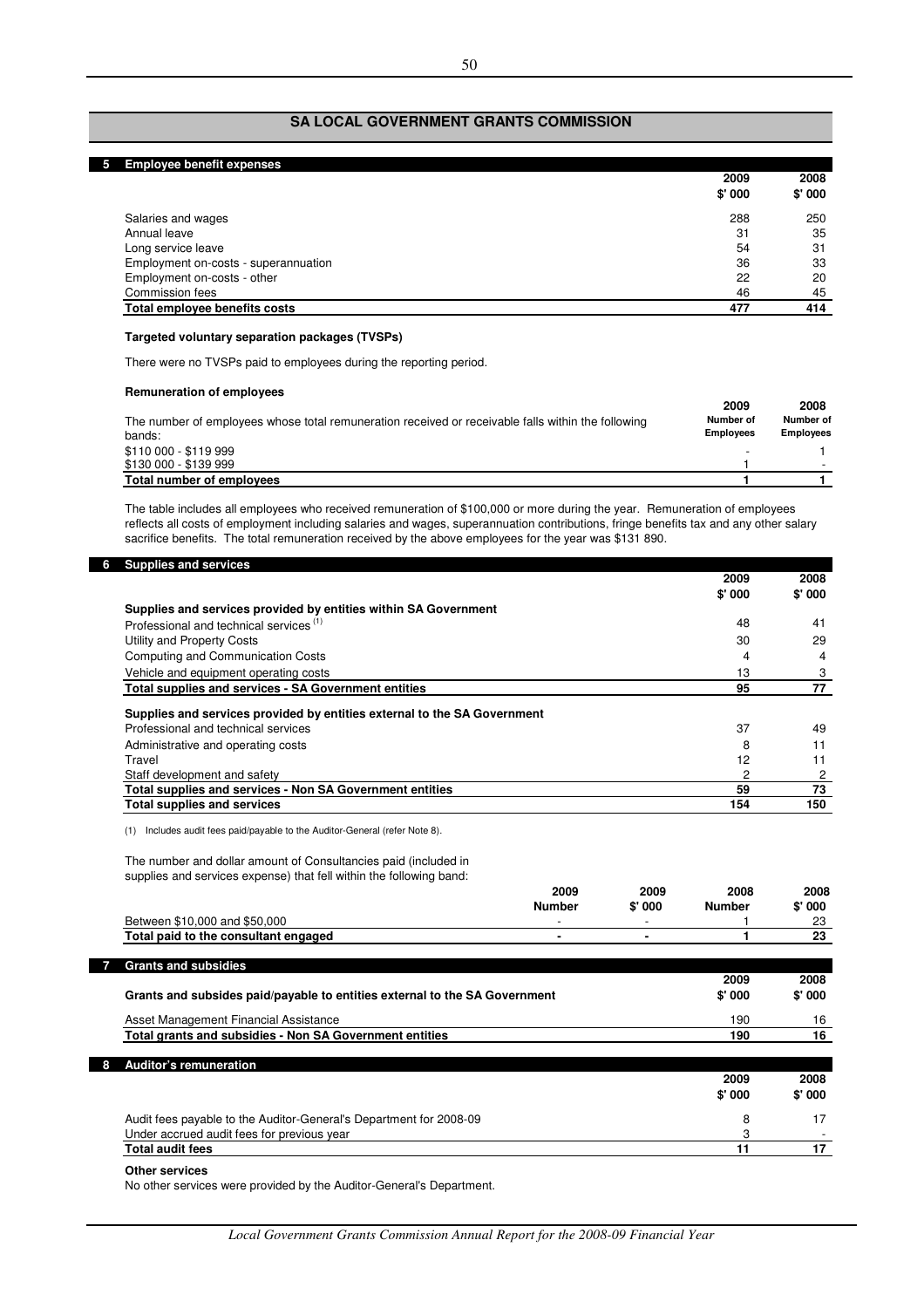|                                                                              | 2009   | 2008    |
|------------------------------------------------------------------------------|--------|---------|
|                                                                              | \$'000 | \$'000  |
| User charges and fees received/receivable from entities within SA Government |        |         |
| Consultancy and service fees                                                 | 20     |         |
| <b>Total fees and charges</b>                                                | 20     |         |
|                                                                              |        |         |
| <b>Interest revenues</b>                                                     |        |         |
|                                                                              | 2009   | 2008    |
|                                                                              | \$'000 | \$'000  |
| Interest from entities within the SA Government                              | 139    |         |
| <b>Total interest</b>                                                        | 139    |         |
|                                                                              |        |         |
| Other revenues/income                                                        |        |         |
|                                                                              | 2009   | 2008    |
|                                                                              | \$'000 | \$' 000 |
| Other income received/receivable from entities external to SA Government     |        |         |
| Other                                                                        |        |         |
| <b>Total other income</b>                                                    | ۰      |         |

| 12 Revenues from SA Government                                             |        |         |
|----------------------------------------------------------------------------|--------|---------|
|                                                                            | 2009   | 2008    |
|                                                                            | \$'000 | \$' 000 |
| <b>Revenues from SA Government</b>                                         |        |         |
| Appropriations from Consolidated Account pursuant to the Appropriation Act | 452    | 441     |
| <b>Total revenues from SA Government</b>                                   | 452    | 441     |
|                                                                            |        |         |

Appropriation for the 'Administered Items for the Department of Planning and Local Government' is received into a special deposit account and paid across as an intra-government transfer to the Local Government Grants Commission. The Local Government Grants Commission receives appropriation in accordance with the Appropriation Act for the financial year.

#### **13 Cash**

H.

| Deposits with the Treasurer<br>463 | 2009<br>\$' 000 | 2008<br>\$'000 |
|------------------------------------|-----------------|----------------|
|                                    |                 | 619            |
| <b>Total cash</b><br>463           |                 | 619            |

#### **Interest rate risk**

Cash on hand is non-interest bearing. Deposits at call and with the Treasurer are bearing a floating interest rate between 2.99% (May 2009) and 7.10% (August 2008). The carrying amount of cash and cash equivalents approximates fair value.

| 14 Receivables                   |         |        |
|----------------------------------|---------|--------|
|                                  | 2009    | 2008   |
|                                  | \$' 000 | \$'000 |
| <b>Current</b>                   |         |        |
| Receivables                      | -       | 4      |
| Accrued interest on deposits     | Δ       |        |
| <b>Total current receivables</b> |         | 15     |

#### **Interest rate and credit risk**

Receivables are raised for all goods and services provided for which payment has not been received. Receivables are normally settled within 30 days. Trade receivables, prepayments and accrued revenues are non-interest bearing.

Other than as recognised in the provision for doubtful debts, it is not anticipated that counterparties will fail to discharge their obligations. The carrying amount of receivables approximates net fair value due to being receivable on demand. There is no concentration of credit risk.

### **Bad and doubtful debts**

There were no bad debts or doubtful debts recognised during the year (2008: nil).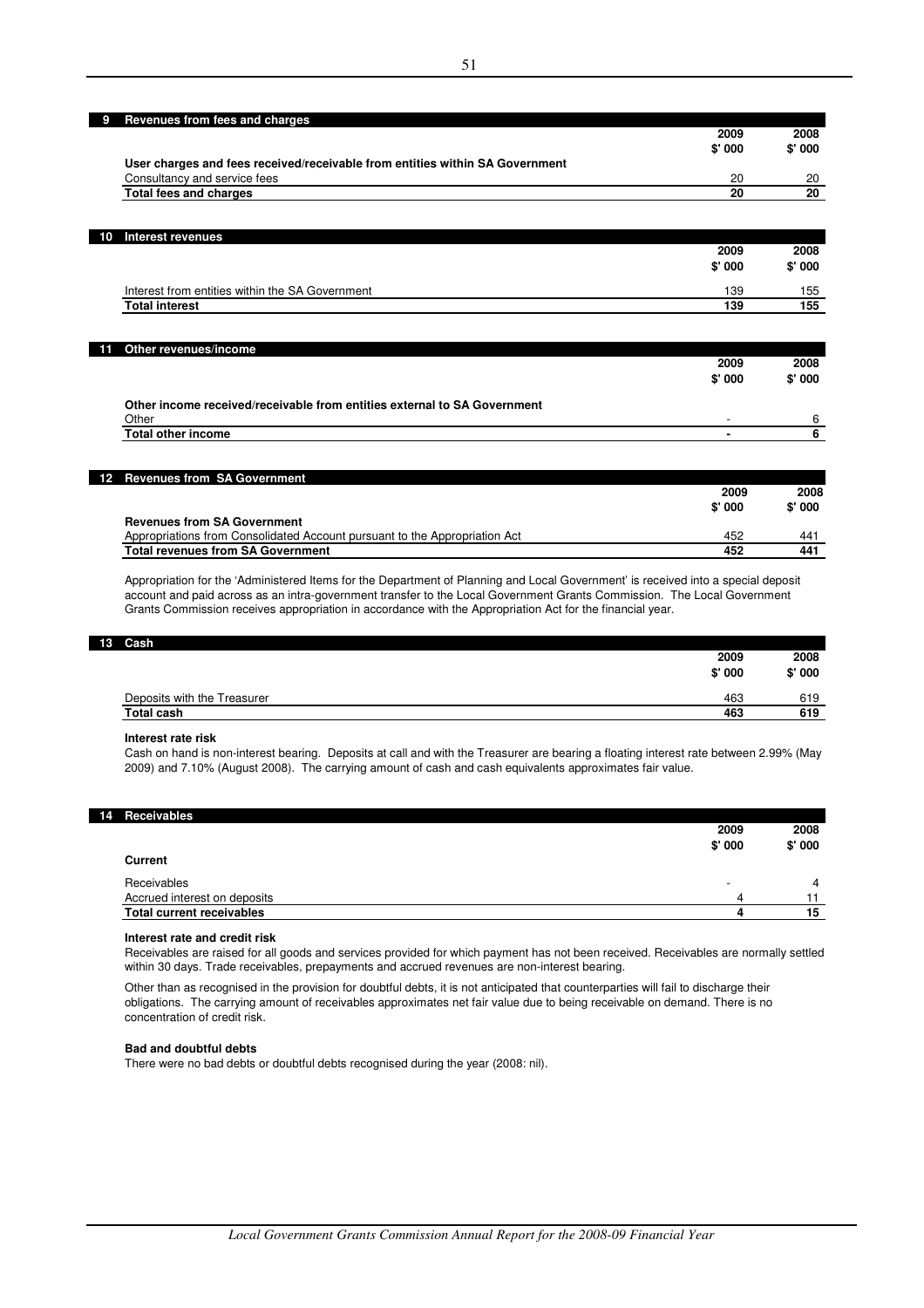### **15 Payables**

|                                   | 2009                     | 2008   |
|-----------------------------------|--------------------------|--------|
|                                   | \$'000                   | \$'000 |
| <b>Current</b>                    |                          |        |
| Creditors                         | $\overline{\phantom{a}}$ |        |
| Accrued expenses                  | 15                       | 32     |
| Employment on-costs               | 10                       | 9      |
| <b>Total current payables</b>     | 25                       | 42     |
|                                   |                          |        |
| Non-current                       |                          |        |
| Employment on-costs               | 10                       | 5      |
| <b>Total non-current Payables</b> | 10                       | 5      |
|                                   |                          |        |
| <b>Total payables</b>             | 35                       | 47     |

As a result of an actuarial assessment performed by the Department of Treasury and Finance, the percentage of the proportion of long service leave taken as leave is 45% and the average factor for the calculation of employer superannuation cost on-cost is 11.61%, as determined by actual employee super rates. These rates are used in the employment oncost calculation.

### **Interest rate risk**

Creditors and accruals are raised for all amounts billed but unpaid. Sundry creditors are normally settled within 30 days. Employment on-costs are settled when the related employee benefit that they relate to is discharged. All payables are non-interest bearing. The carrying amount of payables represents fair value due to the amounts being payable on demand.

| 16 Employee benefits                | 2009   | 2008   |
|-------------------------------------|--------|--------|
|                                     | \$'000 | \$'000 |
| Current                             |        |        |
| Annual leave                        | 46     | 41     |
| Long service leave                  | 5      | 4      |
| Accrued salaries and wages          | 10     | 6      |
| Total current employee benefits     | 61     | 51     |
| Non-current                         |        |        |
| Long service leave                  | 96     | 51     |
| Total non-current employee benefits | 96     | 51     |
| <b>Total employee benefits</b>      | 157    | 102    |

The total current and non-current employee liability (i.e. aggregate employee benefits in Note 16 plus related on-costs in Note 15) for 2009 is \$177,000 (2008: \$116,000).

Based on an actuarial assessment performed by the Department of Treasury and Finance, the benchmark for the measurement of the long service leave liability is 6.5 years (2008: 6.5 years).

### **17 Commitments**

#### **Remuneration commitments**

Commitments for the payment of salaries and other remuneration under fixed-term employment contracts in existence at the reporting date but not recognised as liabilities are payable as follows:

|                                                    | 2009   | 2008   |
|----------------------------------------------------|--------|--------|
|                                                    | \$'000 | \$'000 |
| Within one year                                    | 141    | 136    |
| Later than one year but not longer than five years | 349    | 474    |
| Total remuneration commitments                     | 490    | 610    |

Amounts disclosed include commitments arising from executive and other service contracts. The department does not offer fixedterm remuneration contracts greater than five years.

#### **Other commitments**

| Within one year                                    |  |
|----------------------------------------------------|--|
| Later than one year but not longer than five years |  |
| Total other commitments                            |  |
|                                                    |  |

Other commitments include agreements with Fleet SA for long term hire of light vehicles

### **18 Contingent assets and contingent liabilities**

The SA Local Government Grants Commission is not aware of any contingent assets or liabilities.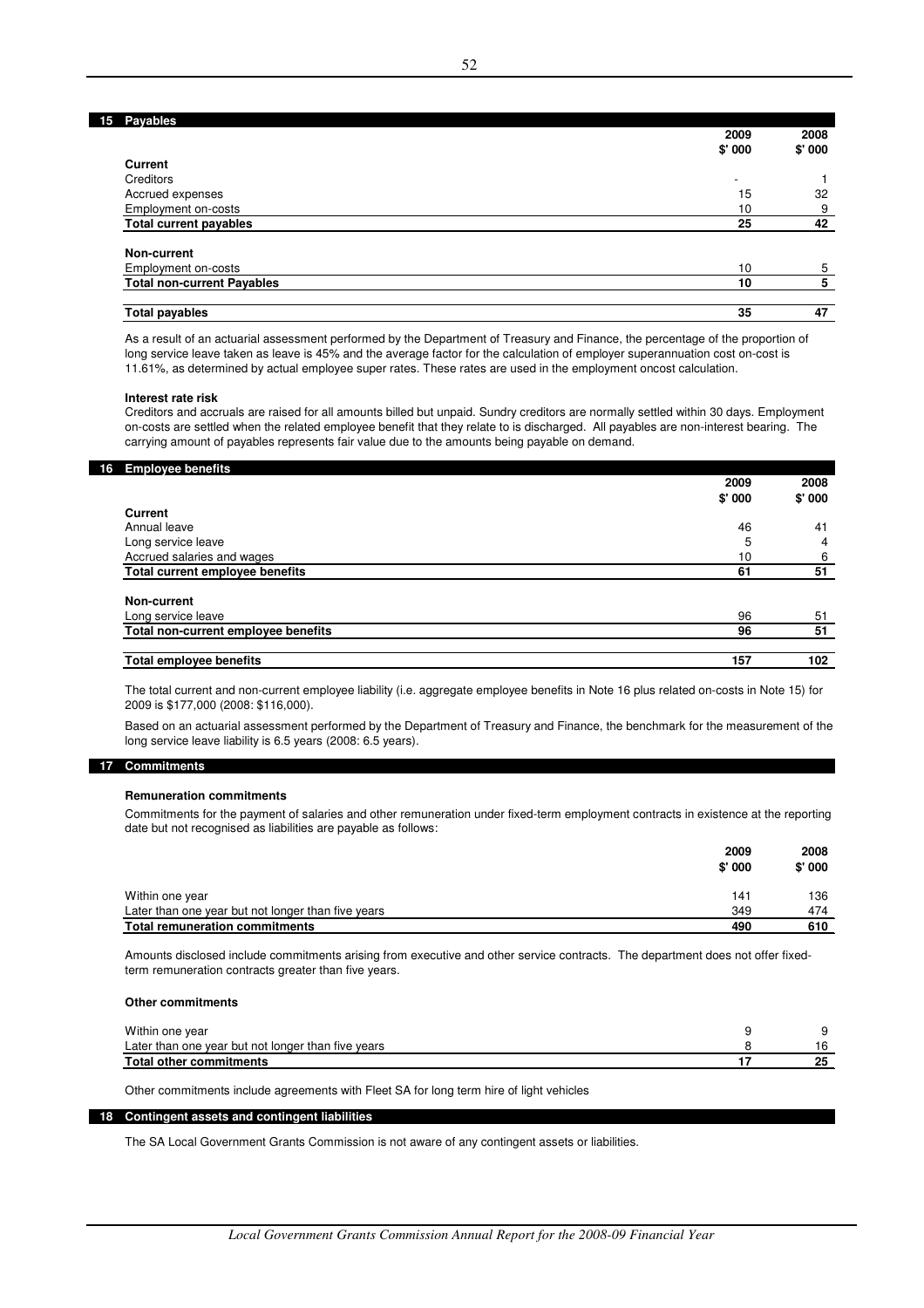**19 Cash flow reconciliation**

|                                                                                                | 2009   | 2008   |
|------------------------------------------------------------------------------------------------|--------|--------|
|                                                                                                | \$'000 | \$'000 |
| Reconciliation of cash – cash at year end as per:                                              |        |        |
| Statement of Cash Flows                                                                        | 463    | 619    |
| Statement of Financial Position                                                                | 463    | 619    |
| Reconciliation of net cash provided by operating activities to net cost of providing services: |        |        |
| Net cash (used in)/provided by operating activities                                            | (156)  | 127    |
| Less: Revenue from SA Government                                                               | (452)  | (441)  |
| <b>Changes in assets/liabilities</b>                                                           |        |        |
| (Decrease)/Increase in receivables                                                             | (11)   |        |
| Decrease/(Increase) in payables and provisions                                                 | 12     | (35)   |
| (Increase) in employee benefits                                                                | (55)   | (51)   |
| Net cost of providing services                                                                 | (662)  | (399)  |
| <b>Remuneration of commission members</b><br>20                                                |        |        |

Members of the SA Local Grants Commission were: Germein M Patetsos M Ross J

| The number of members whose remuneration received or receivable falls within the<br>following bands: | 2009<br>\$'000 | 2008<br>\$'000 |
|------------------------------------------------------------------------------------------------------|----------------|----------------|
| \$10 000 - \$19 999                                                                                  |                |                |
| \$20 000 - \$29 999                                                                                  |                |                |
| Total number of members                                                                              |                |                |

Remuneration of members reflects all costs of performing member's duties including sitting fees, superannuation contributions, fringe benefits tax and any other salary sacrifice arrangements. The total remuneration received or receivable by members was \$50,630 (2008: \$48,763). There are no members who are government employees.

Total amount paid to a superannuation plan for commission members was \$4,180 (2008: \$4,026).

In accordance with the Department of Premier and Cabinet Circular No.016, government employees did not receive any remuneration for commission duties during the financial year.

Unless otherwise disclosed, transactions between members are on conditions no more favourable than those that it is reasonable to expect the entity would have adopted if dealing with the related party at arm's length in the same circumstances.

### **21 Disclosure of administered items**

|                                              | 2009    | 2008    |
|----------------------------------------------|---------|---------|
|                                              | \$'000  | \$'000  |
| <b>Administered revenues</b>                 |         |         |
| <b>Total Commonwealth receipts</b>           |         |         |
| Commonwealth Financial Assistance Grants     | 163,223 | 122,560 |
| Commonwealth Roads to Recovery Grants        | 4,287   | 5,713   |
| Commonwealth Specific Purpose Grants         | 14,267  | 13,592  |
| <b>Total administered revenues</b>           | 181,777 | 141,865 |
| <b>Administered expenses</b>                 |         |         |
| <b>Total Commonwealth payments</b>           |         |         |
| Local Government Financial Assistance Grants | 163,223 | 122,560 |
| Local Government Roads to Recovery Grants    | 4.287   | 6.765   |
| Commonwealth Specific Purpose Grants         | 14.267  | 13,592  |
| <b>Total administered expenses</b>           | 181.777 | 142,917 |
| Net operating surplus                        |         | (1,052) |
| Cash held at the commencement of the year    | 1.028   | 2,080   |
| Cash held at the end of the year             | 1.028   | 1,028   |

During 2008-09, an additional \$33 million funding was received and distributed for projects which were designated to commence in 2009-10.

#### **22 Events after balance date**

No events have occurred after balance date that would affect the financial statements of the SA Local Government Grants Commission as at 30 June 2009.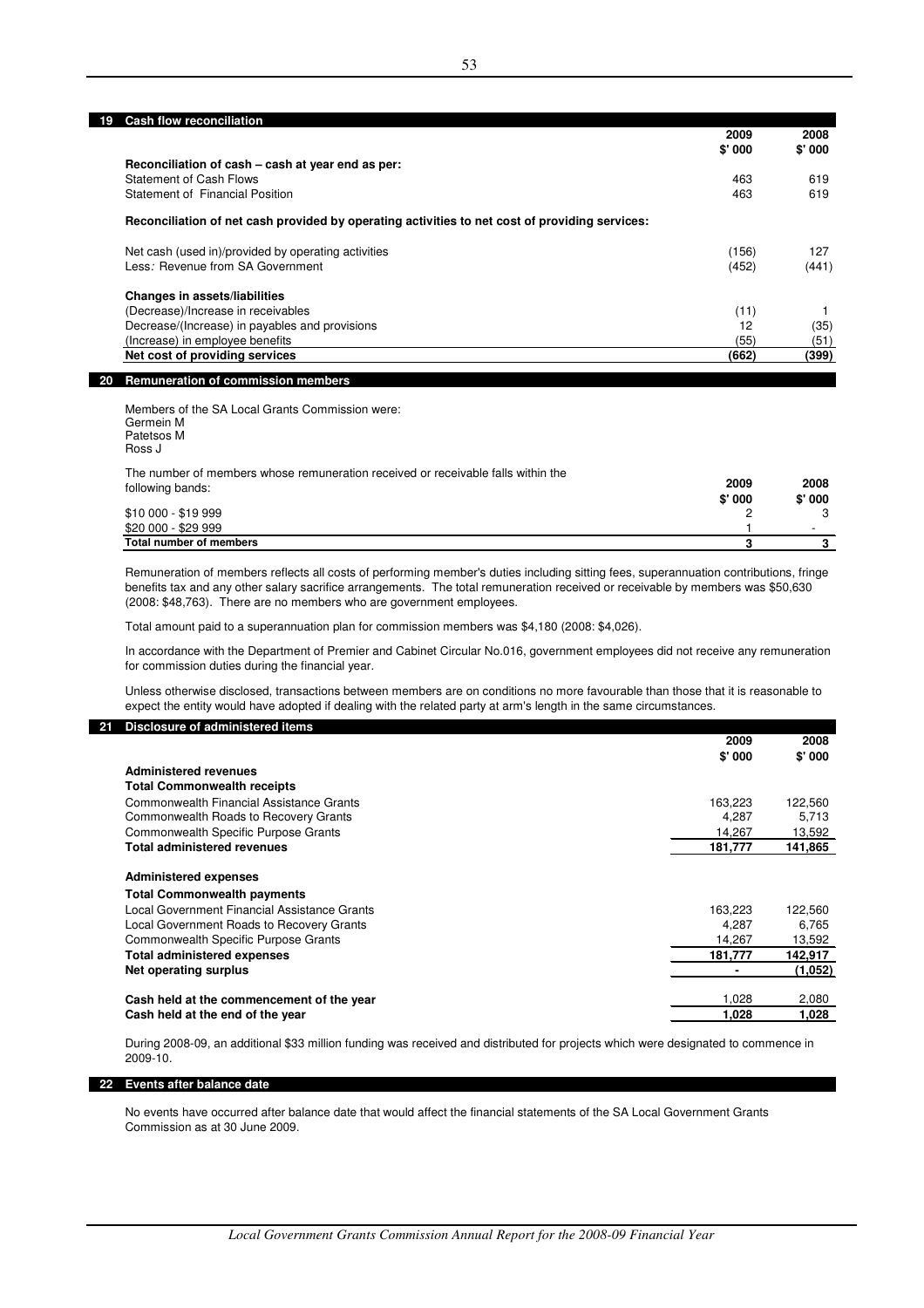# **Certification of the Financial Statements**

We certify that the attached general purpose financial statements for the SA Local Government **Grants Commission:** 

- comply with relevant Treasurer's instructions issued under section 41 of the Public Finance  $\mathbf{r}$ and Audit Act 1987, and any relevant Australian accounting standards;
- are in accordance with the accounts and records of the Commission; and
- presents a true and fair view of the financial position of the SA Local Government Grants Commission as at 30 June 2009 and the results of its operation and cash flows for the financial year.

We certify that the internal controls employed by the SA Local Government Grants Commission for the financial year over its financial reporting and its preparation of the general purpose financial statements have been effective throughout the reporting period.

Malcolm Germein **Chairperson SA Local Government Grants Commission** March 2010

er llee **Executive Officer SA Local Government Grants Commission** March 2010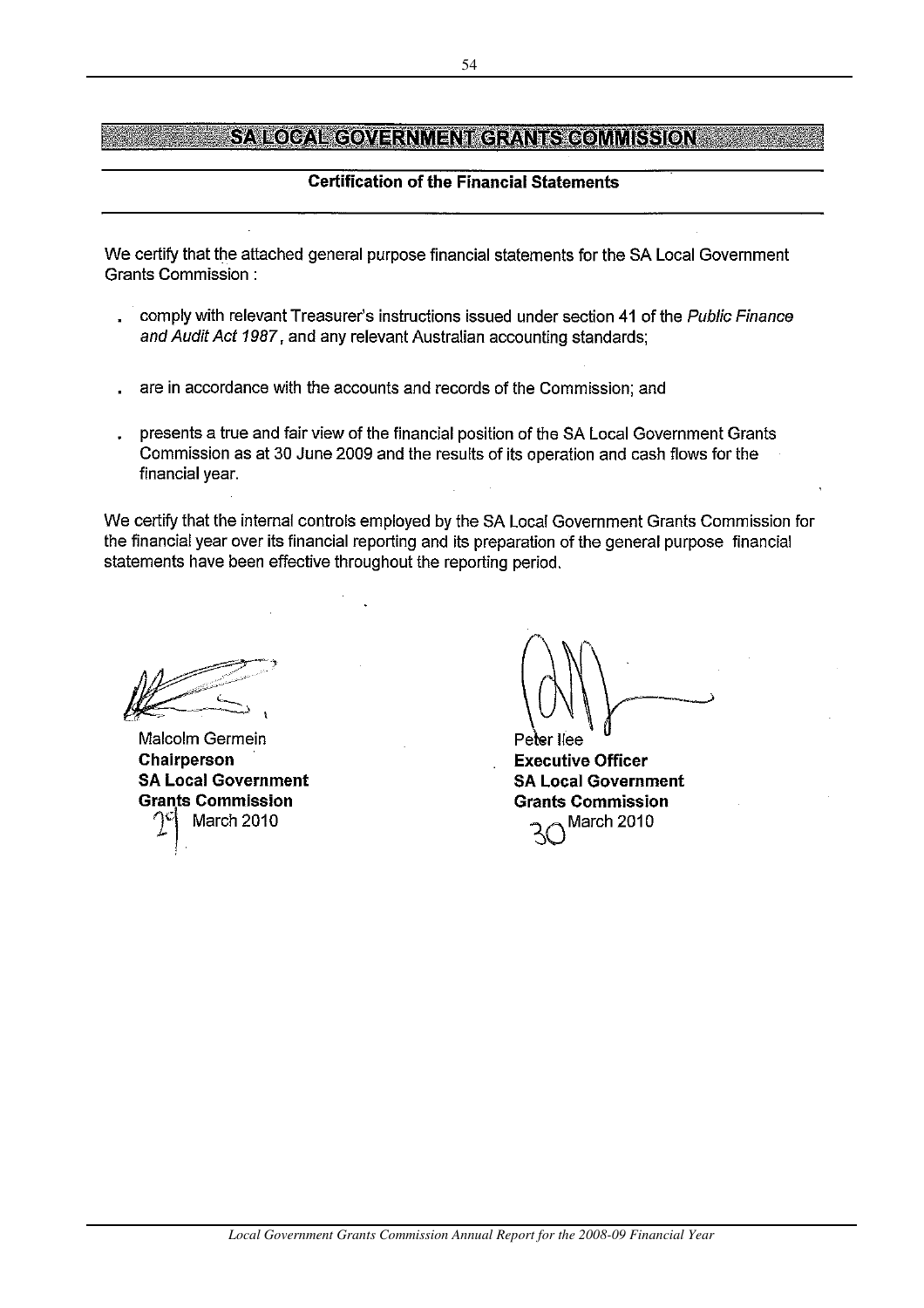### **INDEPENDENT AUDITOR'S REPORT**



### **Government of South Australia**

Auditor-General's Department

9th Floor **State Administration Centre** 200 Victoria Square Adelaide SA 5000 DX 56208 Victoria Square Tel +618 8226 9640 Fax +618 8226 9688 ARN 53 327 061 410 audgensa@audit.sa.gov.au www.audit.sa.gov.au

### **To The Chairperson South Australian Local Government Grants Commission**

As required by section 31 of the Public Finance and Audit Act 1987, I have audited the accompanying financial statements of the South Australian Local Government Grants Commission for the financial year ended 30 June 2009. The financial statements comprise:

- A Statement of Comprehensive Income
- A Statement of Financial Position
- A Statement of Changes in Equity
- A Statement of Cash Flows
- Notes to the Financial Statements
- A Certificate from the Chairperson and the Executive Officer.

### The Responsibility of the South Australian Local Government Grants **Commission for the Financial Report**

The Commission is responsible for the preparation and the fair presentation of the financial statements in accordance with the Treasurer's Instructions promulgated under the provisions of the Public Finance and Audit Act 1987 and Australian Accounting Standards. This responsibility includes establishing and maintaining internal controls relevant to the preparation and fair presentation of the financial statements that are free from material misstatement, whether due to fraud or error; selecting and applying appropriate accounting policies; and making accounting estimates that are reasonable in the circumstances.

### **Auditor's Responsibility**

My responsibility is to express an opinion on the financial statements based on the audit. The audit was conducted in accordance with the requirements of the Public Finance and Audit Act 1987 and Australian Auditing Standards. The Auditing Standards require that the auditor complies with relevant ethical requirements relating to audit engagements and plans and performs the audit to obtain reasonable assurance whether the financial statements are free from material misstatement.